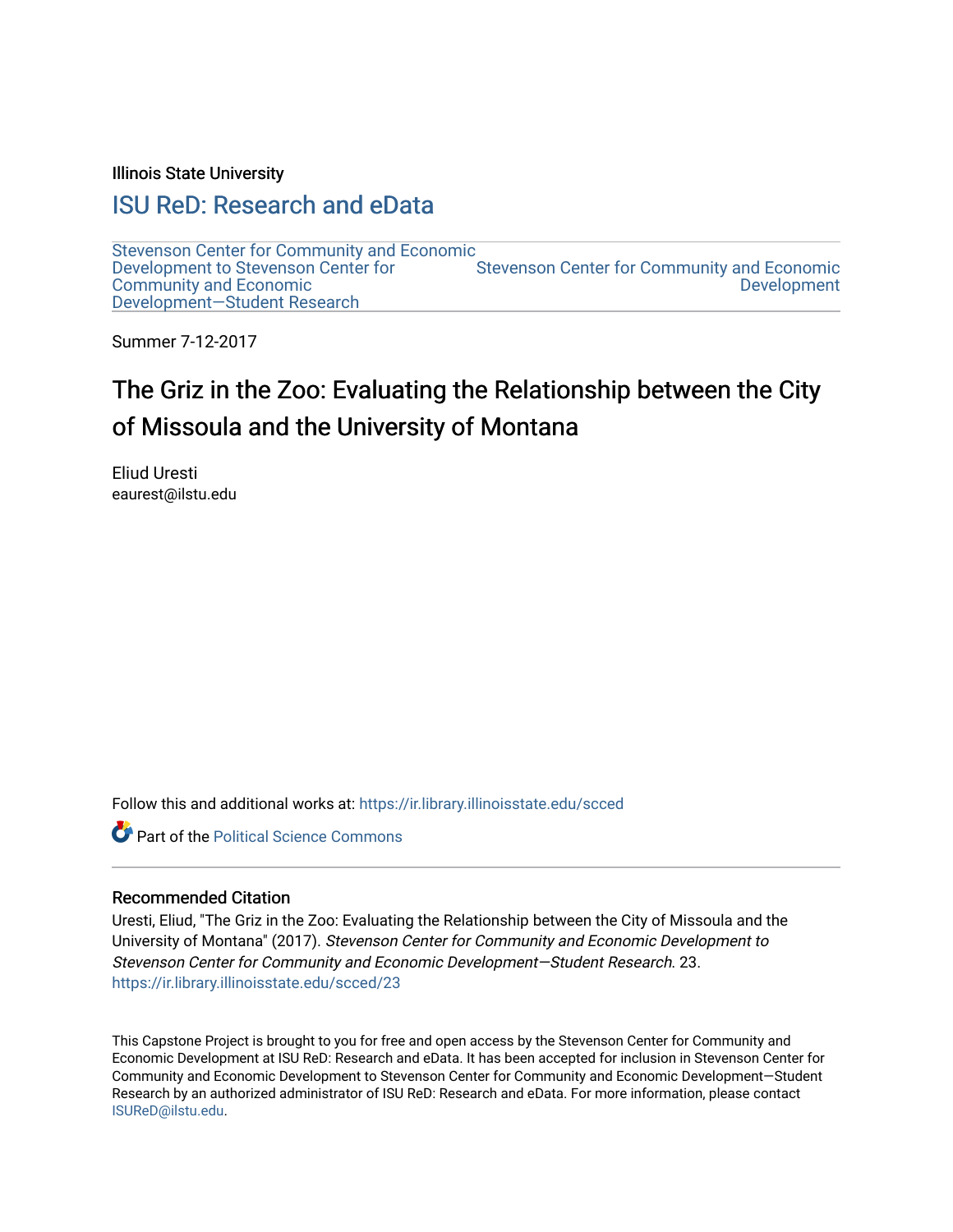**The Griz in the Zoo:** 

**Evaluating the Relationship between the City of Missoula and the University of Montana**

Eliud Uresti

Stevenson Center for Applied Community and Economic Development Politics and Government Summer 2017 Capstone Advisor: Dr. Lori Riverstone-Newell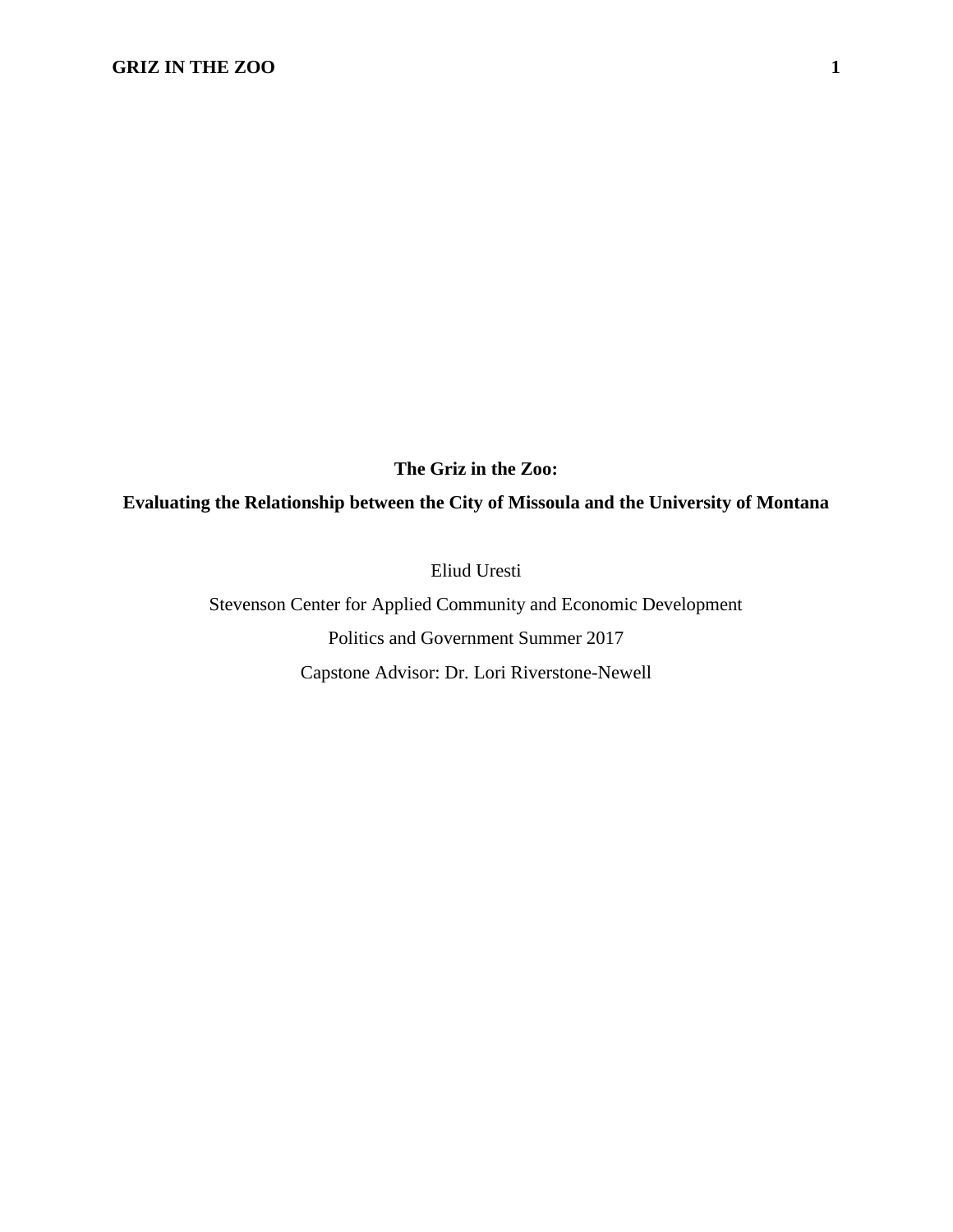## **Abstract**

This study serves as a qualitative, descriptive case study analyzing the social, economic, and political relationship between the University of Montana and its host municipality, the City of Missoula, often referred to as "The Zoo." The University of Montana is home to "The Griz" student body; 12,000 of Missoula's 70,000 residents. Being that the student population in Missoula is a significant portion of its total size, the impact that the university has on Missoula and its residents is quite noticeable, most often in a positive manner, but at times strenuous. This paper provides a brief overview of what are commonly referred to as "town-gown" relations from a historical perspective, beginning with the first established universities in Europe, through the Morrill Land Grant Acts and the post-World War II boom in student enrollment in the United States. In specific reference to The Griz and The Zoo, this research presents findings, using grounded theory, from surveys and interviews with Missoula residents, ranging from students, to alumni, as well as residents, and community leaders. The research identifies and evaluates the feedback from the research participants, and highlights positive interactions between the two entities, while also suggesting actions for improvement in less than ideal areas, as well as recommendations for future research in related areas.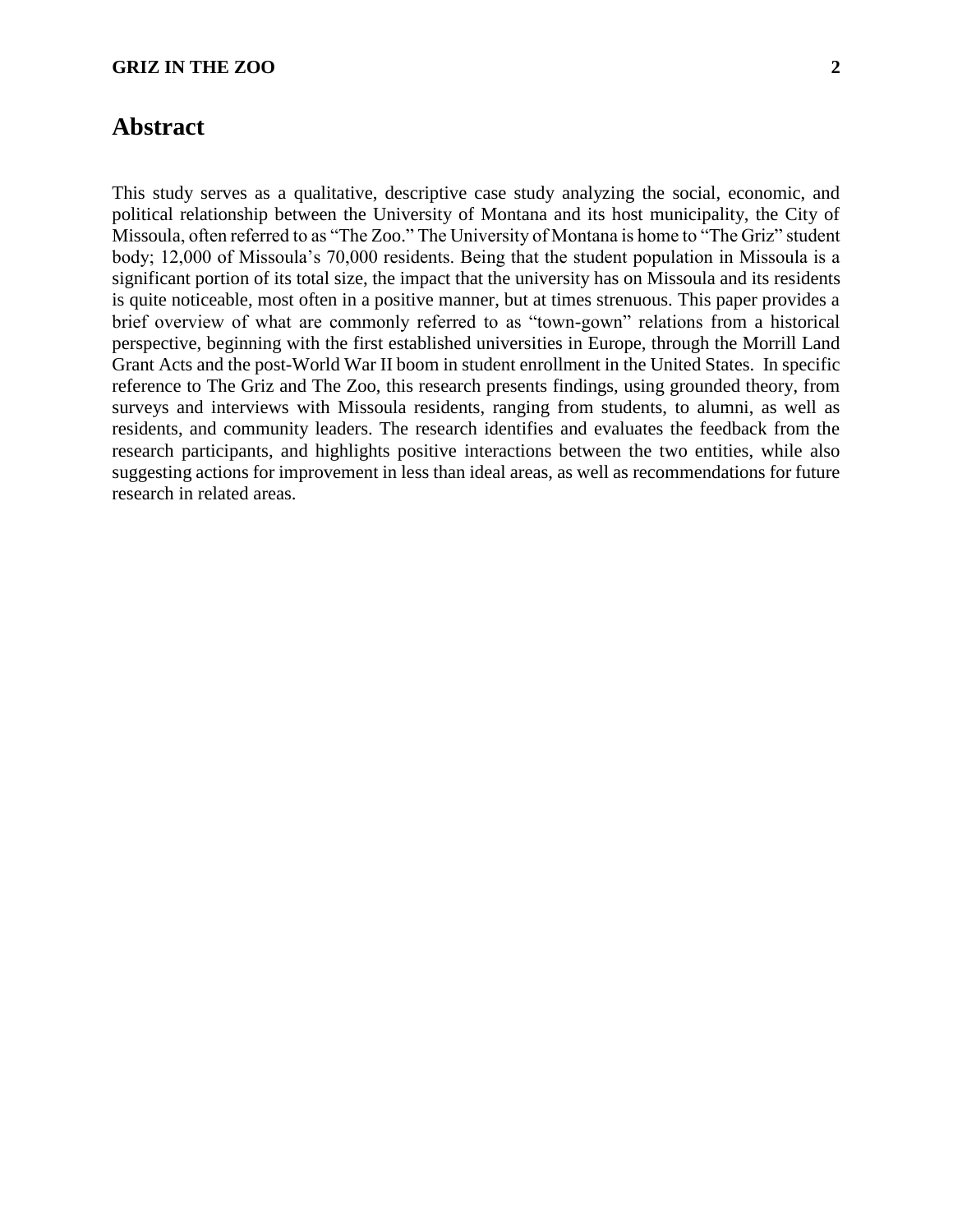# **Table of Contents**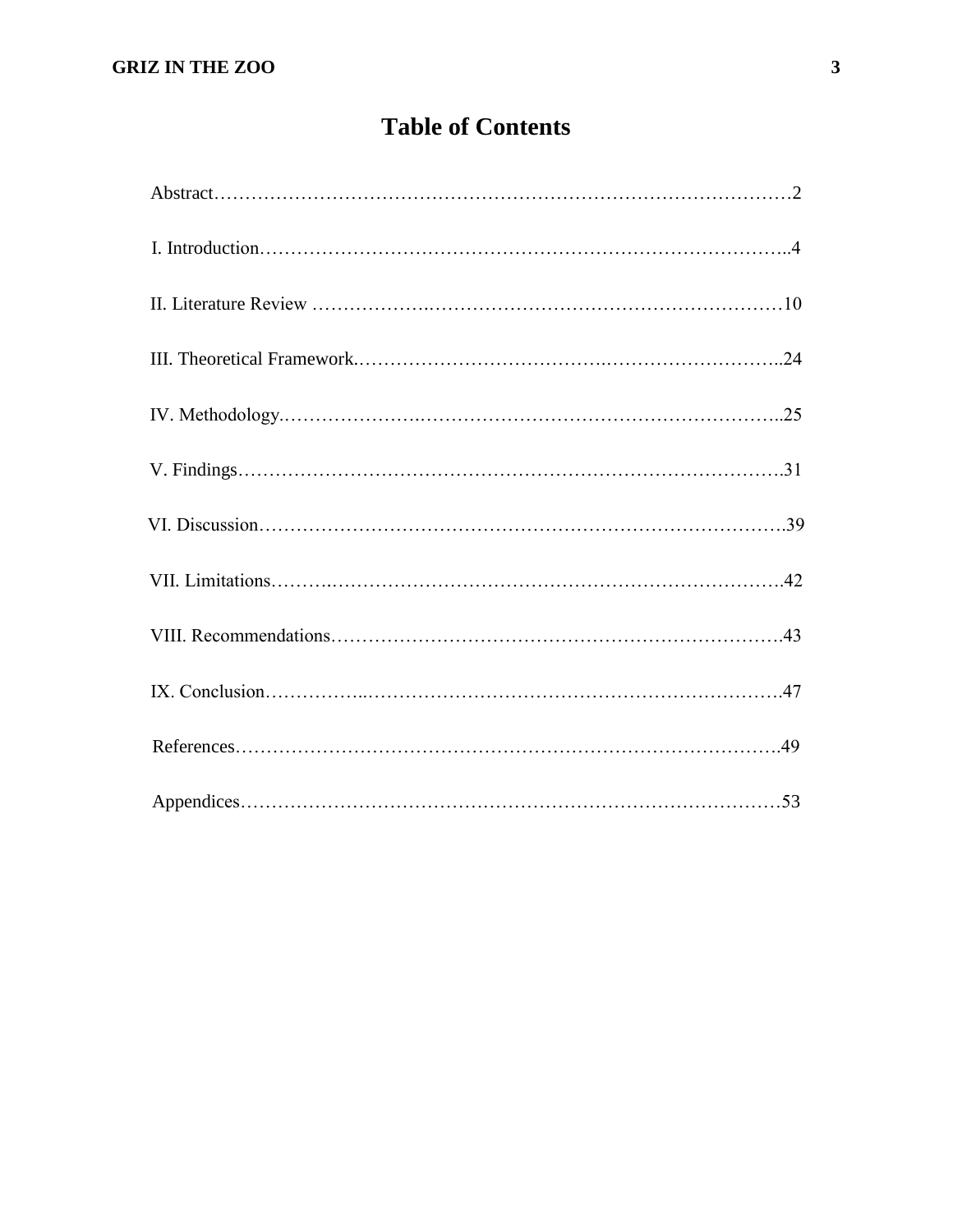## **Introduction**

The presence of a college or university in a locality can mean potential benefits for towns and cities. These institutions increase the overall population of the municipality and in turn increase local economic spending and create more job opportunities for local residents (Kenyon & Langley, 2011). In metropolitan areas, universities consistently rank among the top employers as well as the largest and most permanent land and building owners (Perry, Wiewel, & Menendez, 2009). Colleges are also positive for localities in that the result of increased population of the town provides more potential participants (i.e. students) for local community service activities, as well as more qualified candidates eligible for local employment, especially in their postgraduate years (Massey, Field, and Chan, 2014).

However, the presence of a postsecondary education institution and their student body alone is not enough of a factor to bring actual, positive change to a locality. These institutions are most successful as catalysts for urban change when they are fully engaged in the collective capacity of civic leaders to achieve the multiple interests of cities and communities, as well as universities (Perry and Wiewel 2005).

## *Background*

In the pursuit of healthy, functional relationships between institutions of higher education and localities, challenges will inevitably arise. Disputes between colleges and towns, universities and cities, vary for many reasons, as does the magnitude of these "town-gown" disputes. The issues may be related to economic or geographical issues and may be magnified or mitigated depending on factors such as the sizes of the institutions and localities, either in population or physical area. The social relationship between college students and municipal residents, as well as the direction and significance of the economic impact a college or university has on its host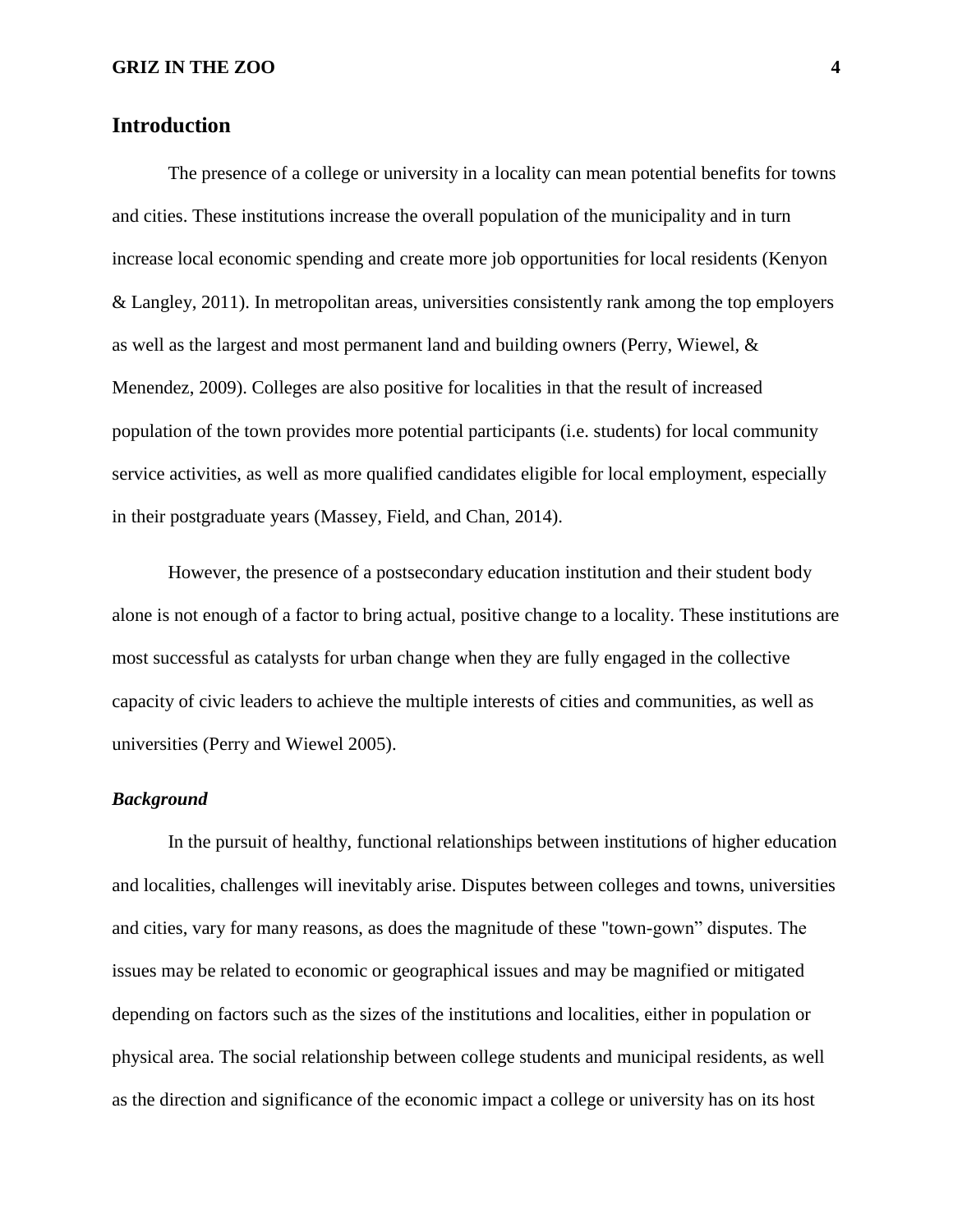municipality, are potentially areas of contention between "town" and "gown" groups as well. University-city issues in Fort Collins, Colorado, the host city for Colorado State University, for example, include typical occurrences related to noisy partying, alcohol and drugs, housing, and parking (Wenzel, 2015). Much like the degree or nature of town-gown issues can differ, however, the potential solutions to these problems can also take many different forms. In the simplest of terms, different problems require different solutions and different approaches have different results.

## *Rationale*

Prior research has demonstrated evidence that the interaction between universities and their surrounding communities can have both negative and positive impacts on each of the involved parties and their constituents. As the area of literature concerning this topic has grown, so too, have the recommended approaches to addressing town and gown relations. Inevitably, there will be nuances in these recommendations specific to each individual case. Therefore, the topic addressed in this research study is to add to the established literature concerning universitycommunity partnerships. The purpose of this study is to identify factors influencing town-gown relations in one particular case, with the objective of proposing recommendations for the maintenance and potential improvement of the aforementioned partnership.

Specifically, for the purposes of this research, the evaluation of town-gown successes, problems, and subsequent recommendations will be analyzed specifically in relation to the case of the University of Montana and its host municipality, the city of Missoula. The researcher will take a qualitative approach, interviewing both university affiliates, community leaders, and residents of Missoula whose identity and status are independent of the university. The study will be a descriptive study, meaning it will not outright seek to declare any particular cause or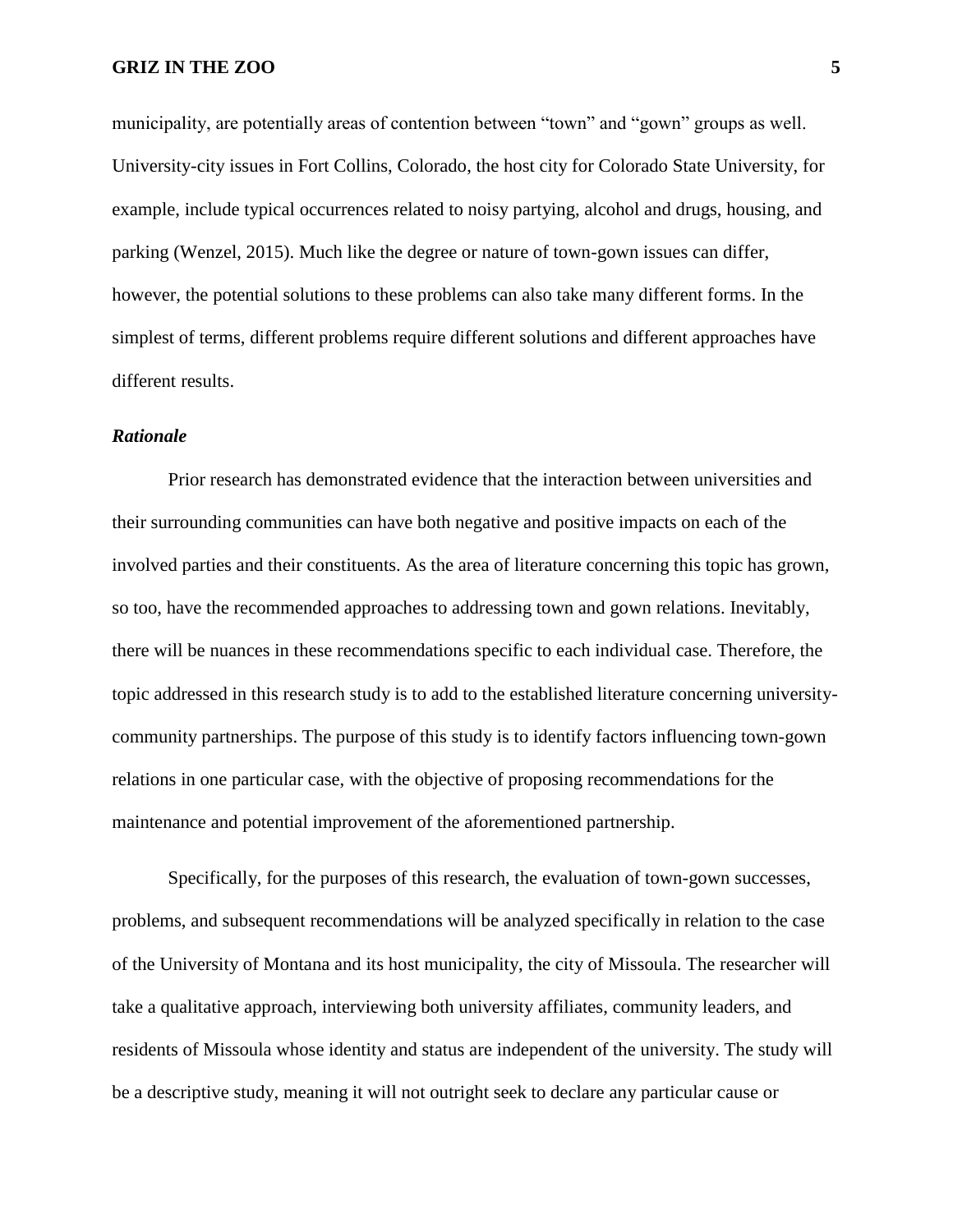relation between existing factors influencing the partnership between UM and Missoula. Instead, the researcher will only observe, describe, and invoke and elaborate on what already exists in the case study. Specifically, the researcher will be using grounded theory, originally developed by Barney Glaser and Anselm Strauss in 1967. According to (Charmaz, 2006), grounded theory "involves the progressive identification and integration of categories of meaning from data… as a method, it provides us with guidelines on how to identify categories and… how to make links between categories and how to establish relationships between them." As a theory, Charmaz explains further, grounded theory "provides us with an explanatory framework with which to understand the phenomenon under investigation." In other words, the use of grounded theory serves the researcher as both a method for discovering, categorizing, and analyzing data, and then, once coded and interpreted, allows the researcher to develop new theory about their findings. The process of collecting and recording data using grounded theory involves multiple strategies, including constant comparative analysis, theoretical sampling, memo-writing and theoretical coding. Each of these methods used by the researcher will be discussed in depth in conjunction with the analysis of the data found using these methods in the Discussion section.

Such a study will serve the University of Montana and Missoula specifically, of course, but can also serve as a template for other locations who wish to analyze their own local higher education institution's relationship with its community. Each town-gown relationship will have its distinctive determinants, and this study may help others seeking to complete similar research on a similar case study as that of Missoula and the University of Montana.

Whereas in other practices a research question is developed beforehand and subsequently tested following data collection and the formation of a hypothesis, in grounded theory the research question is formulated not only once at the beginning of the research, but at various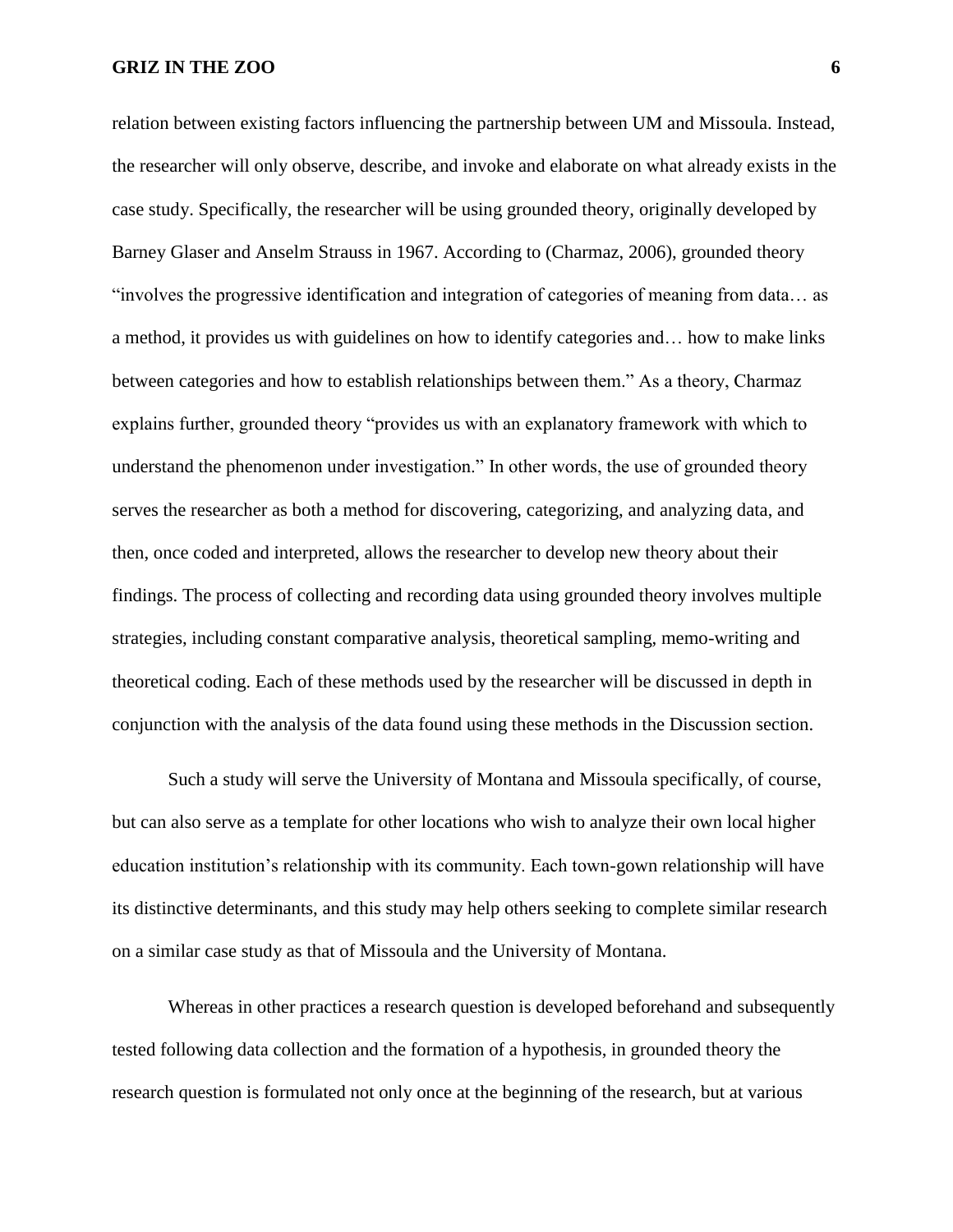points throughout the data collection process. One of the goals of using grounded theory is to minimize the potential occurrence of bias. However, the researcher must have a general idea of what it is they are seeking to discover and analyze prior to beginning research, of course. So, the initial research question was simply to ask and find out how residents around Missoula and on campus felt about the general state of the relationship between the city and the university.

To minimize the probability of researcher bias, only minimal and general assumptions were made but, inherently, as in any research question, there were preconceived assumptions. For example, in asking how Missoula residents felt about university-community partnerships, the researcher is assuming that citizens are aware of and do in fact have an opinion on the matter. Additionally, after further refinement of the original research question, the researcher sought to discover what exact issues were positive or problematic in the relationship between Missoula and UM and what factors influence this dynamic. These questions assume that there are issues present, and that they can be worsened, solved, or mitigated by outside influence.

#### *Significance*

Recently, enrollment at the University of Montana has been in a decline. In a statement released last year from Tom Crady, UM's Vice President for Enrollment Management and Student Affairs, confirmed this occurrence. In a UM press release, Crady noted that the combined Fall 2016 semester enrollment across all UM campuses was 12,419, representing a 4.8 percent decrease in total enrollment, with a 6.1 percent decrease in the main campus located in Missoula [\(UM News, 2016\)](https://news.umt.edu/2016/09/092316enrl.php). This negative trend in enrollment has been a steady decline for the last decade, with a 9.7 percent average decrease since 2006 [\(Montana University System Data\)](https://mus.edu/data/enrollment/enrollment.asp).

With such an entrepreneurial spirit in its residents, and in turn the students' learning happening within an environment seemingly thirsty for participants, why has this been the case?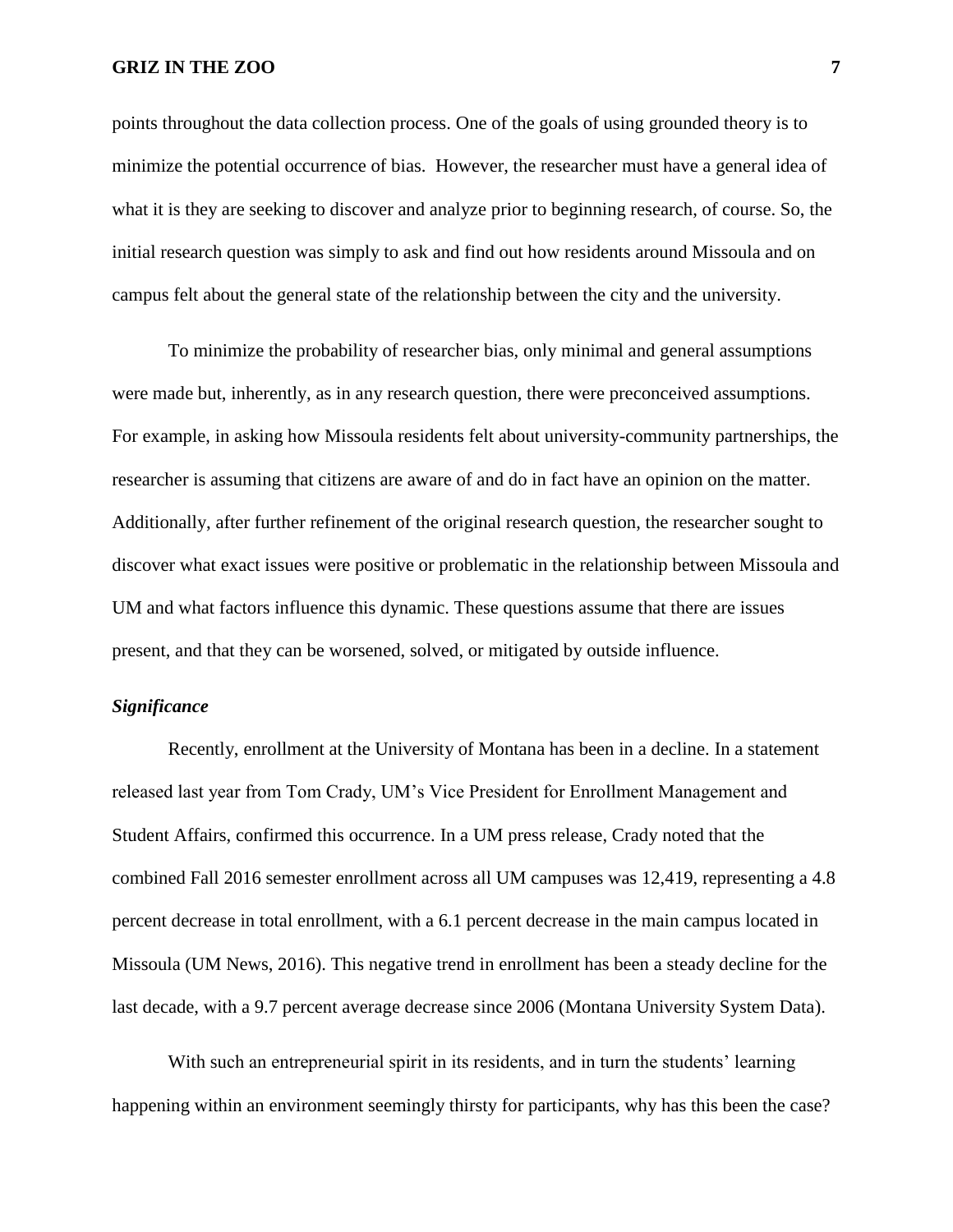Of course, the response involves a variety of factors. However, surely the university-community dynamics of an area play into a student's decision when comparing different options for pursuing a postsecondary degree. If the University of Montana could find a way to leverage their relationship with their host, Missoula, perhaps this could be one of the ways to combat the declining enrollment trend.

## *Definition of Terms*

In order to gather the most holistic representation of the different key demographics of residents in Missoula, four main groups of participants were targeted and assigned according to their membership to either the town of Missoula, the University of Montana, or both, and their role in each or either category: University of Montana students (those who have previously or are currently attending UM), UM affiliates (faculty, staff, alumni), non-UM affiliates (residents of Missoula who do not have any official relationship with the university), and community leaders (business owners, city/neighborhood council members, community activists, etc.). It is important to note that these groups are not mutually exclusive, and so, a participant's membership may belong to more than one group. For instance, a student may also be a community activist, a professor may also be an alum, a resident, and a community leader, and so on. Lastly, the terms "interviewee, "participant," and "respondent" will be interchangeably to refer to the participants in the research collectively or generally, irrespective of their assigned group categorization.

#### *Demographics*

Missoula, referred to as "the Zoo" by many, is a town located in Northwestern Montana. Although it is not a particularly large municipality, with a population of about 70,000 in the city (United States Census Bureau, 2017), it is considered a metropolitan area. The surrounding area in Missoula county includes over 100,000 residents in and around the area, and has been growing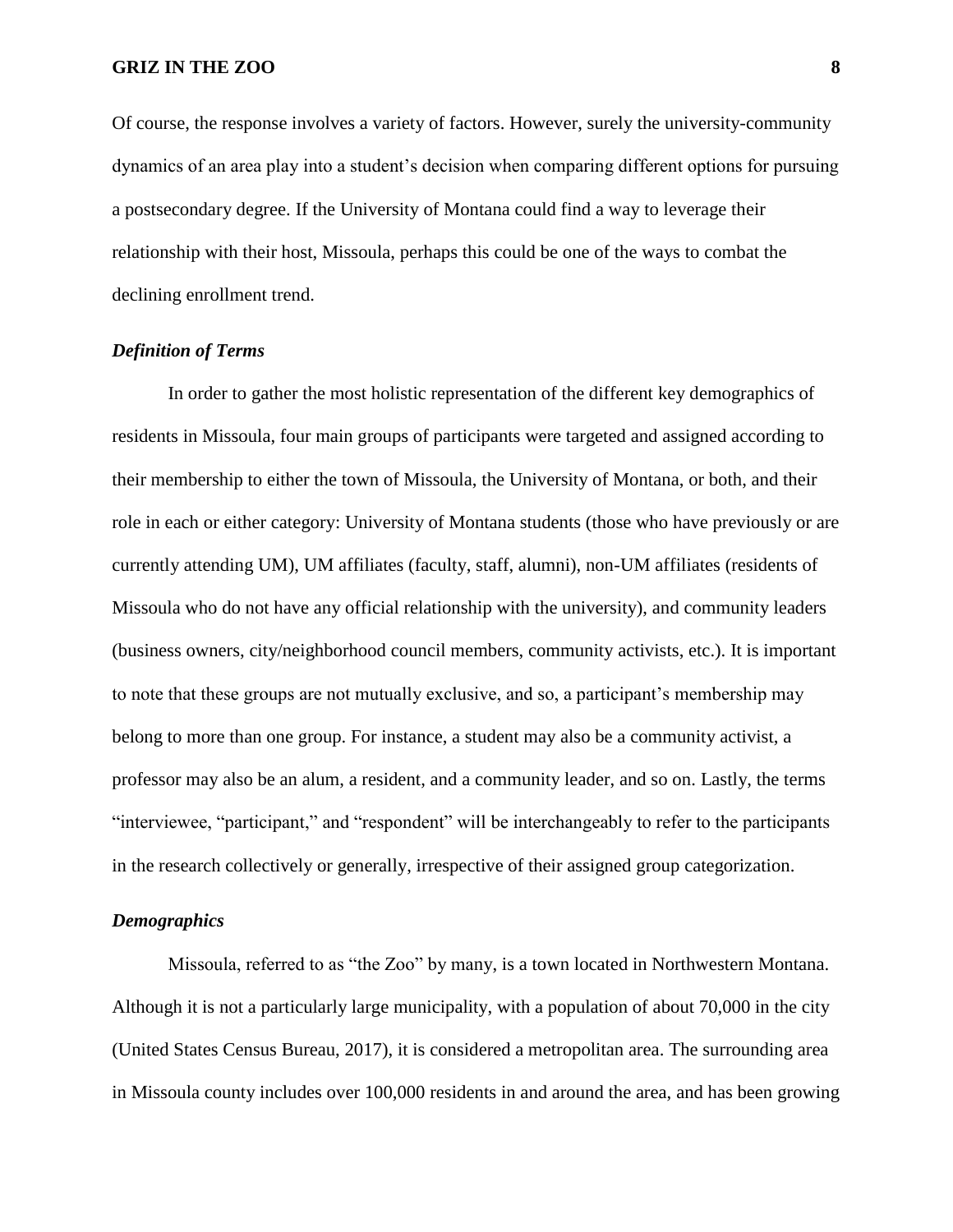steadily for the last 15 years or so, growing from about 55,000 residents in 2000 to its current size in 2017. Amongst the 70,000 inhabitants of Missoula are about 12,000 students attending The University of Montana, also known as the home of "the Griz" football team.

With its sparse population and wide-open rural areas under much of its famed "Big Sky," Montana may still be easy to think of as part of the old Wild West, but it will become rapidly apparent to outsiders that this is certainly no longer a place for gunslingers on dirt roads. Instead, students like those at UM, and other entrepreneurs are in charge of paving those antiquated dirt roads with innovation. The University of Montana student body is made up of 25% of students coming from out of state, with every state being represented, as well as more than 70 countries (UM Admissions Website).

In fact, Missoula was recently the subject of a research study funded by the Ewing Marion Kauffman Foundation, a nonprofit foundation that focuses on entrepreneurship and education. Specifically, the report by Motoyama, Fetsch, and Davis (2017) was the first ever to focus solely on Montana's "business ecosystem," and found that Missoula, Montana has the 9<sup>th</sup> highest business startup rate per capita in the United States, out of 394 total metropolitan areas (Bozeman, a slightly smaller Montana city, where Montana State University is located, ranked  $12^{th}$ ).

With a young, capable, student population, combined with literal and figurative open space as far as the eye can see, Missoula is a prime location for exploration, discovery, and learning aimed at shaping the future. The average thinker may conclude that  $1 + 1 = 2$  and that Missoula and the UM are a foolproof recipe for mutual success, and they would not be wrong in their guess at the result, but the formula is more complex than addition.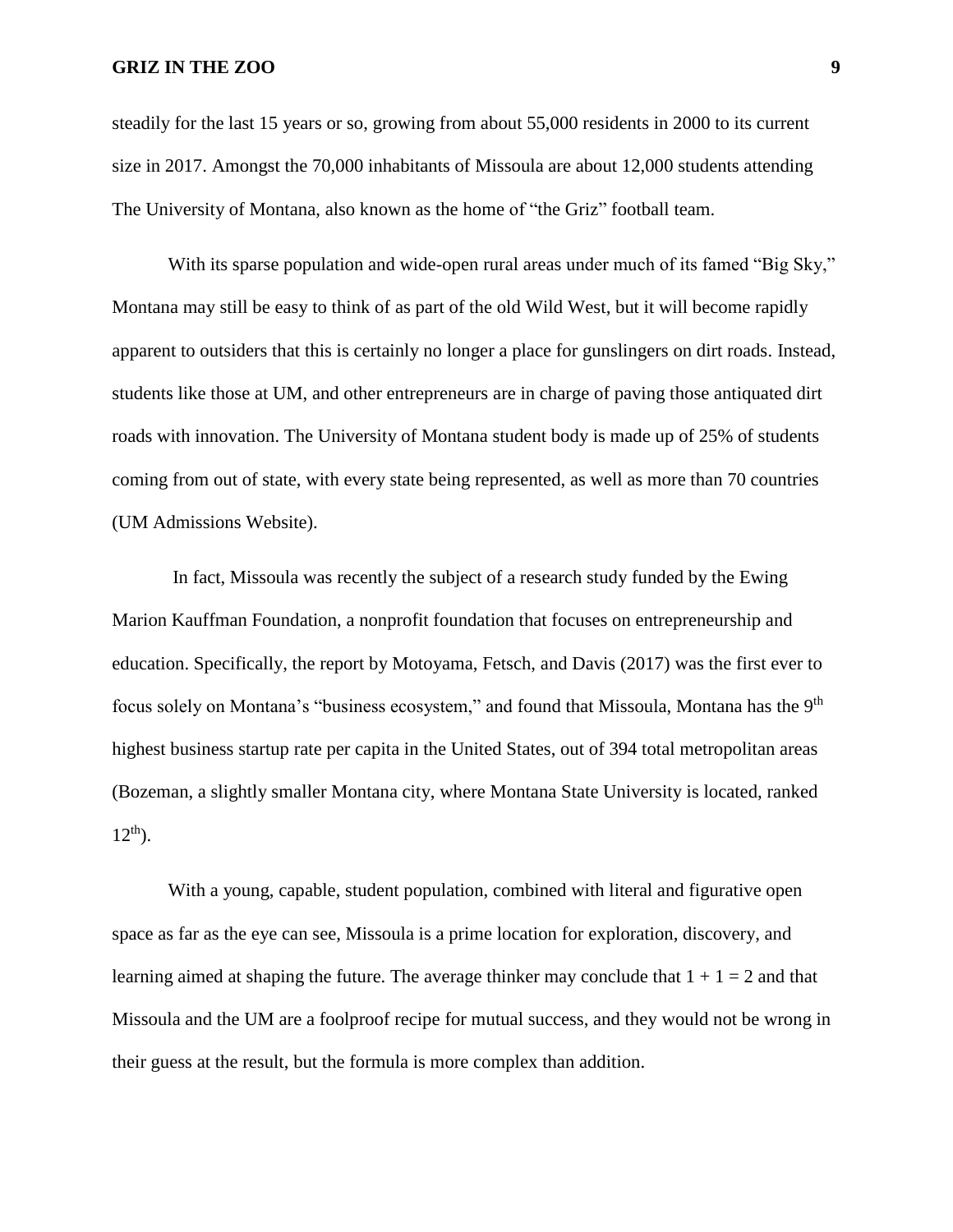In order to further understand the current conflicts and subsequently the

recommendations for town-gown relations, it is essential to understand what elements have led to friction in the past. Martin, Smith, & Phillips (2005) note that historically, universities and their surrounding communities have failed to work cooperatively to address common problems, due to conflicting philosophies and practices. More recently, Martin et al. describe the period from 1914 to the late 1980's in the United States as being a time of localities displaying hostility towards universities, initially due to geographical isolation of universities. Originally located in rural or remote areas far removed from everyday society, expansion of urban areas resulted in the universities becoming surrounded by localities. In response, the schools built higher walls and gates to maintain their separation from surrounding communities, hence the given name to this time span commonly referred to as the "Ivory Tower" period in American collegiate history.

The resulting, obvious contrast between the large, looming appearance of educational institutions during this time in comparison to regular-sized, ordinary town buildings, as well as the distinction between professors and students dressed in academic gowns and the normal townspeople, resulted in the now prevalent use of the term "town and gown."

## **Literature Review**

#### *History and Evolution of Town-Gown Relationships*

Firstly, the term "town and gown" inherently revolves around a clear distinction between a university and its affiliates and the municipality in which it is located. The town side of the term, of course, refers to the location of the educational institution. The gown part of the phrase is in reference to the earliest of establishments, when universities came into existence in Europe (Brockliss, 2000) and served largely to educate the clergy. Those roaming about town in a gown with arms and bags full of books were obviously not ordinary townspeople. Although the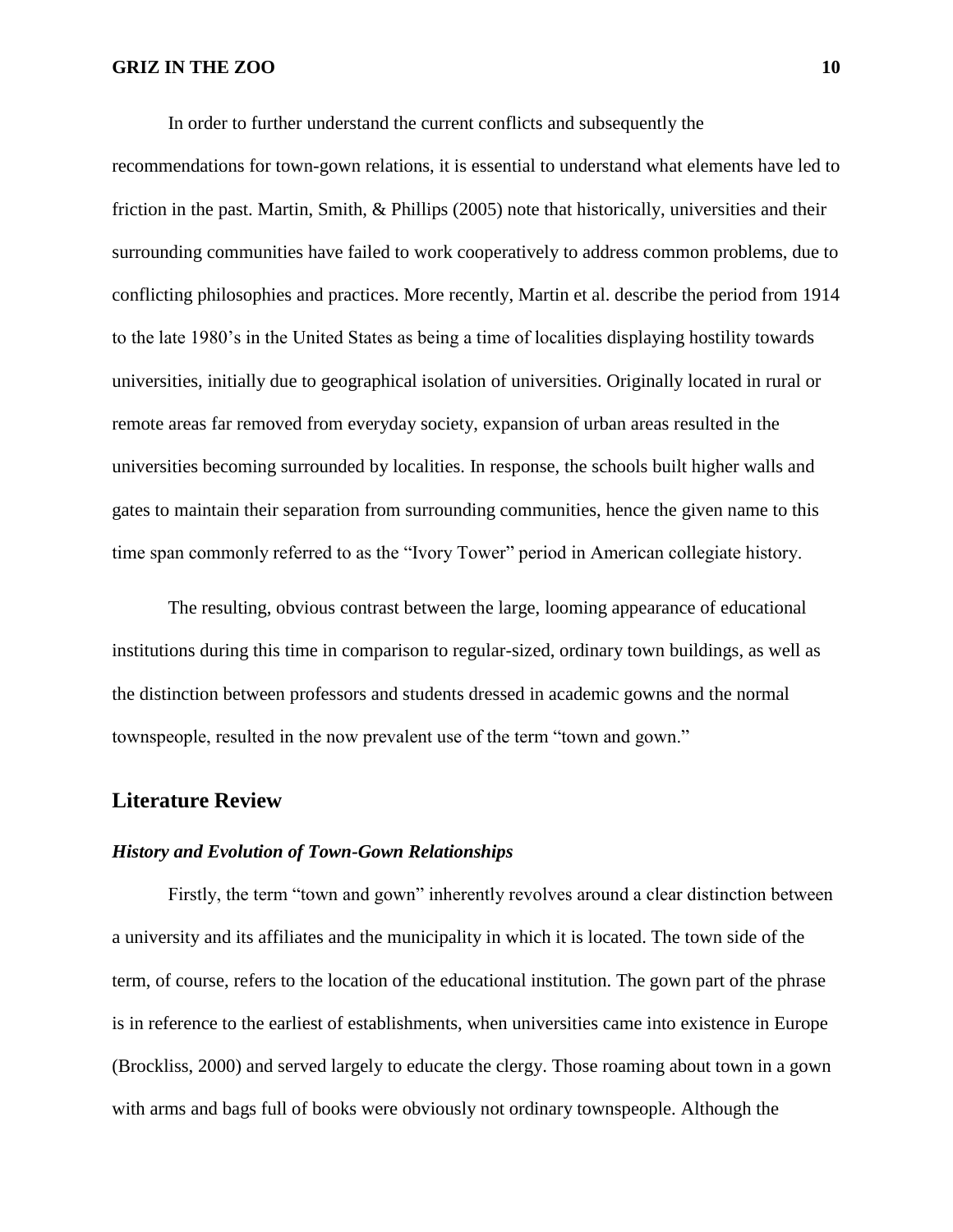disparity was apparent, property owners welcomed the influx in population due to increased need for housing for the students (156).

However, in America the dynamic was vastly different. The first universities in the United States were intentionally built isolated from the rest of the community, in order to avoid the economic and social issues already experienced overseas. This occurred early on during the 18<sup>th</sup> century, but as schools expanded they were inevitably absorbed into their new surroundings made up by their host municipalities (Martin et al. 2005). Mainly, towns were upset at the lack of imposed property taxes for universities. In present day, universities are still largely exempt from property taxes due to their non-profit status.

The divide experienced between universities and their surrounding communities was due to the geographical isolation and architectural disparities that highlighted a larger disconnect between the remote, rural educational institutions and the towns that eventually would grow to include them in their municipality.

#### *Medieval Times and Religion*

Although the use of the phrase is a relatively recent practice, the origin of similar conflicts constituting the use of the term stems back to the world of academia in the mid-14th century, namely due to the events that occurred on February 10, 1355. This day came to be known as the St. Scholastic Day riot. Prior to this day, negative town-gown relations had indeed already occurred, albeit rarely. In fact, as mentioned on the official Oxford City Council website, the University of Cambridge was actually founded by Oxford students who fled the city of Oxford following riots that occurred after the murder of a local townswoman in 1209. Such an instance was a highly unusual incident, as situations of conflict typically only involved a handful of unruly students and equally disorderly townsfolk. However, according to Dr. Carol M. Miller,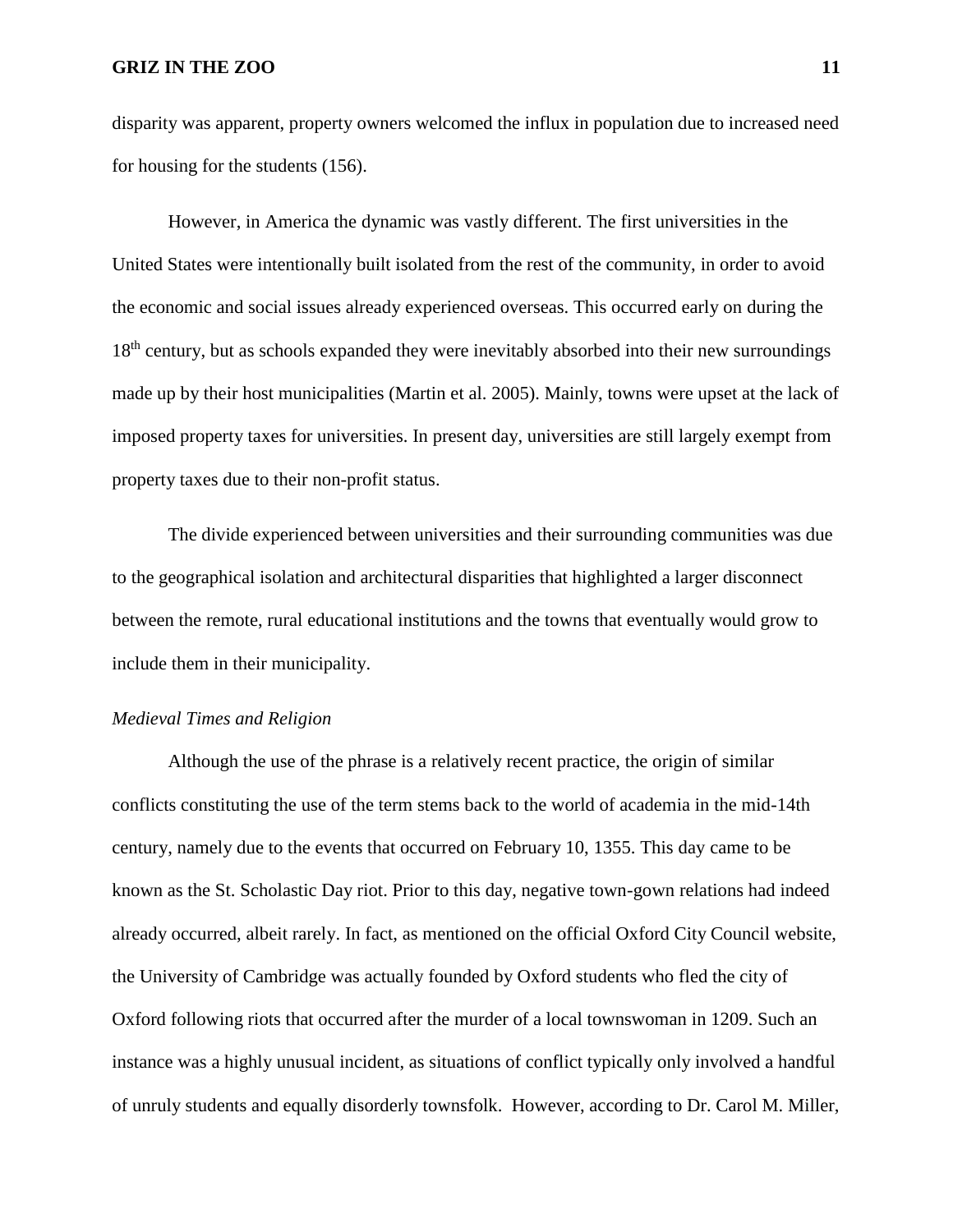a professor at Tallahassee Community College, the St. Scholastic Day riot of 1355 was "unprecedentedly bloody" compared to any other disputes between the scholars and the townspeople of Oxford.

The exact events of what occurred on February 10, 1355 and the following days are not recorded or remembered in their exact occurrence, however, she recounts in her paper, "The St. Scholastic Day Riot: Oxford After the Black Death," the riots, their cause, and their subsequent repercussions as accurately as possible given the sparse and fragmented remaining records of the event. Her retelling of the events, presented at the Florida Conference of Historians in 1993, is summarized below:

> On February 10, 1355, a Tuesday, two scholars of Oxford University went for a drink at a nearby tavern in town. The two scholars did not like the taste of the wine they were served and complained to the man who was serving them. The situation ended with the scholars throwing the wine in the man's face and assaulting him. The man who was assaulted, John Croidon, rallied his family and friends and word of the assault committed by the scholars spread around town. The town bailiffs requested amends be made by the two assaulters, but they refused. Additionally, multiple requests to the Chancellor to discipline the two scholars were denied as well.

(it is important to note here that Dr. Miller proclaims the request was made by the mayor

to the Chancellor of the university, as the mayor was not allowed to discipline the students

himself; she points out that, during this time period, university students held clerical status and

so universities had their own jurisdiction separate from town law).

After the two students failed to be disciplined, it is said their fellow students replicated their unruly behavior, rallying around them as they assaulted the mayor and several other citizens of the town. The following day, the mayor of Oxford, John Bereford, rode to visit and file his grievances with King Edward III. In his absence, the violence on behalf of the students continued and in fact, escalated. The scholars proceeded to rob the homes of many innocent townspeople and wounded or killed others. In response,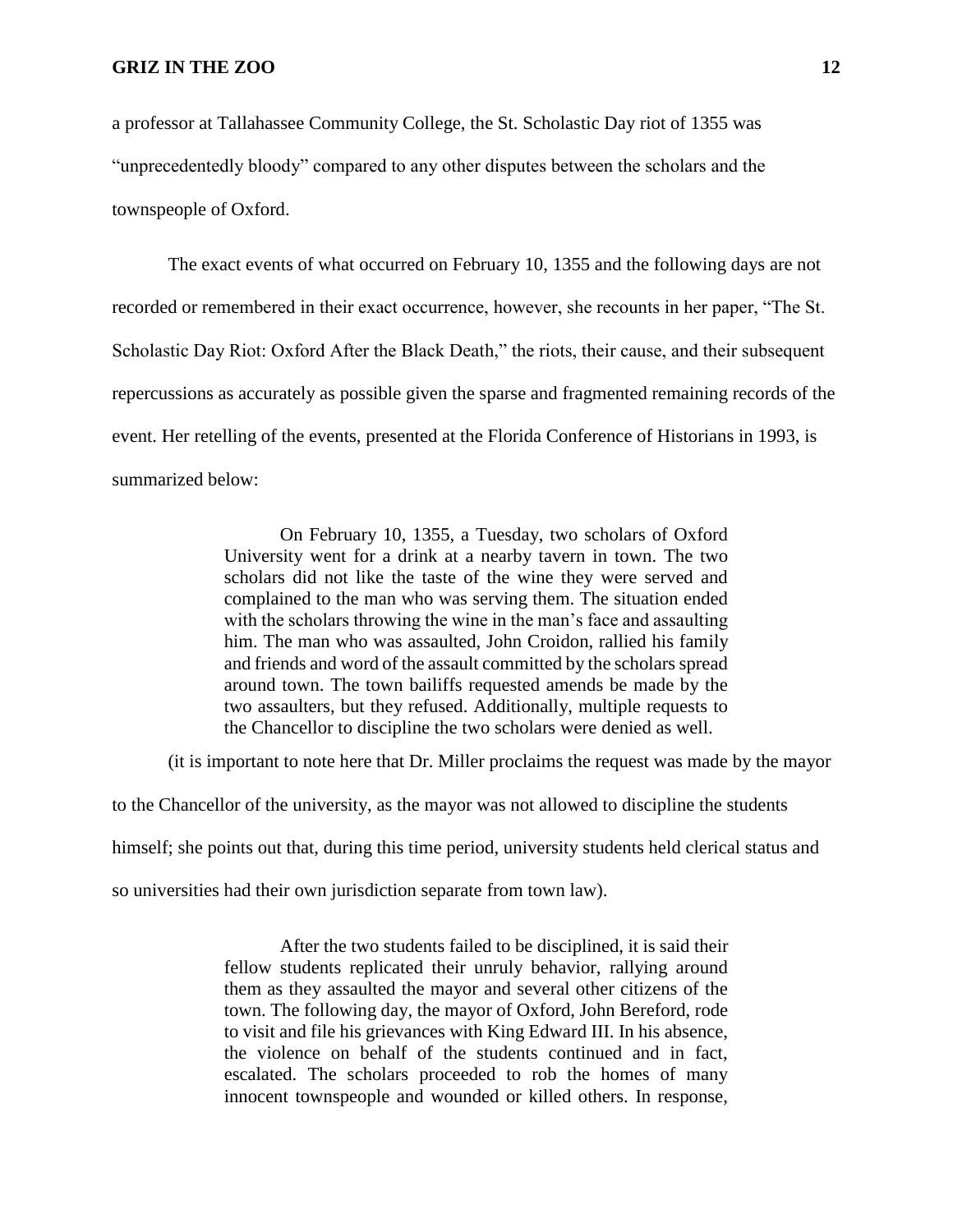approximately 80 townsmen gathered to seek retribution and did so by attacking and killing students they found exercising in the campus' field. The violence would continue for one more day, this time while Chancellor Charlton visited the king. The conditions between the students and townspeople intensified, as townsmen invaded university grounds, reciprocating the offenses that had been committed by the students the day before. Not only did the involved townsmen kill more students in return, but went as far as to scalp some scholars and wrongfully imprison others who had not committed any crimes.

Following the riots and the events leading up to it, King Edward reprimanded both the university for the conduct of its students, and the town for its handling of the situation, by removing both their charters. Upon reinstatement of those charters, the town was now obliged by the king to repay any costs associated with the riot resulting from damage to the university and students' property. Furthermore, the king also gave the university more control over their host locality, by extending the jurisdiction of the university to include legal removal of arms if the townspeople threatened to disturb the peace. The king justified his actions by noting the contribution educational institutions gave to his rule, claiming "… the clerks and the government must exist in a symbiotic relationship, for learning regulates military power" (Miller, 1993).

The events of the St. Scholastic Day riot may be a dated example of town-gown relations resulting in conflict, however, the causes of and repercussions resulting from that day's events still occur between universities and their surrounding communities today. Miller's paper concludes by describing the possibilities for what incited the riots, and presents potential causes beyond two students unhappy with the quality of their local tavern's wine. The concluding analysis presented is vital because the potential reasons presented for the start of the riots are issues that are still topics in conversations concerning town-gown relationships today.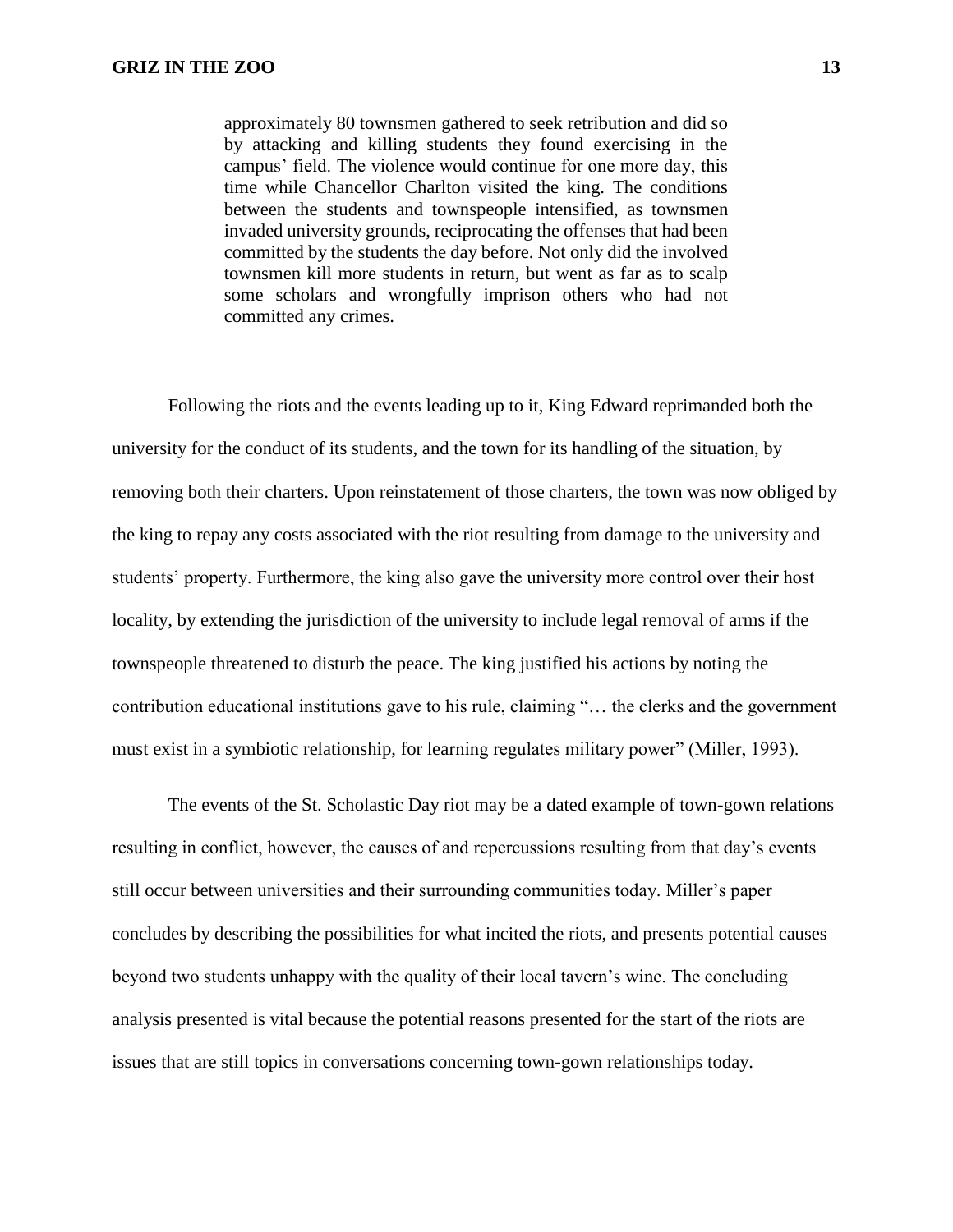#### *Morrill Land-Grant Acts*

The Morrill Acts of 1862 and 1890 are some of the earliest instances of an attempt at establishing healthy "town-gown" relationships between a university and its host community, albeit from a federal level rather than a local one. Law enacted with the passage of this act included terms requiring the educational institution to provide a public service in exchange for receiving the aid, as well as have certain subjects included in their curriculum. Specifically, the 1862 act said,

> without excluding other scientific and classical studies and including military tactic, to teach such branches of learning as are related to agriculture and the mechanic arts, in such manner as the legislatures of the States may respectively prescribe, in order to promote the liberal and practical education of the industrial classes in the several pursuits and professions in life.

- United States Constitution, Article 7, Section 3

Almost 30 years after the passage of the original act, the Morrill Act of 1890 was passed, aimed at former Confederate states during the Civil War. This time, the act was aimed at defeating race as an unfair or implicit criteria for admissions at higher education institutions in these states. Alternatively, these states had the option to designate a separate land-grant school for persons of color (US Constitution, Article 7, Section 323). Many of the presently designated "Historically Black Colleges and Universities" (HBCUs) were formed as a part of this passage of the second Morrill Act (Earl et al., 1995).

#### *Post-Morrill Era*

Upon the passage of the Morrill Acts of 1862 and 1890, inevitably, there was now a connection between the townspeople of college towns, and the students obtaining their degrees at said college. After all, the original Morrill Land Grant act was passed to address the increasing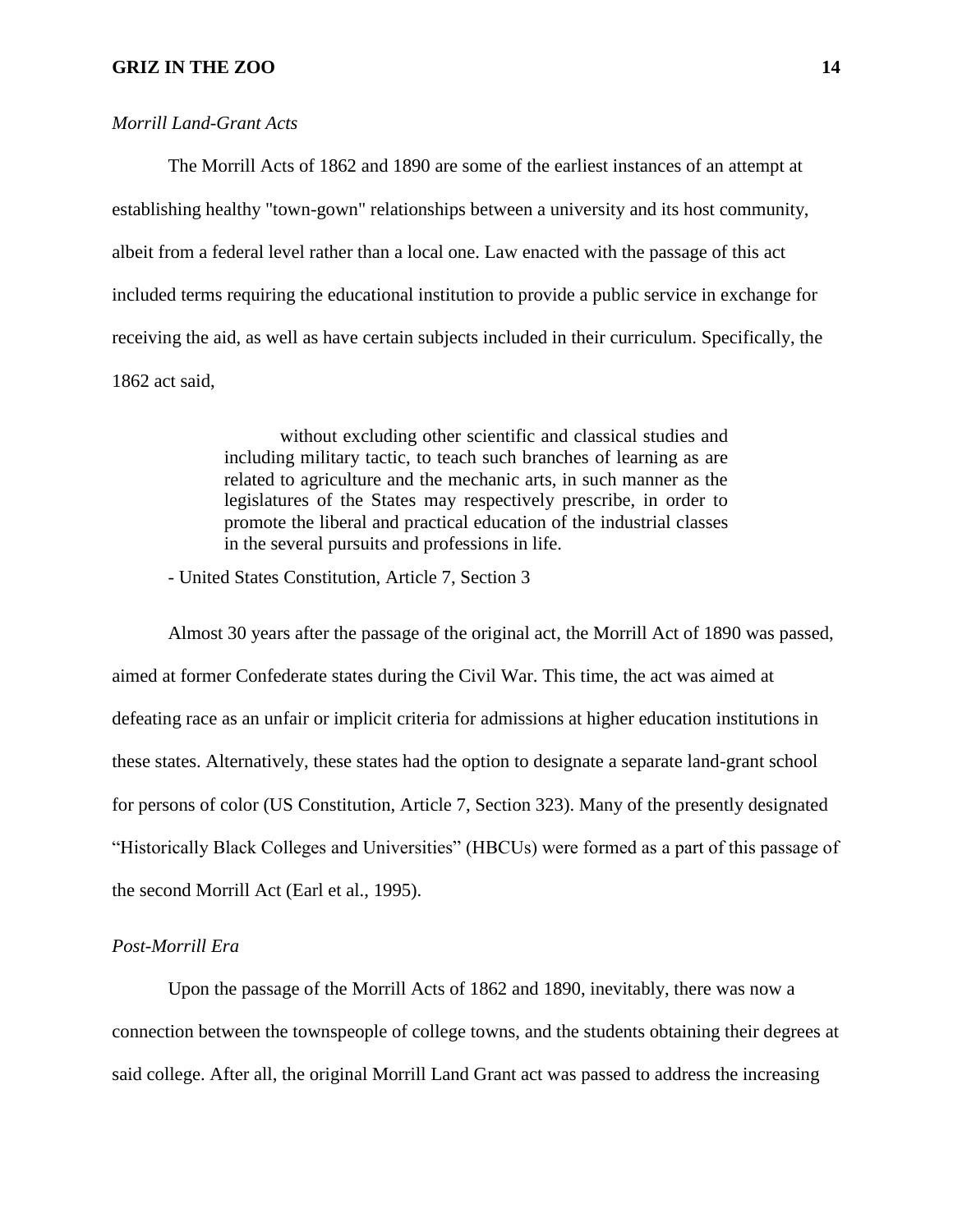need for farming and mechanical workers as the country was becoming increasingly industrialized. However, at the beginning of this correspondence, town-gown relationships, unlike some present-day efforts, were not focused on active, continuous community engagement from the students, or vice-versa, but instead depended more on a "community as a client" model. In this setup, the typical interaction between farmers and university scholars at the new agricultural and mechanical colleges resembled more of a doctor-patient type relationship. The farmer, or the patient, would describe their "symptoms" to the experts, or "doctors," at the university, in hopes of finding a solution to their problem.

The passage of the Morrill Act resulted in some attempts at establishing communityuniversity initiatives, but had few successes. One of the more notable positive outcomes as a result of the act, however, was the establishment of the Hull House by the community and University of Chicago (Maurana et al., 2000). Although farmers and non-educated workers benefitted from this system, most instances were largely impersonal and provided the most advantage to the university affiliates. Researchers, for example, sociologists in particular, using a "settlement house" philosophy, used their university's surroundings as their own living, breathing experiment, allowing them to completely immerse themselves in their research. As Mayfield (2001) describes it, "the community was their laboratory, and the residents were test subjects. Neither reform nor service was… the desired outcome of their work, only the creation of new knowledge." Thus, "town" and "gown" remained separate entities.

#### *Campus Model (1945 to Present Day)*

Increases in enrollment in Post-World War II America helped alter this community-as-aclient model. Eight years after the original Morrill Act was passed, the percentage of students in the 18-24 age group who were pursuing a higher education was only 1.3%. By 1945, this same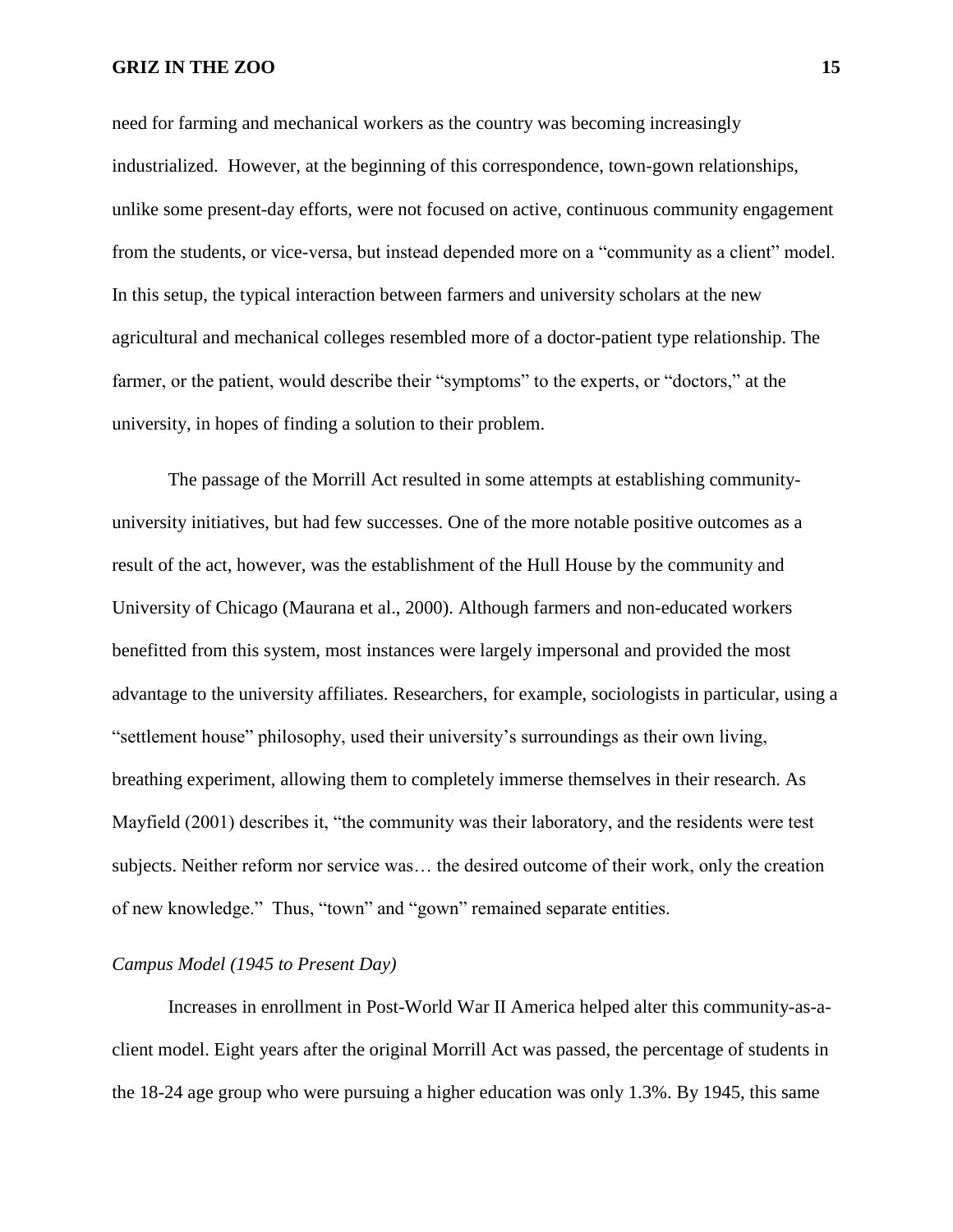group had 10% enrolled in a college or university (Mayfield, 2001). The increasing numbers of enrolled students rendered universities unable to maintain the rate of housing necessary for the growing student population. This resulted in many students being forced to seek off-campus housing. To help visualize this boom in emphasized importance on a college education in Post-World War II America, Gumport & Pusser (1997) notes that in 1939, Delaware's student population was 602. By 1956, enrollment had reached almost 2,000 students, and by 1977, total enrollment had risen to more than 11,000.

Obviously, part of this increase in enrollment was due in large part to the returning veterans and the resulting Serviceman's Readjustment Act of 1944, more commonly known as the GI Bill. The act included several provisions, including business, farm, and home loans, but is relevant here for the financial assistance it provided for veterans seeking to pursue higher education. The GI bill provided former soldiers with a monthly stipend for tuition and living expenses.

Furthermore, President Truman formed a commission to evaluate the status of the United States higher education system in 1946. Led by the president of the American Council on Education, George F. Zook, the findings and recommendations of the committee were published in a report titled *Higher Education for American* Democracy. In it were the committee's suggestions, aimed at increasing enrollment at colleges and universities, specifically with a goal of 4.6 million enrolled by 1960, and to increase the amount of federally funded scholarships for at least 20 percent of the undergraduate nonveteran student population (Cardozier, 1993).

Lastly, the committee called for community colleges to be established in every state. By 1990, there were 1,000 public, community, junior, and technical colleges in the United States (7). In 1945, about 10 percent of American youth aged 18-24 was enrolled at a community college or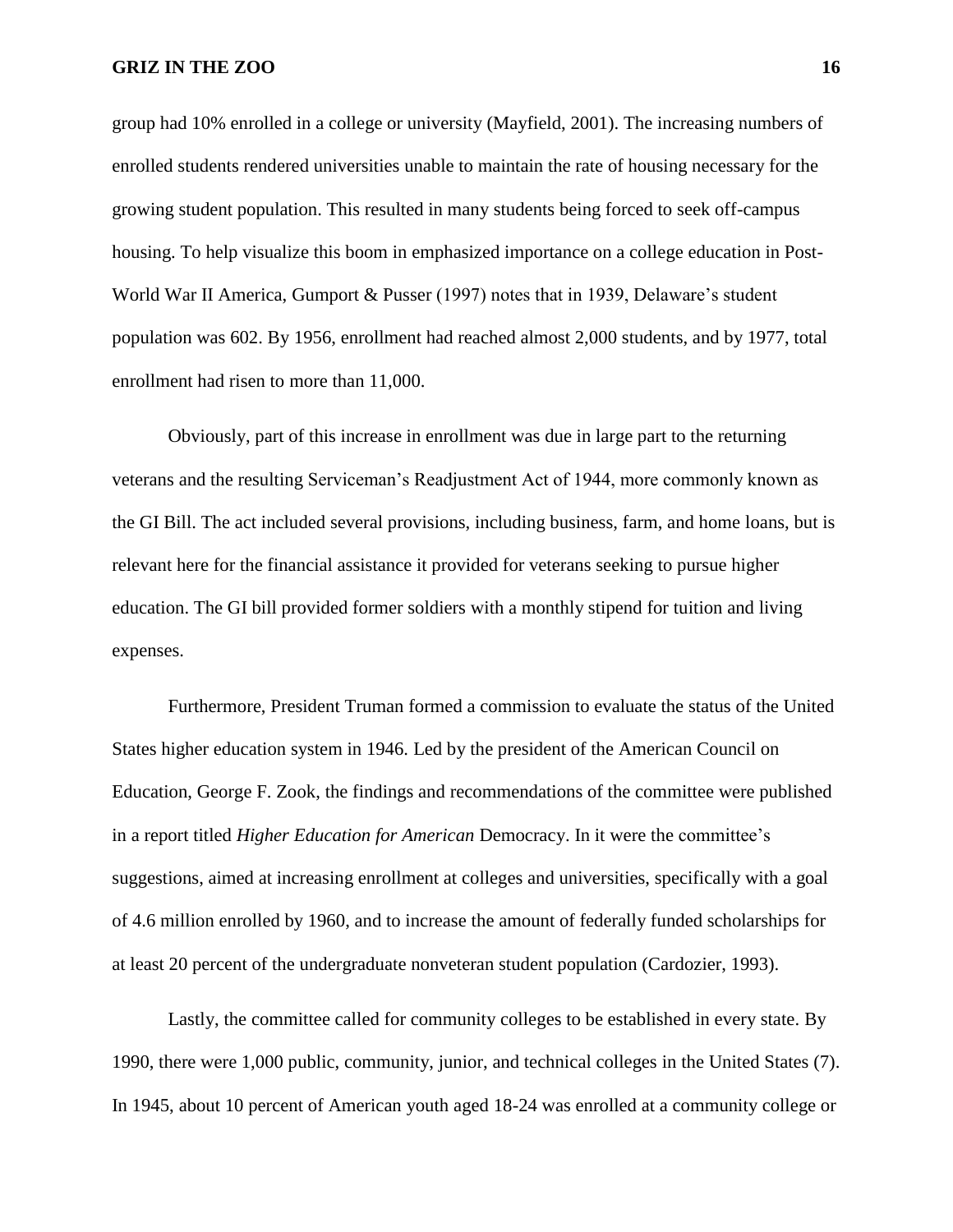university, but this number skyrocketed to 51.1 percent, or 13.5 million students, by 1990. In fact, following the Second World War, support from the federal government made up almost half of revenue for all private and public schools (Snyder, 1993).

Concurrently, this spike in student populations meant a parallel spike needed in filling faculty and staff roles to match the increasing demand. In turn, more university personnel who differed from the white, male traditional standard were being hired. Many of them had no prior experience teaching in higher education, and consequently some of them supported a model for their university that was not one of strictly academic research (Mayfield et al., 1999). This resulted in the emergence of an alternative type of research, a community-based approach, often called "participatory action research" or "collaborative community research", along with other advances in community-university dynamics. (Mayfield, 2001).

As student populations grew, so did the need for larger facilities in which to educate them. From the outside looking in, all many municipalities hosting these growing institutions saw was the increase of more and more land in their city being dedicated to the construction of new university buildings. Even with more positive initiatives like a community-inclusive approach to academic research, pushback from non-university affiliates on this and various other issues, would accompany this trend of growth for American universities.

#### *Positive Impacts*

#### *Economic*

One major reason that universities are beneficial to a community is for economic reasons. Firstly, colleges and universities are primary employers in the towns they exist in. Additionally, the increased population due to university students becoming residents of a new town means increased spending in terms of lodging and students working and shopping in the area. Stokes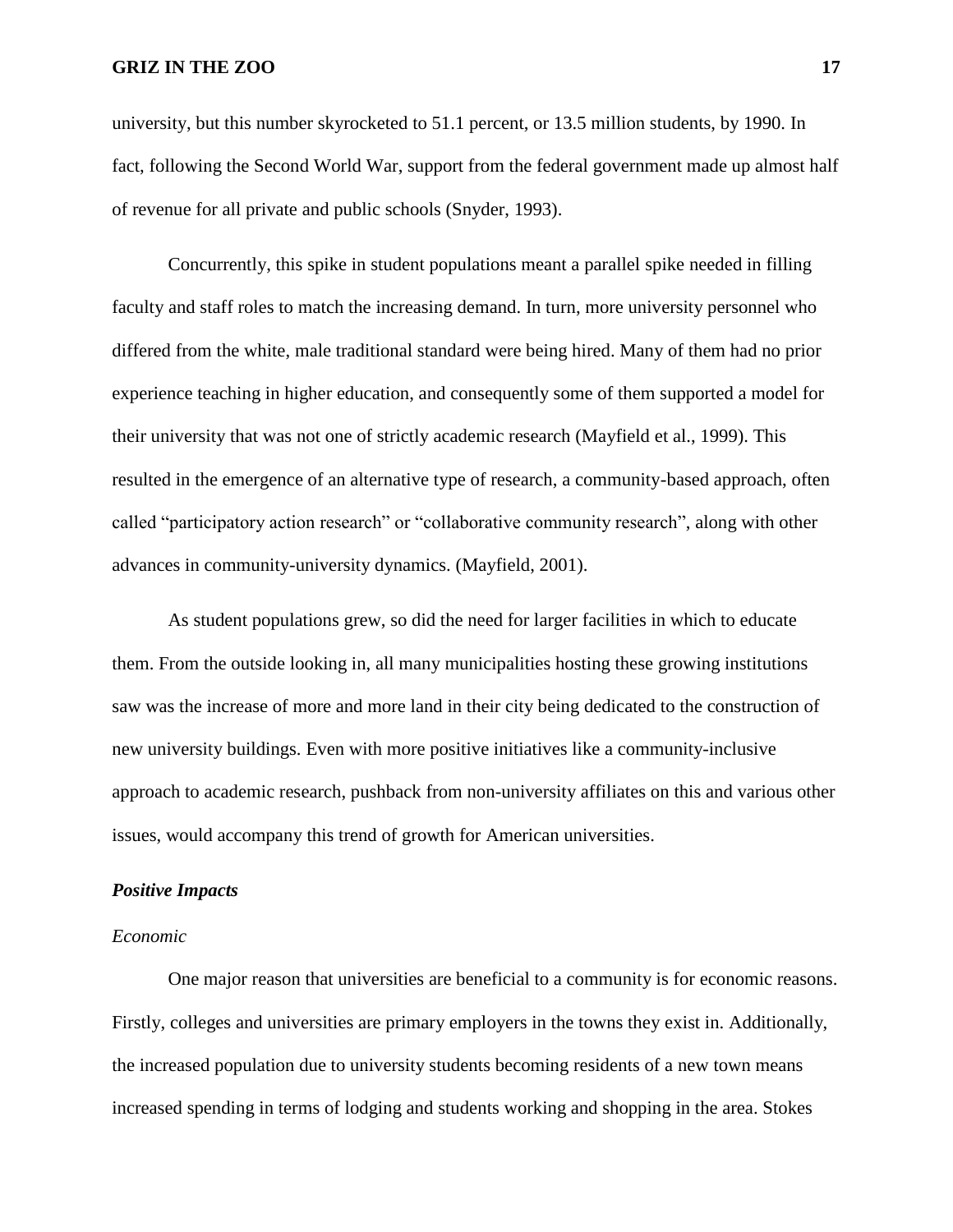and Coomes (1998) suggest that the most often used method to measure these direct and indirect economic impacts is the Caffrey-Isaacs model using indicators of spending within an economic region.

More commonly known as the ACE model, this model was developed for the American Council of Education in 1971. Through this method, Caffrey and Isaacs (1971) claim that an institution of higher education can determine its economic impact by analyzing spending indicators in and around their geographic location. Variables used in calculating this amount include purchasing by the university from local vendors, which would be considered a direct expenditure. Indirect economic impacts include secondary use of currency originally generated by the institution. For example, local spending by students, employees, and visitors of the campus would all be examples of indirect economic impact from the university. Finally, an economic multiplier is applied to both types of expenditures to determine the overall economic impact of the university on its surrounding area.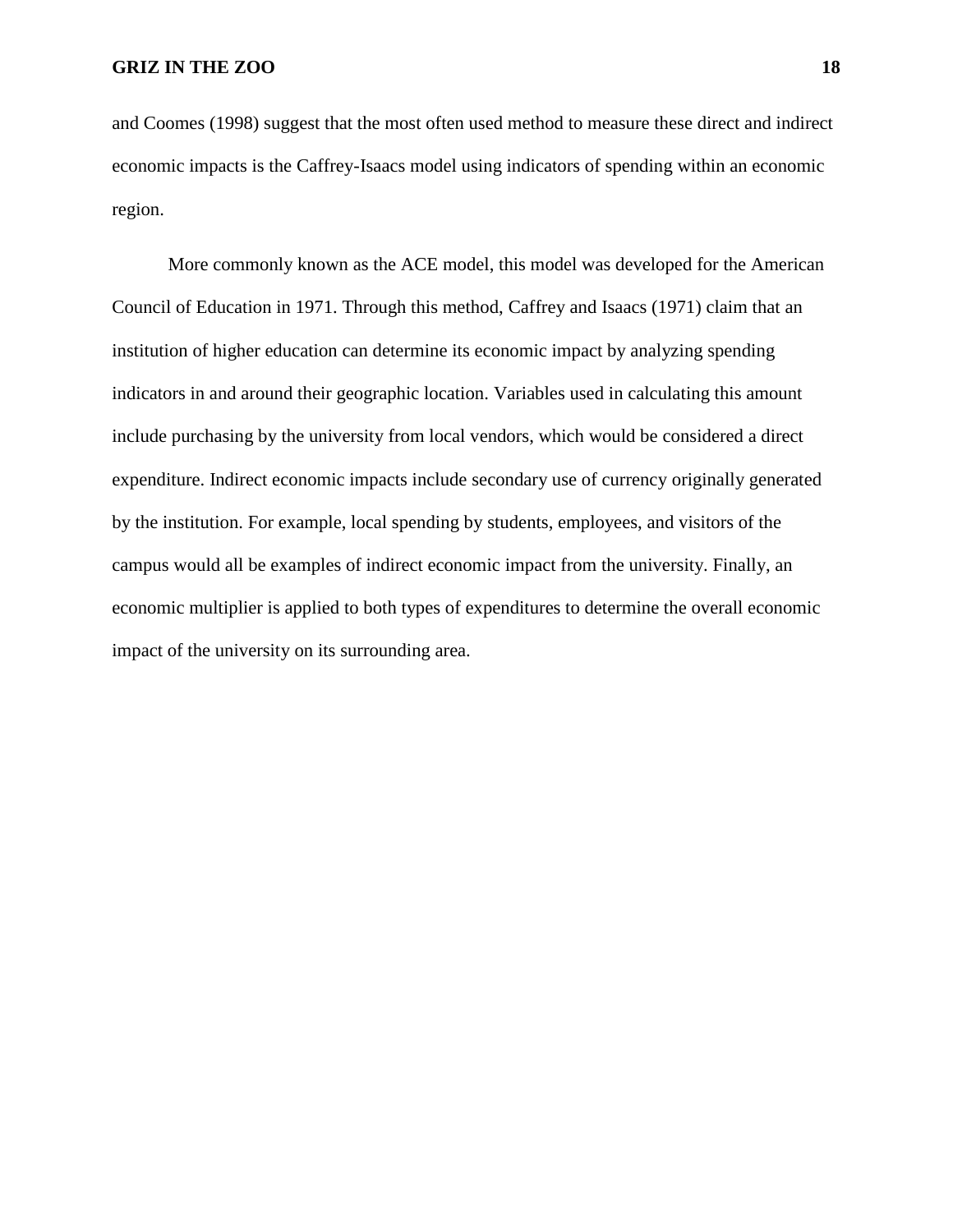#### *Partnerships*

Early on, institutions of higher education were seen as separate entities from their host localities. As time went on, students became more involved and ingrained in the towns they lived in while attending college and though problematic in earlier times, more recently town-gown partnerships have evolved to be more positive and productive in a number of diverse ways. For example, at Keene State College in New Hampshire, a partnership was formed between the Keene State Mason Library and the Keene Public Library in the 1980's to combine and automate their collections for improved maintenance for employees and access to more resources for each library's patrons. At the time, the use of computers for such task was not yet an established practice so automation for a library, let alone combining two separate database collections, was a significant financial undertaking for both institutions.

To address the financial burden behind the project, it was agreed that the university, with higher user traffic and a bigger budget than the public library, would pay two-thirds of the total cost for the new system. Of course, this was an action viewed favorably by the Keene Public Library and the community as a whole and thus established a functional, mutually beneficial partnership from that point on. The sought benefit from combining the institutions resources was for the institutions themselves, however, residents and students benefitted from the partnership as well.

Originally, although the updated database allowed access for both students and residents, individual membership was required at each institution. Eventually, the partnership amended its original agreement so that membership at either library allowed for full access to all media at either location. More importantly, since its initial establishment, this partnership has resulted in more communication between both staffs and between the university and a community on a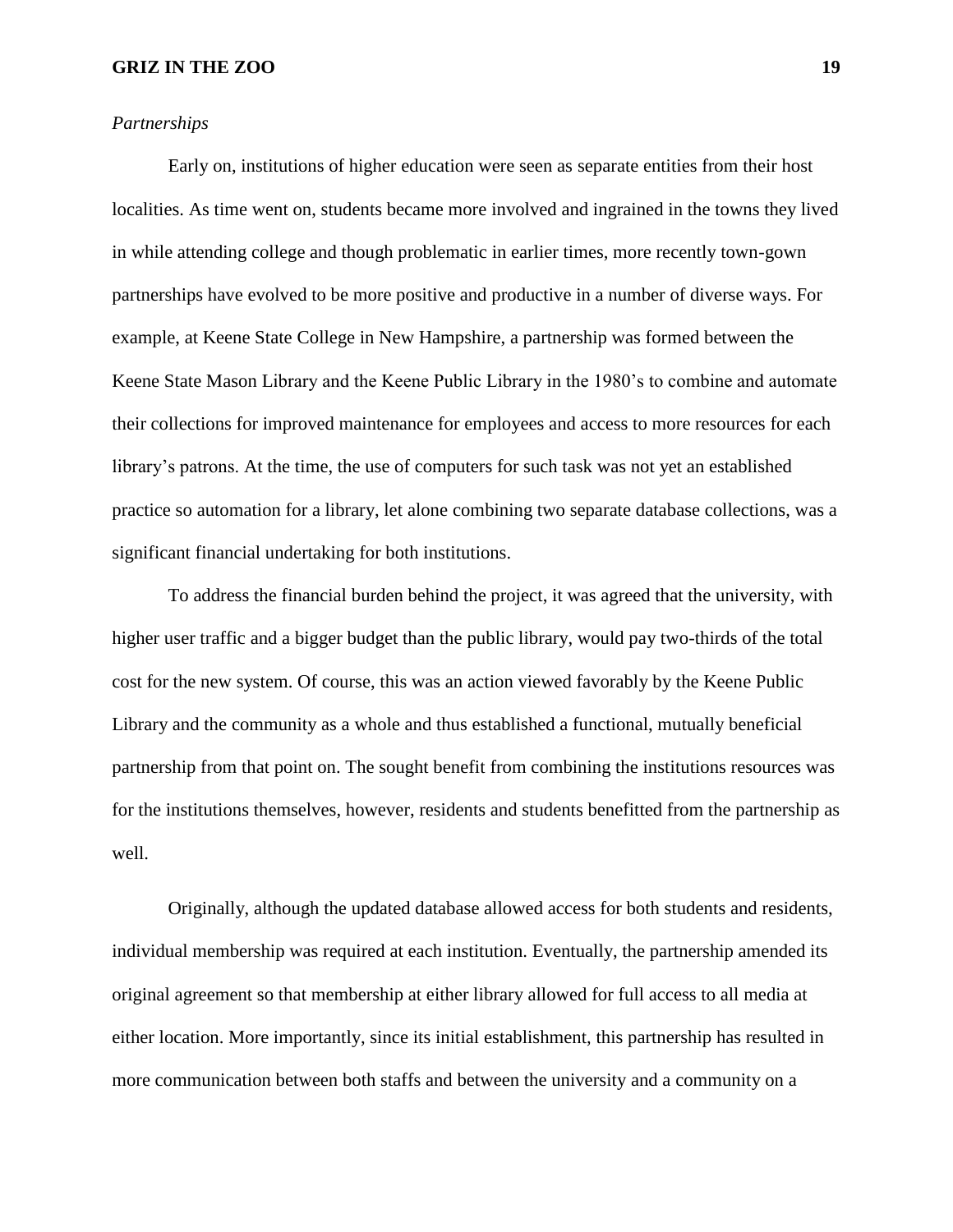higher level than just sharing a collection of books. Halverson and Plotas (2006) reported on the partnership, noting that the joint project "created a real community tie, which brings members of the college and the city of Keene into contact with each other on a regular basis." (627).

Now, Keene State College faculty often host public lectures at the public library in addition to the campus library, and community members now have Mason Library available to them for assistance when conducting academic research. A strong, lost-lasting connection was made because of the shared interest, respect, and contributions from both parties involved.

#### *Negative Impacts*

#### *Alcohol*

Gumprecht (2009) claims that the most prevalent issue between student and resident populations revolves around alcohol. Although the increase in population from having a university has significant positive economic impacts, including increased and concentrated consumption of alcohol, a large part of it being done by underage undergraduates, which can have quite the opposite effect when it comes to taxpayer money being spent on the resulting consequences of the increased influx of alcohol-related reported incidents.

High rates of alcohol consumption, and more importantly the acceptance of it on college campuses, in the United States have been well researched and documented. The action of alcohol use, as well excessive consumption, is generally seen as expected behavior and even described as a "culture of alcohol abuse on college campuses" by some (Trockel et al., 2008; Lopez-Caneda et al., 2014); Iwamoto & Smiler, 2013). The physical and mental effects alcohol has on a student's academic performance have been a prevalent topic of discussion in academic literature as well (Singleton & Wolfson, 2009; White & Hingson, 2013; Miller et al., 2007).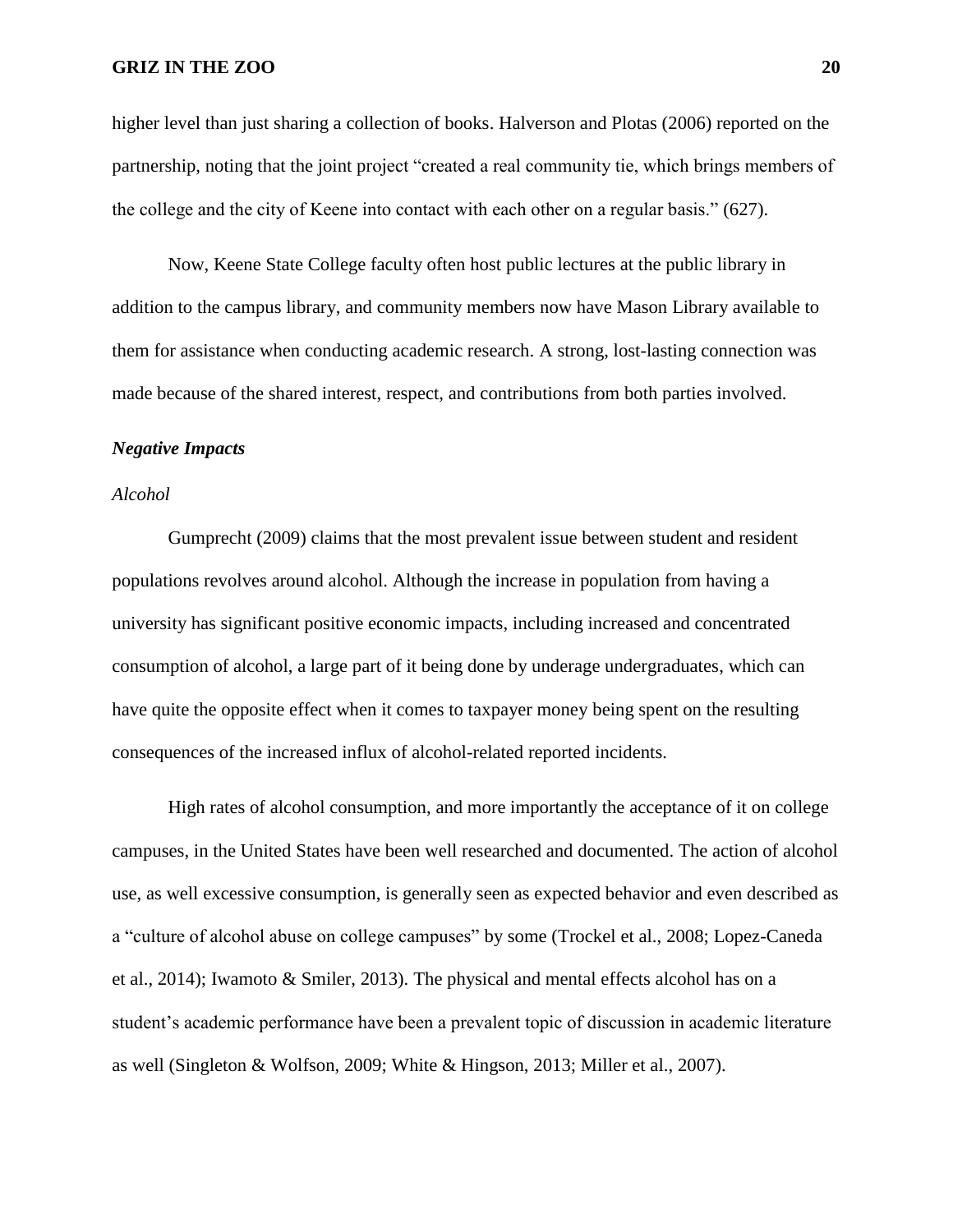Aside from established literature discussing the cognitive, social, and physical aspects of alcohol consumption by college students, there is also work recorded concerning the secondary effects of alcohol. As Wechsler, et al. (1995) describes, these secondhand impacts referred to are those effects of excessive alcohol consumption that not only impact the consumer, but those surrounding him or her. In the case of a community-university dynamic, college students' behavior due to alcohol use impacts their neighboring residents in a variety of ways; noise, litter, vandalism, and sometimes violence occurs.

In the most extreme cases, the effect of alcohol use by college students has forced communities to respond to the secondary effects of their behavior with actions of their own, such as increasing policing. For instance, at the University of Delaware in Newark, Bishop, Downs, and Cohen (2008) found that the majority of offenses in the Newark community were alcoholrelated. Although the stat held true for both campus police and city police, indicating the trend could possibly be unrelated to college attendance, it was also found that most of these offenses occurred at single family rental houses in the area, a type of property commonly rented out to college students. Furthermore, areas occupied by college students were reported as also being the most difficult type of residences to monitor for noise complaints and underage drinking citations. As a result, the increased need for policing results in a subsequent rise in taxes required to fund more police activity, an action that is seen as burdensome and unnecessary by many taxpayers (44).

#### *Tax Exempt Status*

Under Section  $501(c)(3)$  of the International Revenue Code (IRC), an organization may qualify for exemption from federal income tax if it is organized and operated exclusively for a variety of listed purposes, one of those purposes being educational. According to the Association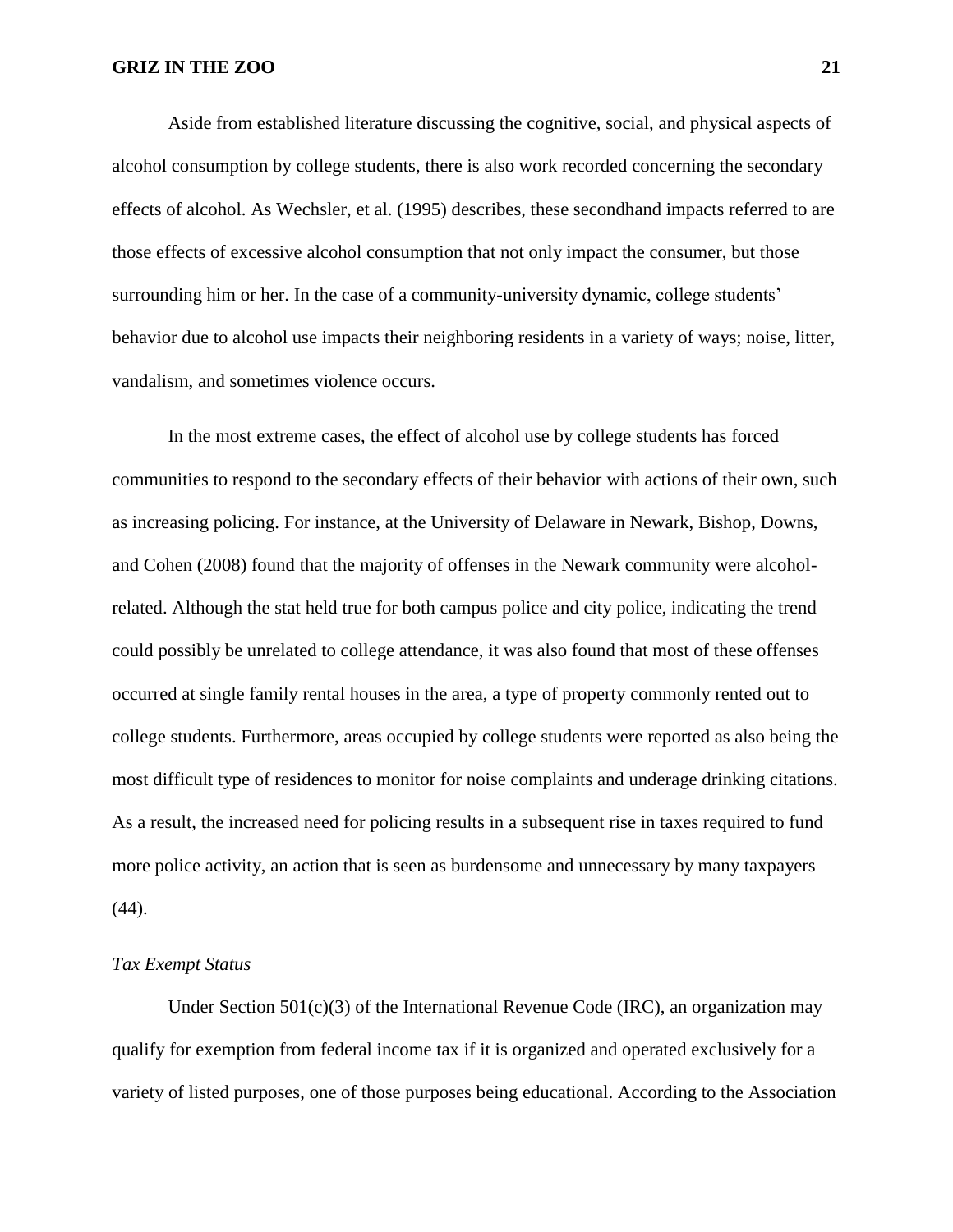of American Universities, made up of 62 public and private research universities in the United States and Canada, "the educational purposes of universities and colleges have been recognized in federal law as critical to the well-being of our democratic society… higher education institutions are exempted from income tax so they can make the most of their revenues… this tax exemption enables these institutions to maximize the benefits that they provide society."

In addition to federal income tax exemption, all 50 states have laws that provide nonprofit organizations, including colleges and universities, with exemption from property taxes on the basis that, aside from not having a profit motive, these institutions provide services that contribute to communities in ways for-profits don't (Kiley, 2011). According to this rationale for tax-exemption qualification, known as quid pro quo theory, because nonprofits provide benefits to society, including reducing the services that need to be provided by government, they are deserving of a tax subsidy (Kenyon & Langley, 2011). Kenyon and Langley note, however, that since tax-exempt nonprofit organizations like colleges and universities still use public services provided by its municipality, the property tax burden used to fund some of these services lies heavier on homeowners and businesses, especially in communities heavily reliant on property tax. Irrespective of the rationale, tax-exemption status remains one potential cause for friction in town-gown relations

#### *Studentification*

Various scholars have also defined the overtaking of residential areas in college towns by students as being problematic in town-gown partnerships. While the influx of students in a town means increased economic activity, it also means that there is less town to go around, so to speak. As some on-campus student housing has restrictions, such as curfews or gender-assigned residential halls, and limited space in some cases, a portion of students will always end up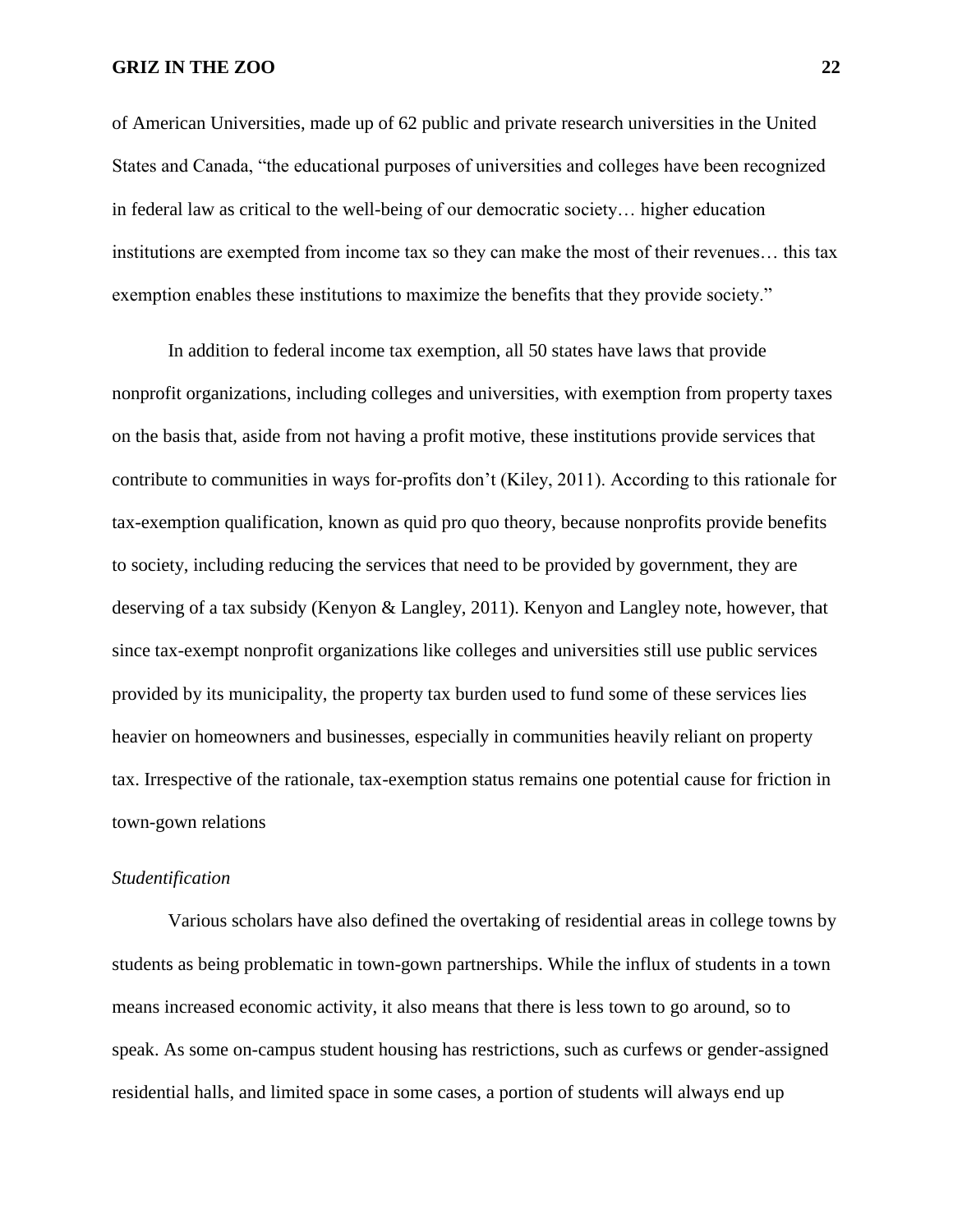choosing or being forced to live off campus. Inevitably, the change in demographic of students turned town residents has impacts on various aspects of town life. House prices increase due to the endless demand from students allowing landlords to skyrocket rent for potential tenants, and businesses close down during the summer when their main patrons, students, are home for the holidays (Atkinson, 2008).

Recently, scholars have begun to refer to this phenomenon as *studentification*, noting the parallels with the well-researched epidemic that is gentrification (Smith, 1979; Ley, 1994; Freeman & Braconi, 2004; Newman & Wyly, 2006; Atkinson, 2008). Citing the definition of gentrification in Warde (1991), Atkinson notes the other effects studentification shares with gentrification. In addition to the economic repercussions, there are social, cultural, and physical impacts. Socially, the migration of students from campus and into the city results in the replacement of former permanent residents, establishing new patterns of social concentration and segregation in the process. The shared demographic of the new student residents typically results in a cultural shift, and can ultimately cause changes in retail and services offered in a particular area, as business owners strategize to maintain relevance to their new surrounding patrons (76).

Lastly, physical changes come in two forms. First, there is typically an increase in the effort by landlords towards external beautification of properties in order to attract student tenants. However, the long-term effects of having student tenants often result in negative outcomes. Either student-rented properties end up being poorly treated and thus devalued, or the combination of the improvements made on the properties by the landlords and the resulting increased rent renders these homes unattainable for families seeking to move to the town or existing residents seeking to move to a new vicinity.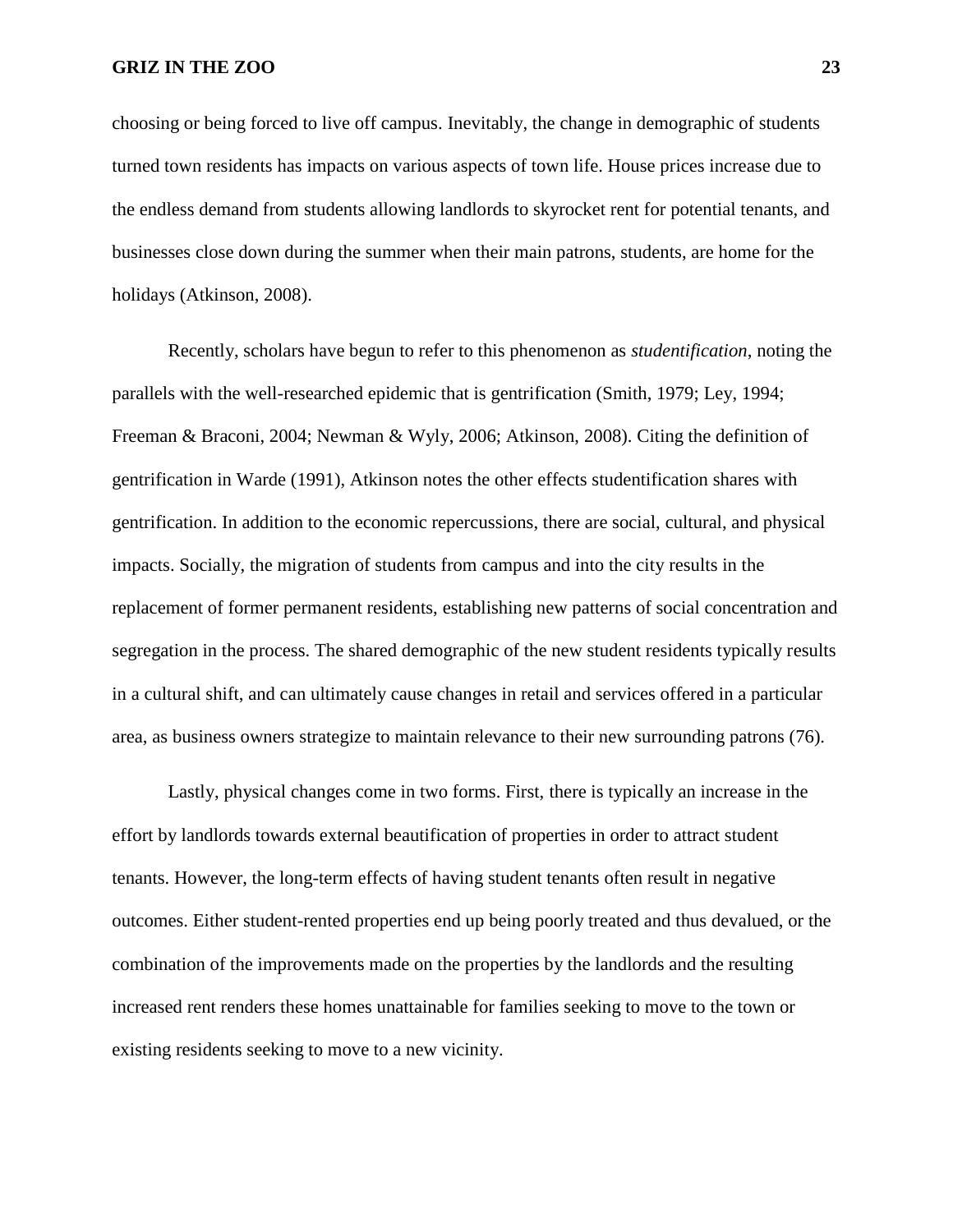## **Theoretical Framework**

Regardless of the times, there has always been efforts to maintain positive relations between towns and colleges. More recently, there have been solutions that involve the integration of the two involved parties, rather than just peacemaking, essentially. What was once seen as a distant, independent entity is now largely viewed as a valuable communal resource and valuable partner. The different ways in which partnerships can and have sought to work together make up the theoretical framework for this research.

#### *Governance versus Government Paradigm*

This phenomenon corresponds with that which is described in what is a shift from a *government* paradigm to a *governance* paradigm (Daly, 2003; Newland, 2002; Salamon, 2002). In this more recent paradigm, efforts from the collectively involved stakeholders (here being the university and its host municipality) use a more collaborative and innovative approach to address issues that are of importance to both the institution and the community, in contrast to the earlier practiced doctor-patient type of relationship. Inevitably, problems that arise in the development of said partnership are intricate and complex, differing in causes of individual problems, and finding an adequate and timely solution to such problems, as well as what the recommended action in pursuit of said solution should be.

Moreover, occurrences where only one involved party is affected results in less incentive for other members of the partnership to provide assistance or solutions. In the worst of scenarios, joint members in a partnership may have conflicting goals, however, this scenario is precisely what the governance paradigm seeks to address. According to Martin, Smith, and Phillips (2005), the governance paradigm confronts social issues by seeking the optimal "win-win"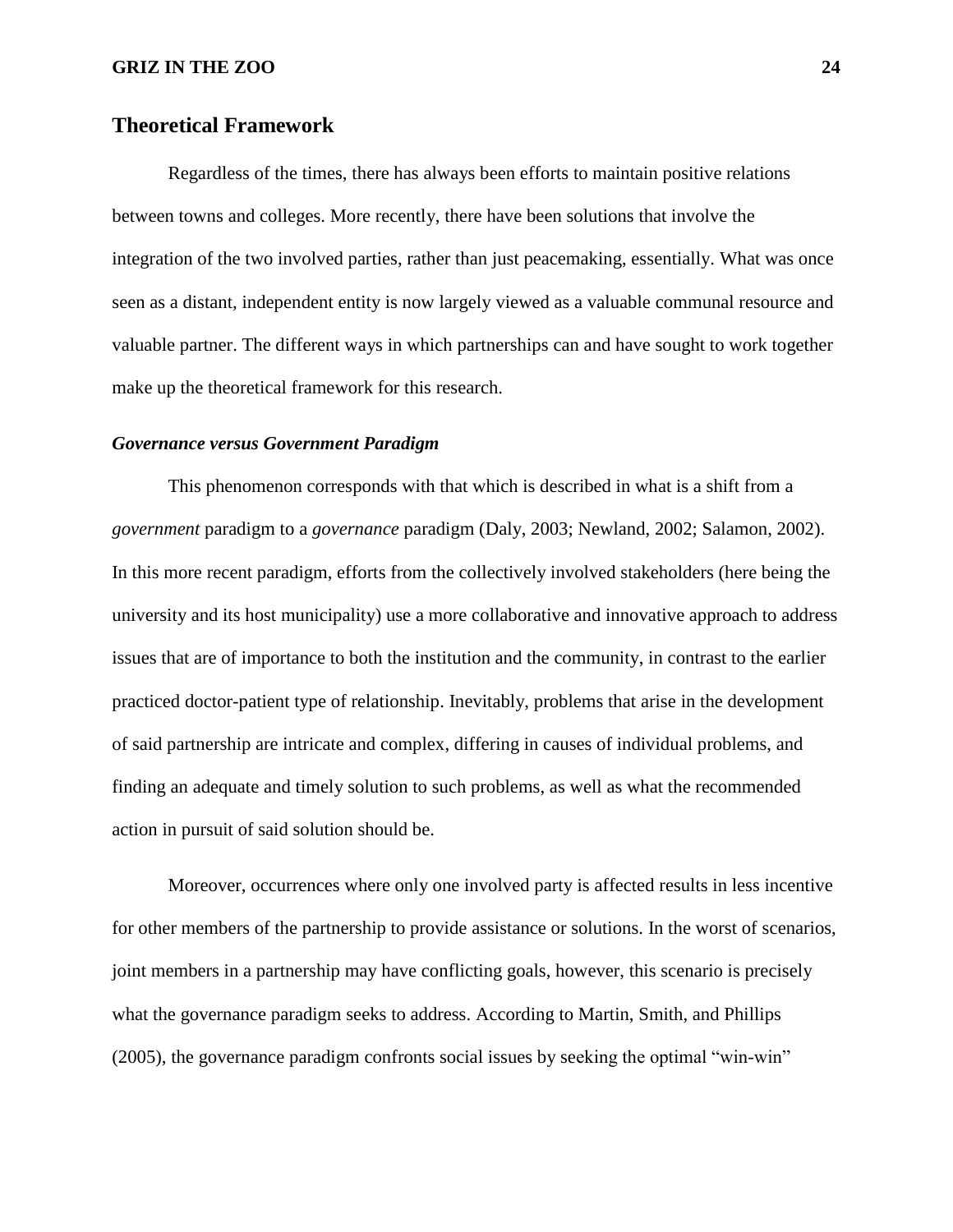outcome, where both involved organizations in the partnership benefit from the exchange, regardless of whose problem was the catalyst for action.

## **Methodology**

The research methodology used for this case study was qualitative in approach and descriptive in practice. The objective of the researcher was not to prove or disprove a hypothesis using a specific research question, as would be the case in a traditional quantitative approach. Instead, the goal of this study was to simply observe the current state of the relationship between the University of Montana and the city of Missoula, identify previous and existing related themes and issues, and describe the findings to present opinions on the topic from a multitude of perspectives, and finally offer any alternatives or suggestions for improvement in areas where deemed necessary in alignment with the respondents' opinions.

These objectives were pursued using the grounded theory approach. As mentioned, no specific research questions were developed prior to the initial data collection process. This is an inherent part of the grounded theory methodology, which aims to draw new findings and theories from the collected data, rather than to contribute to existing theories. The rationale for using grounded theory as well as a more elaborative description of the method will be described below.

#### *Grounded Theory*

Grounded theory is a qualitative method of gathering research data. The process of recording data using grounded theory is one which generally involves three primary steps: categorizing, coding, and finally theoretical saturation. The order of the steps usually takes a path beginning with broad categorization of themes found in interviews and secondary sources and ends when the initial discovered data has been refined using the three mentioned steps.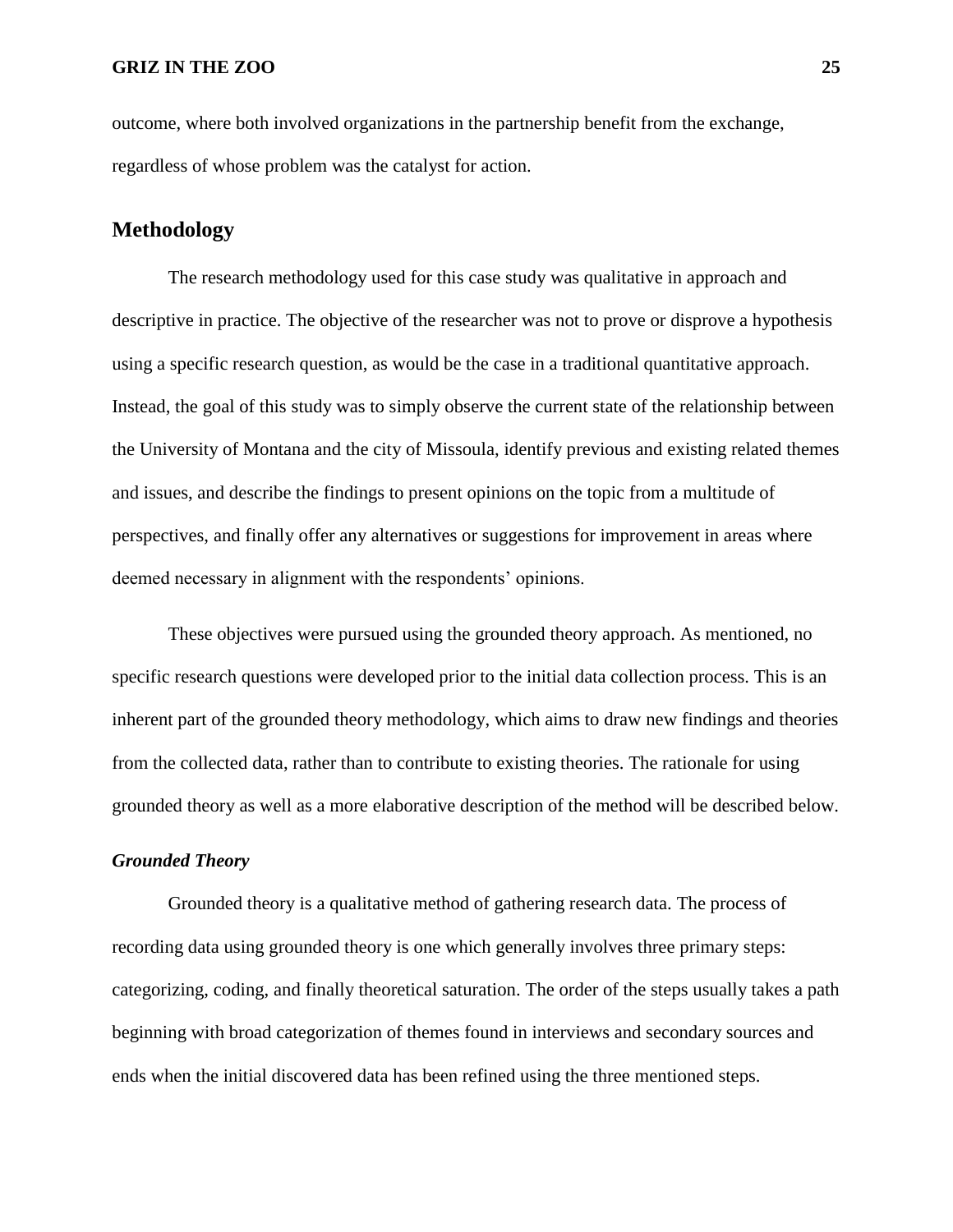#### *Categorization*

When using grounded theory, the researcher's first step after initializing the data gathering process is to broadly categorize any themes that become apparent while interviewing participants. In categorizing the themes, the researcher will usually begin with labels using lowlevel abstraction known as descriptive labels (Corbin & Strauss, 1990). For example, a respondent's answer of feeling "anxiety" or "anger" can be classified under an "emotions" category using a descriptive analysis. Later in the categorization stage, evaluation of phenomena becomes more analytic. At this point the researcher will use a higher level of abstraction. Thus, in reference to the "emotion" example, participants' responses may be categorized further into categories such as "positive" or "negative" emotions, or categorized according to what sorts of events cause said emotions (Charmaz, 2006).

### *Coding*

As more data is recorded, the categorizations become more individualized through the process of coding, which includes constant comparative analysis and negative case analysis. The goal of the coding step in the process is to create higher-level categories that group the lowerlevel categories established in the first step, followed by the creation of sub-categories. Constant comparative analysis involves the continuous comparison of data and identification of similarities and differences between cases. For example, some respondents may respond with feeling anxiety or fear when discussing their expectations of marriage, while others may respond with excitement and hopefulness.

Negative case analysis is simply deciding which cases did not fit the themes found by the researcher, so an example of a negative case in this instance could be someone who responds that they do not plan on getting married or who already are married.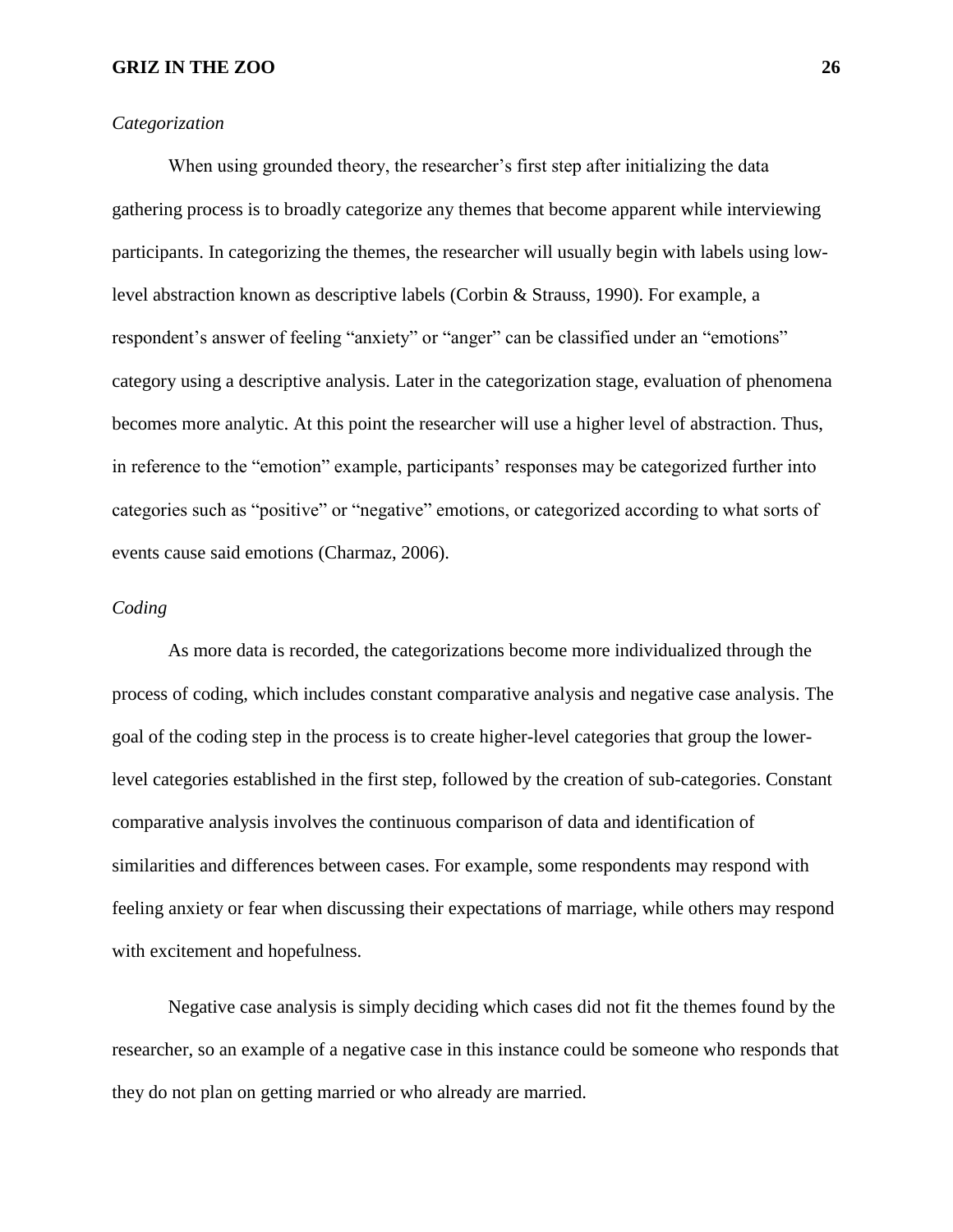#### *Theoretical Saturation*

Once the researcher has gone through the categorization and coding steps multiple times, creating and refining new and existing themes each time, the researcher will reach a point known as theoretical saturation. Theoretical saturation is reached when data is continually being collected and no new categories, or no new variations of existing categories, can be identified. However, due to the nature of grounded theory, in that new themes may be continuously pursued and discovered, theoretical saturation is not an academic or quantifiable benchmark, but instead a subjective decision by the researcher. As Glaser and Strauss (1967) describe it, the pursuit of new knowledge using grounded theory is a perpetual one: "… one is constantly alert to emergent perspectives, what will change and help develop the theory. These perspectives can easily occur on the final day of study or when the manuscript is reviewed… so the published word is not the final one, but only a pause in the never-ending process of generating theory."

#### *Sample*

Respondents were contacted through e-mail, as well as through in-person outreach, and telephone calls. Most respondents were a part of the researcher's social and professional networks, however, some respondents were found by referrals from primary contacts, while others were approached by the researcher at random. As mentioned, respondents were divided into 4 categories: students, UM affiliates, UM non-affiliates, and community leaders. Again, membership for participants was not limited to only one group and there were multiple cases of participants identifying with more than one group.

#### *University of Montana Students*

The group containing University of Montana students included both currently enrolled students and former attendees of the university. The reason for this being that the researcher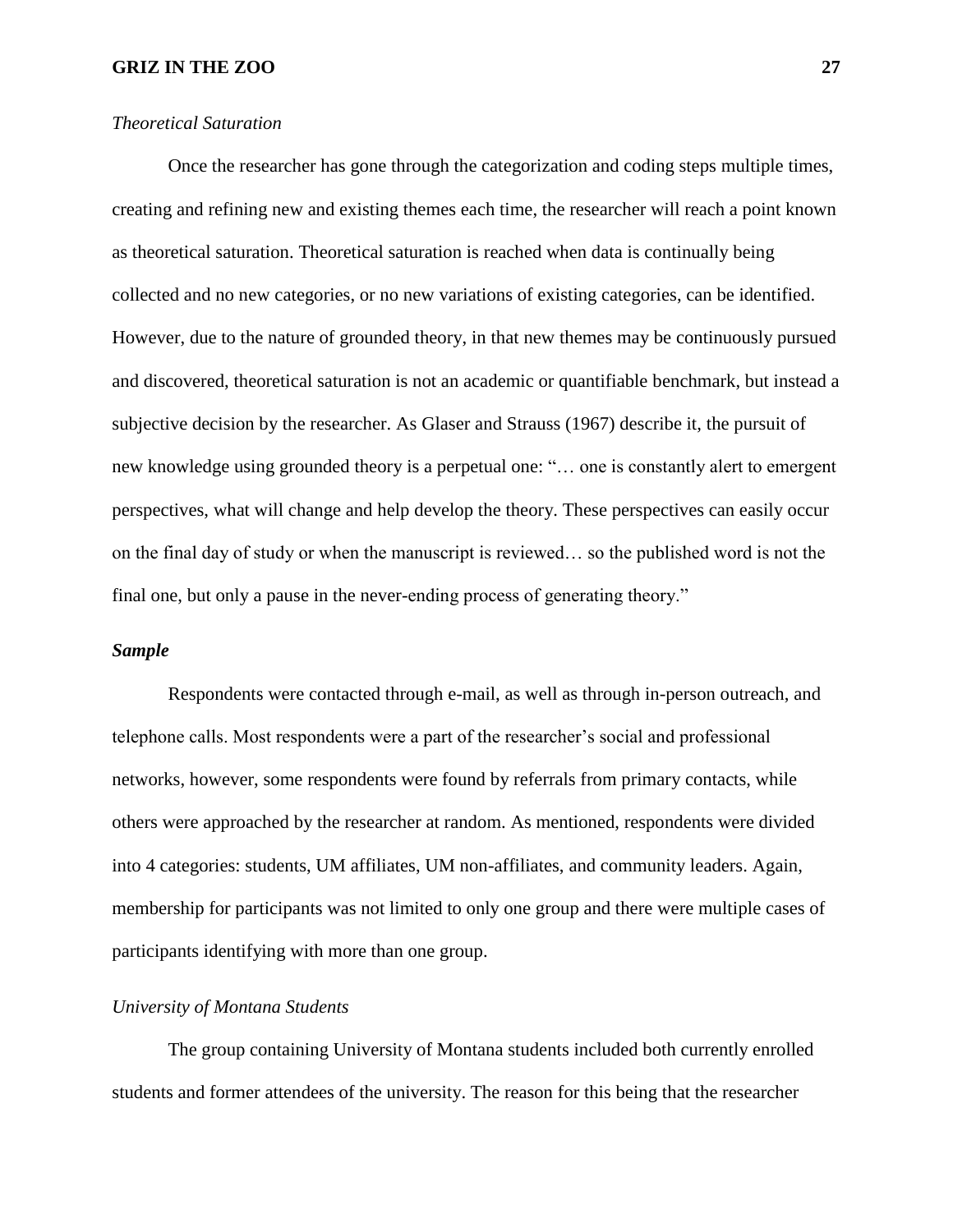deemed whether or not a respondent had *ever* identified as a student more important than whether a participant *currently* did or not. Furthermore, alumni were not included in this category (unless they were pursuing additional education), as they belonged to the University of Montana Affiliate group.

## *University of Montana Affiliates and Non-Affiliates*

This group included affiliates of the university, aside from students. Meaning, this category refers to faculty and staff at the university, as well as alumni. Any respondents who volunteered in any university-sponsored events or organizations were classified under this label as well. To clarify, members of this respondent group must have or have had an actual affiliation with the university. So, for example, a volunteer at the annual Summer Special Olympics would be considered an affiliate, while someone who attends Griz athletic events or just lives in the University District area in town would be considered a non-affiliate.

#### *Community Leaders*

Both private sector and public sector leaders were grouped into this category on the grounds of the potential influence they have to impact a subject such as community-university efforts in Missoula. Because the university has both social and economic impacts, participants such as business owners, economic developers, as well as nonprofit executives and public officials were sought out and categorized under the same parameter.

#### *Data Collection*

All in all, 15 respondents were interviewed, and 26 participants completed the multiplechoice survey. Of those 15 interviewed, 7 were UM students, 6 were UM affiliates, 4 were non-UM affiliates, and 2 were community leaders. 4 of the interview participants overlapped at least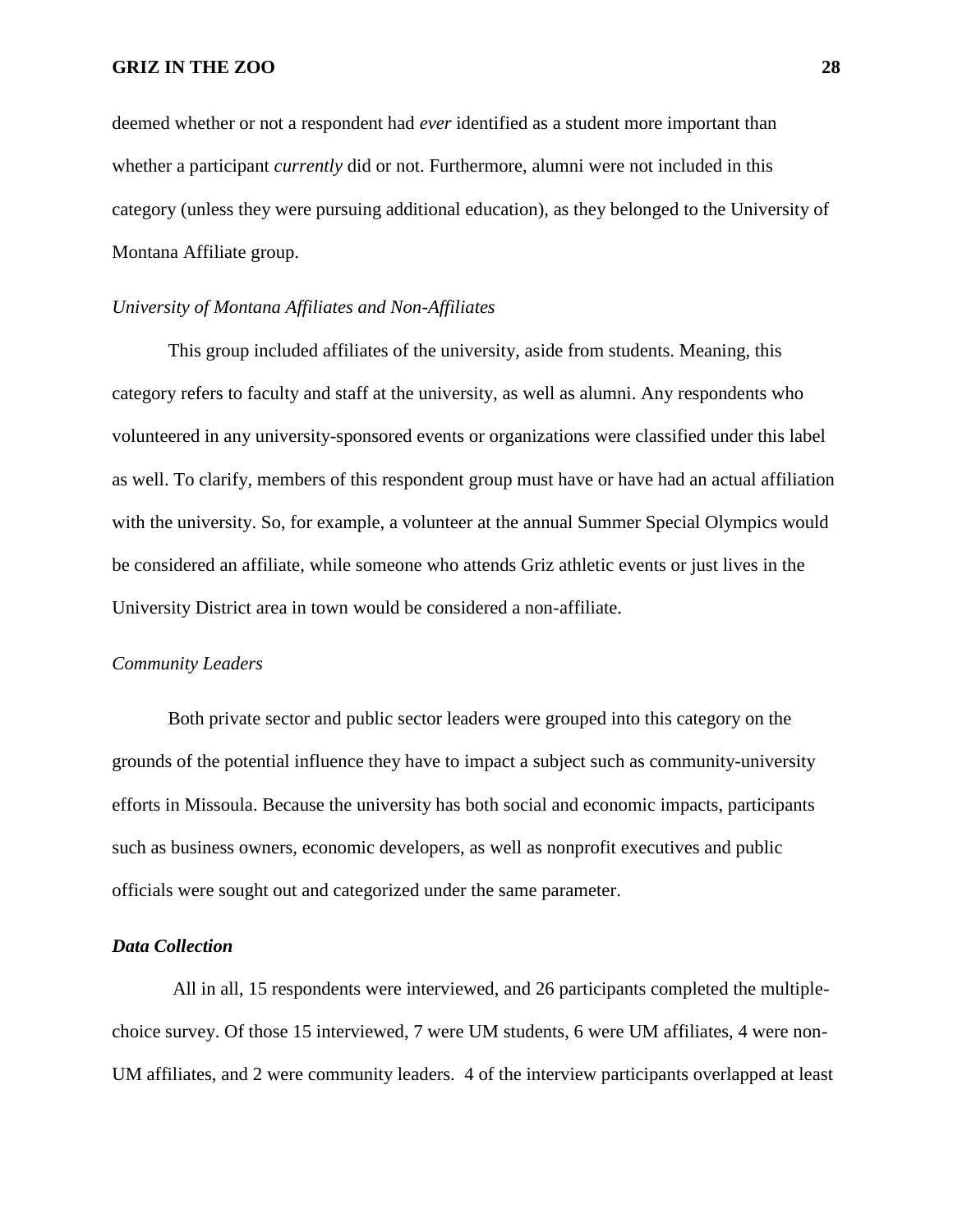2 categories: 2 were UM affiliates and community leaders, 1 was a non-affiliate and a community leader, and 1 was a (former) student and now non-affiliate. 9 identified as female and 6 were male. For the multiple-choice survey, 12 respondents were female and 14 were male. The average age for participants was 30 years old, with the oldest participant being 64 years old and the youngest participant being 19 years old.

Respondents were also presented with the opportunity to complete a multiple-choice questionnaire in addition to their participation in the interview. Furthermore, eligible candidates who did not wish to be interviewed were allowed to participate in the questionnaire-only part of the research if they desired. Thus, there was a group of persons only participating in the questionnaire portion. All respondents who participated in the interviews also completed the questionnaire.

Data was collected through semi-structured interviews with participants of various backgrounds and levels of involvement in/with UM and Missoula. Thus, the researched may have asked questions such as "Do you feel an obligation to respect and serve the community of Missoula?" when interviewing students, while asking questions like "What is your perception of the University of Montana generally?" or "Can you tell me about any particular experiences you've had with a UM student, either positive or negative?"

The semi-structured interview template in its entirety is included in Appendix A. Due to the varied backgrounds of participants, interview questions differed between interviews and interviewees, and irrelevant questions for certain groups were omitted (for example, non-UM students were not asked about campus life). However, all questions from the original template which were applicable across groups were kept, such as "How long have you lived in Missoula?" and "If you could change one thing about your experience in Missoula, what would it be?",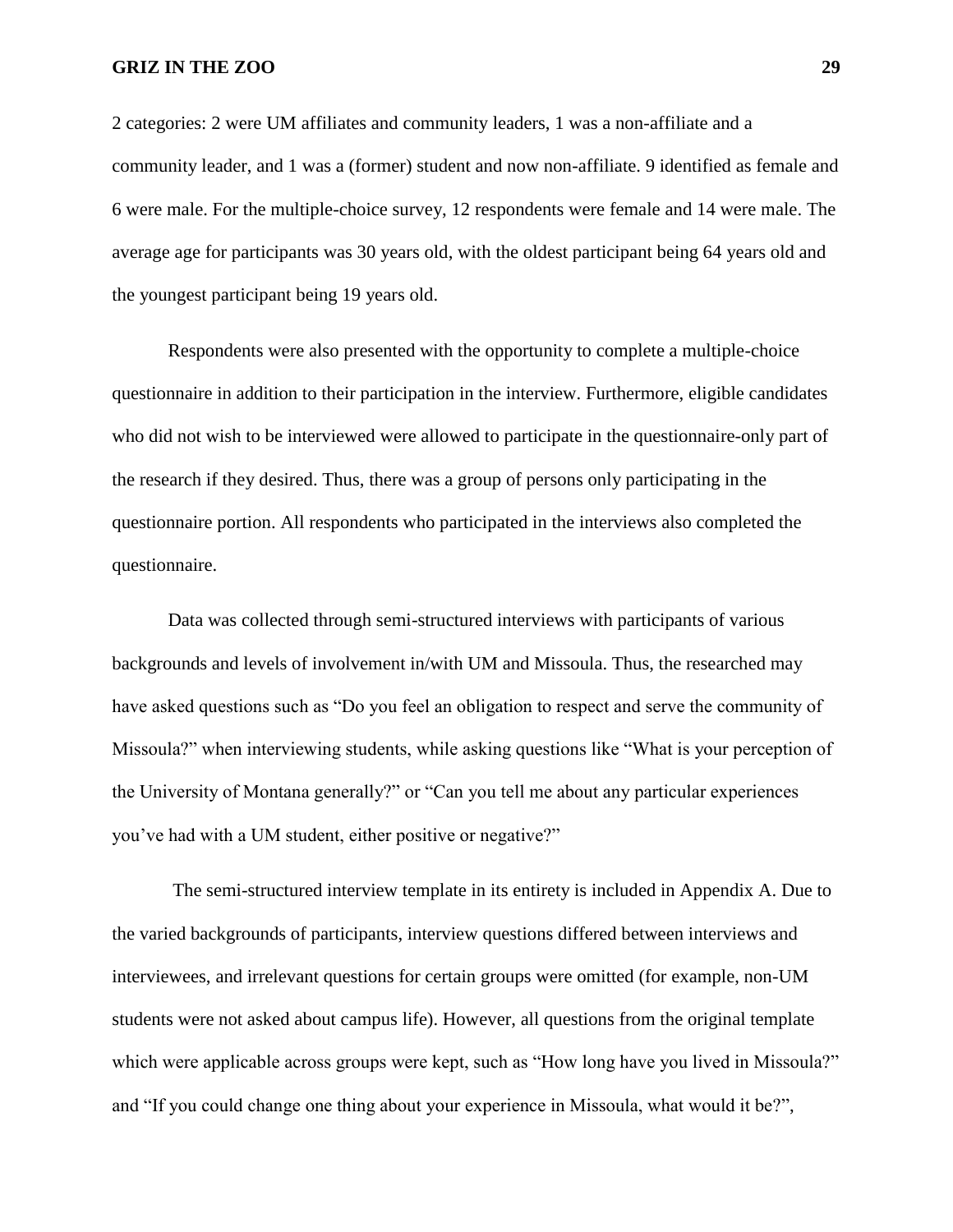among others. Furthermore, questions for respondents were changed or added at different points in time throughout the data collection process, to coincide with changes in the research question, as it changed continuously while data was gathered and analyzed following each interview. For example, as will be discussed further in the Findings section, the question "Do you feel safe in Missoula?", was added when participants began to demonstrate a pattern of introducing the topic of safety without any probing on the topic from the researcher.

Lastly, specific questions which were considered specifically relevant to each of the different participant groups were altered or added based on the respondent's membership. Thus, questions for community leaders may include the topics of economic development and government and their experience in those fields, while questions for a student may ask them to describe a more student-oriented experience instead, such as attending on-campus events or how they feel about their academic department and professors.

Interviews averaged about 24 minutes in length. The shortest interview was approximately 16 minutes, while the longest interview was a second under 52 minutes. As noted in the signed Informed Consent form, participants were not required to participate for a certain allotment of time, nor were they required to respond to any question. Additionally, participants were reassured prior to beginning the interview that indifferent or unknown response would be recorded differently than omissions. In other words, to the researcher an "I don't know" or "I wasn't around when that happened," or even an "I don't care" response is still valuable, recordable data, whereas a simple "pass" or "no comment" cannot be used.

 Interviewees were also given a multiple-choice questionnaire, either in hard copy or digitally, and were allowed to complete the written portion of the research at any time, before or after the interview, as the researcher did not perceive the risk for any potential bias based on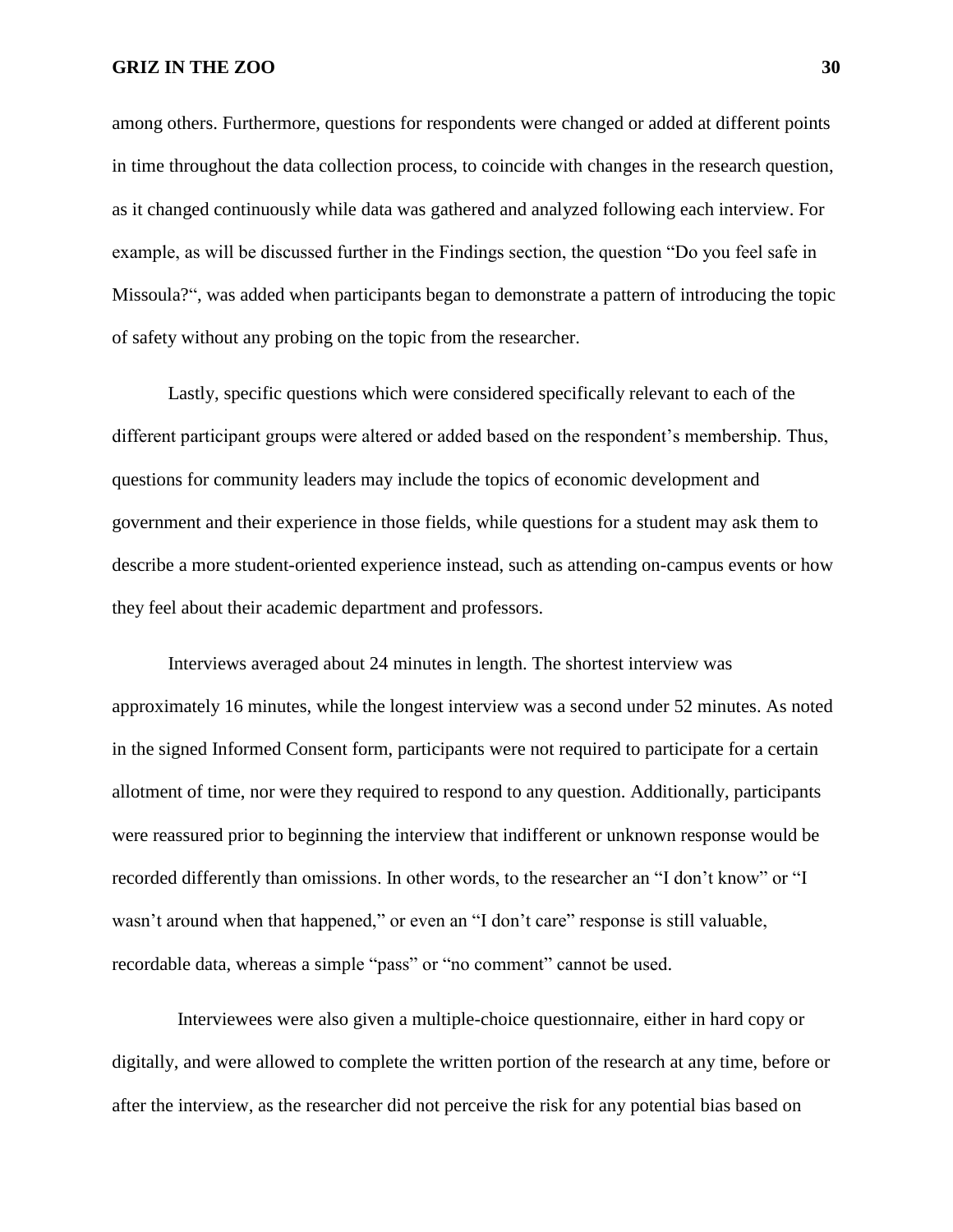when the questionnaire was distributed. Questions in the questionnaire were either identical to or similar to those asked in the interview. The researcher included the questionnaire format to help quantify certain demographics, such as age and whether or not the participant is a Missoula-born resident. Additionally, some questions asked in the interview were also included in the written survey portion, including in Likert scale format or yes/no questions, again to quantify respondents' answers in addition to recording their opinion using qualitative methods. As with the interview script, the original questionnaire was slightly altered, depending on which group the respondent belonged to. The written questionnaire is also appended to this paper in Appendix B.

Locations of said interviews varied, including various coffee shops, restaurants, bars, and the researcher's residence. This was also left to be decided upon by the interviewee so as to not put any undue pressure or feelings of discomfort on the respondents.

## **Findings**

As mentioned, and as is the case most of the time when using grounded theory as a research method, the research questions answered were only generally defined by the researcher prior to the collection process. Thus, the findings from this research will be presented by themes that *arose* from the interviews, as opposed to research questions being *answered by* the interviewees. Furthermore, the themes will be classified by positive and negative Following the presentation of themes, the Discussion section will describe how the topics here relate to community-university partnerships and how mutual efforts on behalf of the town and the school can address any issues that were mentioned in the interviews as well.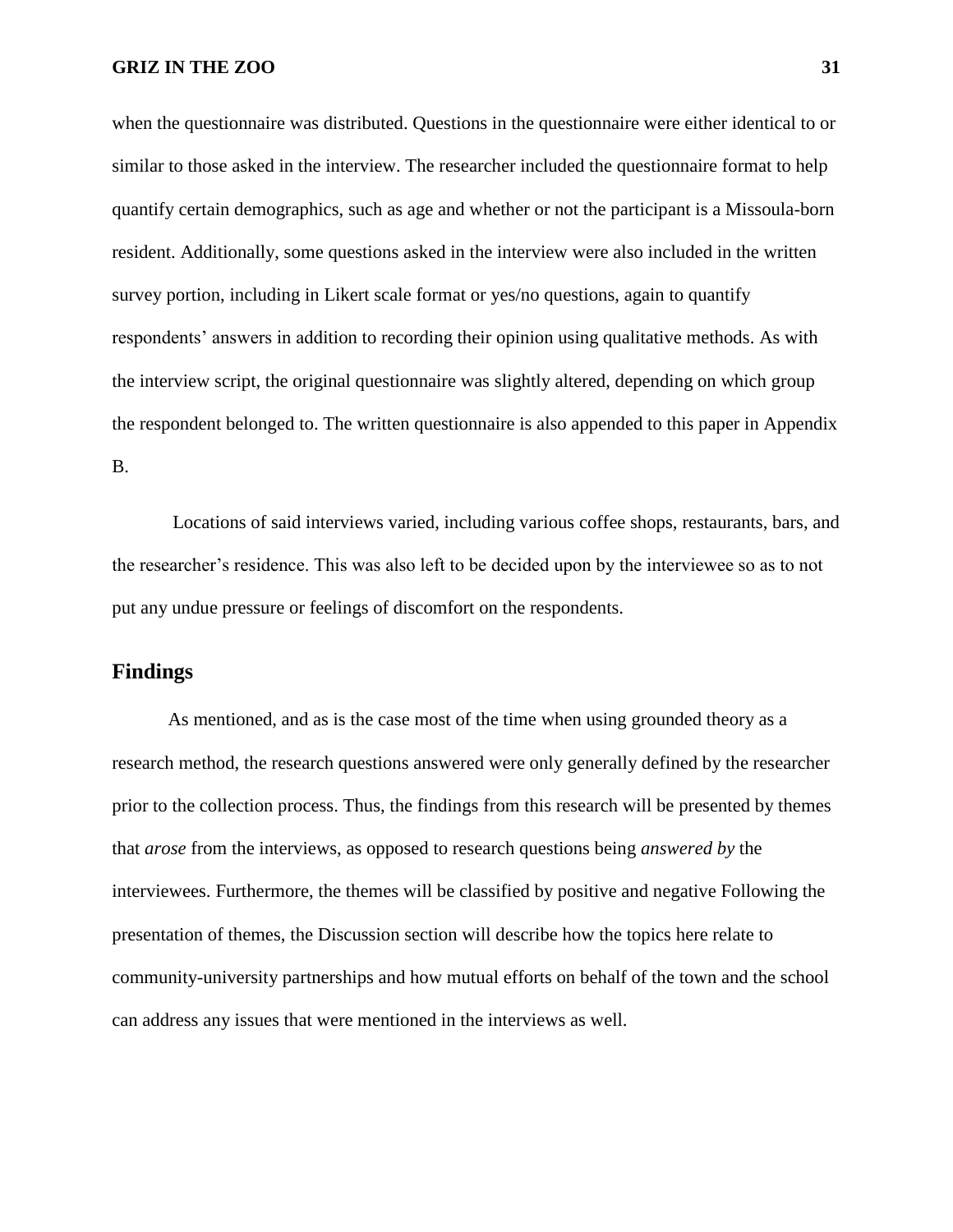#### *Positive*

#### *Volunteering and Employment*

Most respondents who are students mentioned that they volunteered at least once in the community during their academic career, whether as part of fulfilling their extracurricular requirements as a member of a fraternity or sorority, or as part of earning class credit for a particular course. Even participants who were not students or even affiliates of UM mentioned they have a sense of the high activity of volunteer work that students from the university provide for the community. On a related note, several respondents noted that students and business owners had a mutually beneficial relationship. Students are not only consistent patrons around town, but serve as inexpensive and seasonal employees at many of the same establishments they frequent as consumers.

#### *Mutual Respect*

Overall, residents and students alike seemed to view one another favorably. Negative interactions between UM affiliates and non-UM affiliates were described by only 2 respondents, and both incidents involved noise and alcohol, two common characteristics in college towns, as explained earlier. However, these occurrences were definitely an exception to the rule. One 23 year-old student, originally from England, supported this by responding to the question of how his interactions had gone with Missoula residents:

> " Nothing really, but good stuff… Missoula is… One thing I can say about it, coming from England, is that people who live in a big city have got no time to stop around, stop for people, like, have conversation and stuff… But here it's a far more laid back environment… Everyone's really nice, no one's looking for trouble… No crime, nothing to stress about really… There's a good mix of school life and town life, where the people are actually really nice… It's a better community [than a big city]."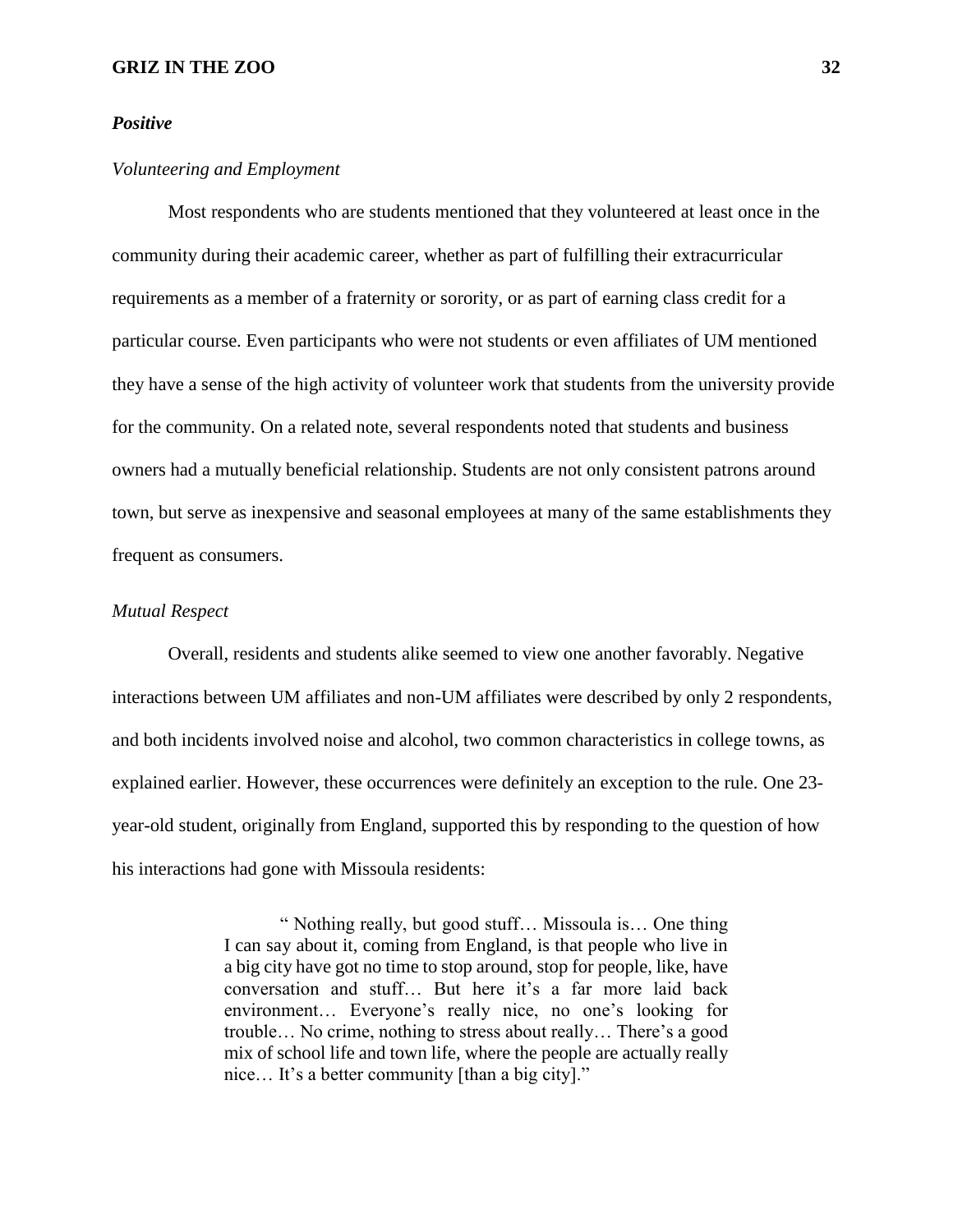#### *University Equals Diversity*

When asked about their experience living in Missoula, the main positive theme shared by most participants, regardless of group membership or university-affiliate status, was diversity. Many participants cited this as one of the main reasons they enjoyed living in Missoula and attributed the increased diversity, in comparison to the rest of Montana, to the presence of the University of Montana in Missoula. For example, one respondent, a Missoula graduate student and resident originally from Butte, Montana, said:

> "There's a lot more to do in this community than in Butte, because there's more people… The University of Montana brings more people into the community… people who have, like, varied life experiences and come from different places and have different things to offer than your 'standard, White, Montana person' would… there's a demand for a lot of art and music events, so part of that is to cater to the students"

Another resident, from Helena, the state's capital, who is a UM alum, worked at the university for four years, and is now a leader in the community of Missoula, shared a similar sentiment:

> "Missoula is not very diverse, but it feels super diverse compared to any other community in Montana, I mean not very ethnically diverse, although it's probably more diverse than other places in Montana… but I mean the diversity in viewpoint and the liberalism at the university [of Montana] … there's so many experts in different fields; that has a big impact on the community of Missoula as a whole. So, for [former] students like me, coming to the University of Montana, it's kind of like coming to the big city, going to school in Missoula. It just has so much more… it has more of a city-like feel than a lot of other places in Montana."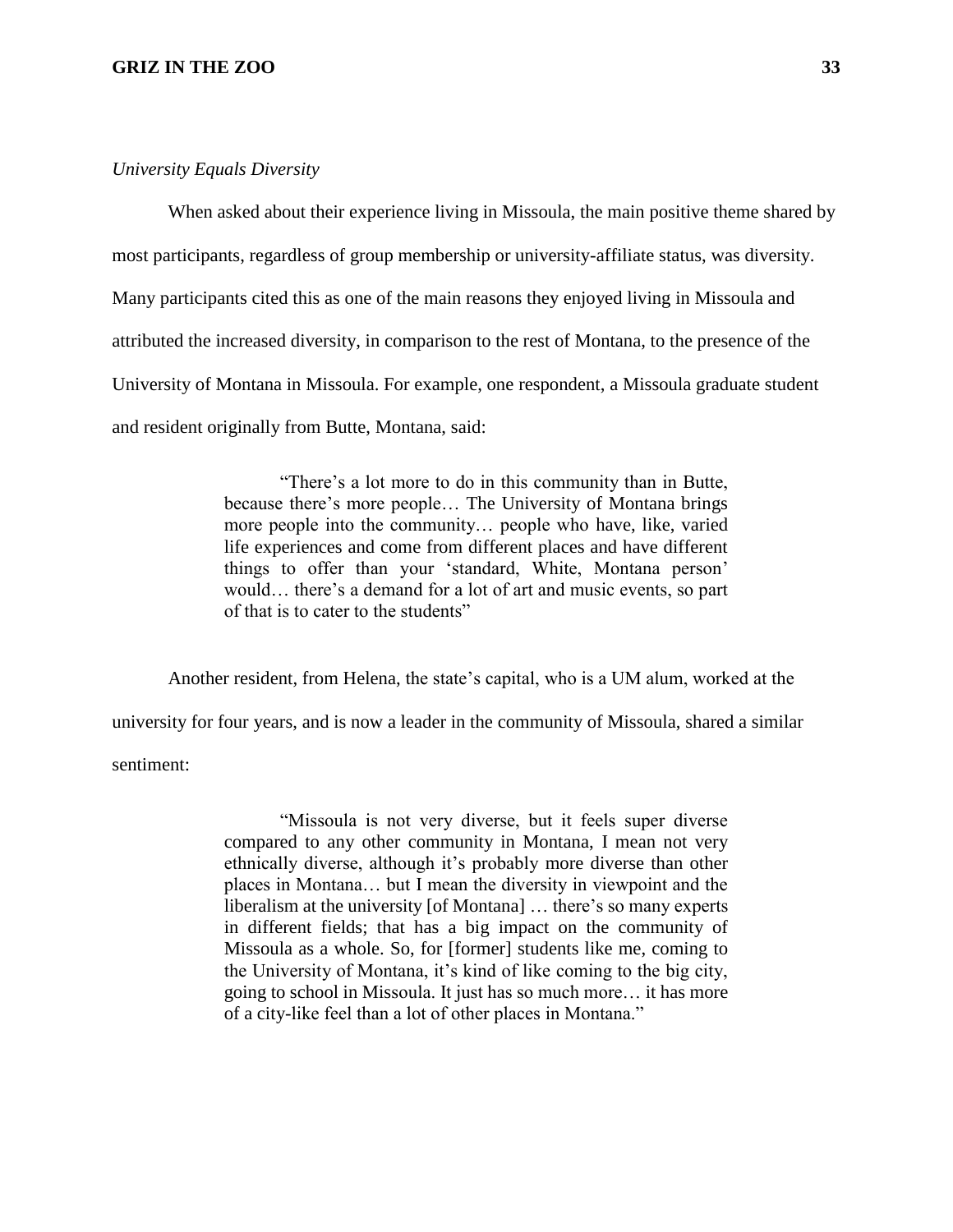#### *Negative*

#### *Awareness of Resources and Events*

Generally, awareness of events available to both UM and non-UM affiliates was average to low, specifically when community members were referring to university-sponsored events. Although about 75% of all research participants reported having recently attended an event at or sponsored by the university, most accounts were athletic events like football or basketball games. Furthermore, when asked whether their infrequent attendance at UM events was due to their lack of desire to attend or lack of awareness of such events, responses were mixed, but leaned more towards the feeling that the University of Montana was not advertising such events well enough, aside from sporting events. Additionally, some felt that the information on such events was available, but it was up to the community members to seek it out. In other words, the outreach from UM to the community of Missoula was seen as below substantial. One respondent went as far as to consider that this may be done purposely. While this feeling of purposeful exclusion was only entertained in one instance, and was not explicitly found, this may be a reflection of a significantly negative perception that town residents have of the University of Montana and their belonging in Missoula and warrants further investigation of the topic in future analysis.

When probed by the researcher, resources on-campus, as one would expect, were most recognized by current UM former and current students and alumni. For example, many UM affiliates identified as members of an on-campus organization, including sororities and fraternities and faith-based organizations. Although general awareness of available on-campus resources was higher among students, the awareness and utilization of one resource inquired about by the researcher was low both for students and non-students. Interestingly, this largely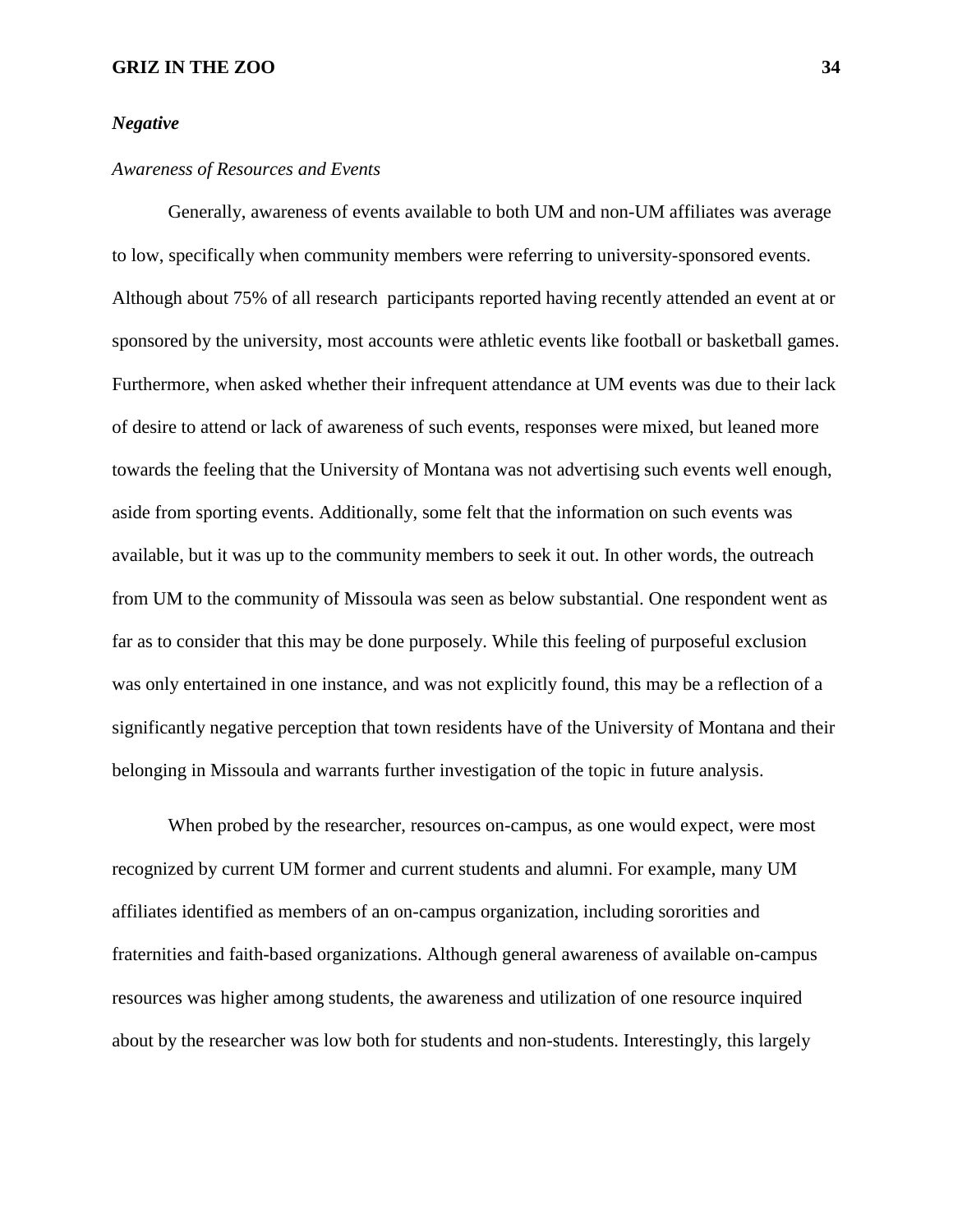underutilized resource by students and residents alike, is one specifically designed to assist in the development and mediation of relationships between students and residents.

The Associated Students of The University of Montana (ASUM), is just one of the many on-campus organizations at the University of Montana. According to the University of Montana website, ASUM "represents, empowers, and advocates for UM students… and it works to improve the quality of UM education, fund student groups, and provide valuable services." One of those valuable services provided by way of ASUM is the ASUM Renter Center, which provides personalized counseling and support to student renters living off-campus (University of Montana Website).

Within the Renter Center exists the Neighborhood Ambassador Program, or NAP. NAP is student-staffed and directed, and students serve as ambassadors to neighborhoods surrounding the UM campus. Their objective is to decrease neighborhood disturbances, increase communication between student renters and permanent residents, and educate students on their rights as renters.

Although ASUM and NAP exist to address some of the issues that were directly discussed in interviewing participants, actual awareness of both programs was extremely low. Out of all participating respondents, only about one-third knew of ASUM's Renter Center, and only one knew about the Neighborhood Ambassador Program.

#### *Sexual Assault and Safety on Campus*

The topic that was discussed the most, without incitement from the researcher, was that revolving around a number of sexual assault cases involving University of Montana students as victims, and Griz football team members as alleged perpetrators occurring from 2008 and 2012.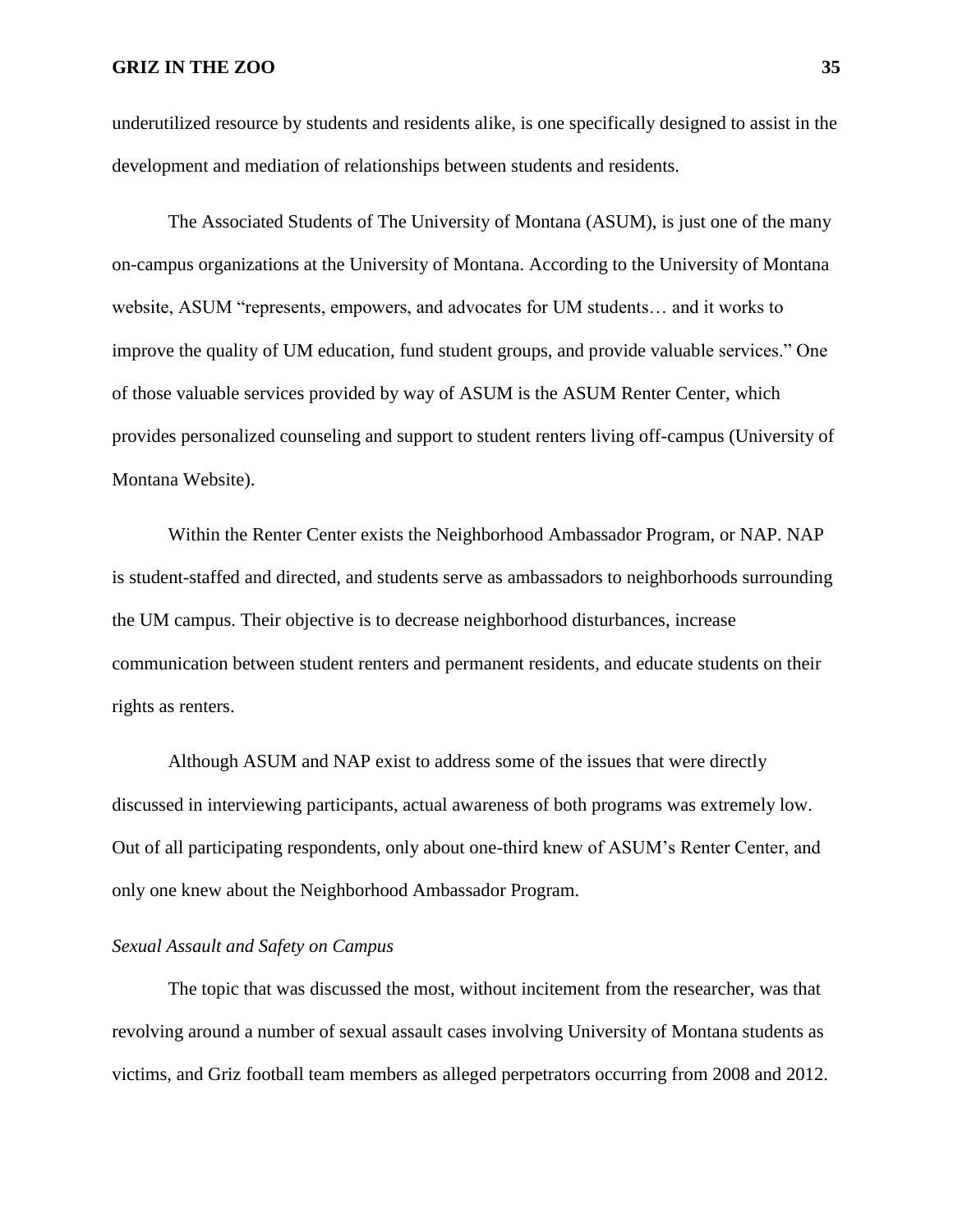This finding was extremely salient to the researcher and of obvious importance to the participants, as the topic was introduced in each of the first ten interviews by the participating interviewee, not the researcher. This topic was of particular interest not only because of the level of impact it had on the community of Missoula, but also because of the different factors revolving around the reporting of and aftermath of the incidents.

Not only was it the sexual assault scandal itself that changed the social and cultural environment in Missoula, but the repercussions surrounding the event as well, including the treatment of the defendants before they became defendants, the treatment of the victims, and the appropriate reporting of the incidents (Haake, 2015). What made this case extremely controversial for many people was the way that it was handled by the university officials and the police departments. At one point, according to a Supreme Court Justice appointed by the Department of Justice to investigate the matter, the head coach of the Griz had relevant information about the accusations against his players and failed to report them to the police, however, the coach refuted the actions of the university against him. He claimed that, at the time of the investigation, he was told by Missoula police that he was cooperating fully and appropriately (Neighbor, 2012). After a federal investigation into the accused, the local police department, and the university associates involved in the case, the head football coach and athletic coordinator for the university were both fired in 2012.

The results of the cases were mixed. One player was charged with sexual intercourse without consent for a 2010 incident. Another did have charges pressed against him for committing and sexual assault, however, in this case the defendant was acquitted in 2013 and actually ended up receiving a settlement from the university for almost a quarter of a million dollars after suing the university for an "unfair and biased" trial (Miller, 2016).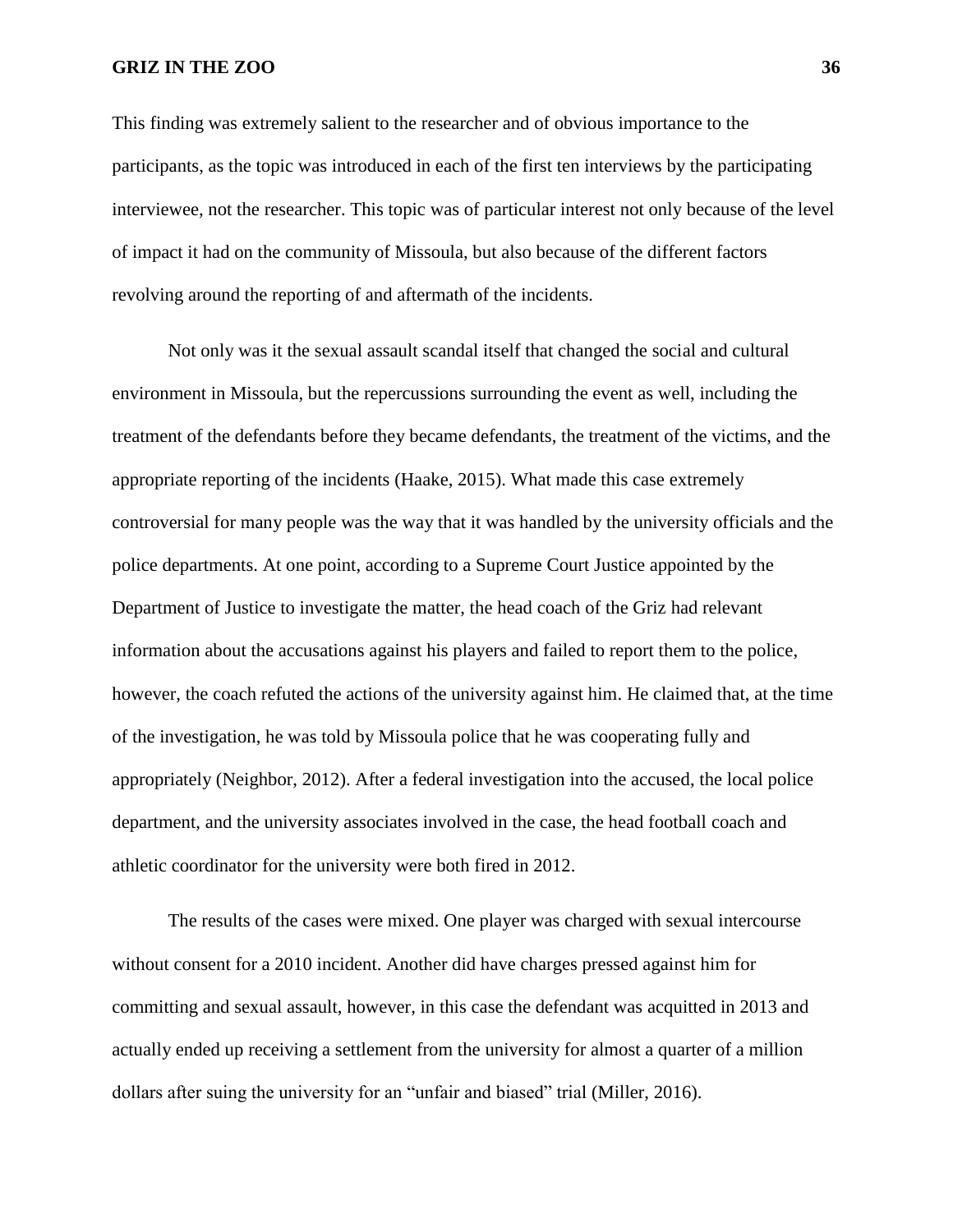Specifically, many participants referred to this fact when discussing the impact of the book *Missoula: Rape and the Justice System in a College Town* by Jon Krakauer. In it, Krakauer divides his pages between describing the events reported to have occurred, the experience of the victims of sexual assault, and the aftermath of the drama, including the way the university and city police departments handled the cases. In his book, Krakauer makes it clearly known that Missoula is not the most dangerous place to attend college by any means, in fact, he states that the University of Montana actually is ranked as below average when it comes to the amount of sexually related offenses.

Sexual assault being an epidemic on college campuses nationwide is unfortunately not a new discovery, or exclusive to being problematic at any particular university. As discussed, the increasing acceptance of excessive alcohol consumption on college campuses results in illegal and risky behaviors from students, with some of those behaviors including participating in unprotected sex or being a perpetrator or a victim in cases involving sexual assault.

However, most respondents felt that although they understood it was not his intent to portray Missoula and UM as "Rape Capital, USA" as one participant put it, the fact that the book did change things for Missoula was inevitable. For a semi-sleepy, close-knit small town like Missoula, "this was the biggest thing to happen here in at least the past 20 years," another participant said.

Although it was a general consensus that while the rape and sexual assault cases were being reported on, written about, and investigated the city felt divided, most people noted that in present day the event doesn't get talked about very much. It was unclear, however, whether this was due to a true overcoming of the event, or an effort by townspeople to sweep the incident under the rug in an effort to return to their near-utopia view of their small, safe community.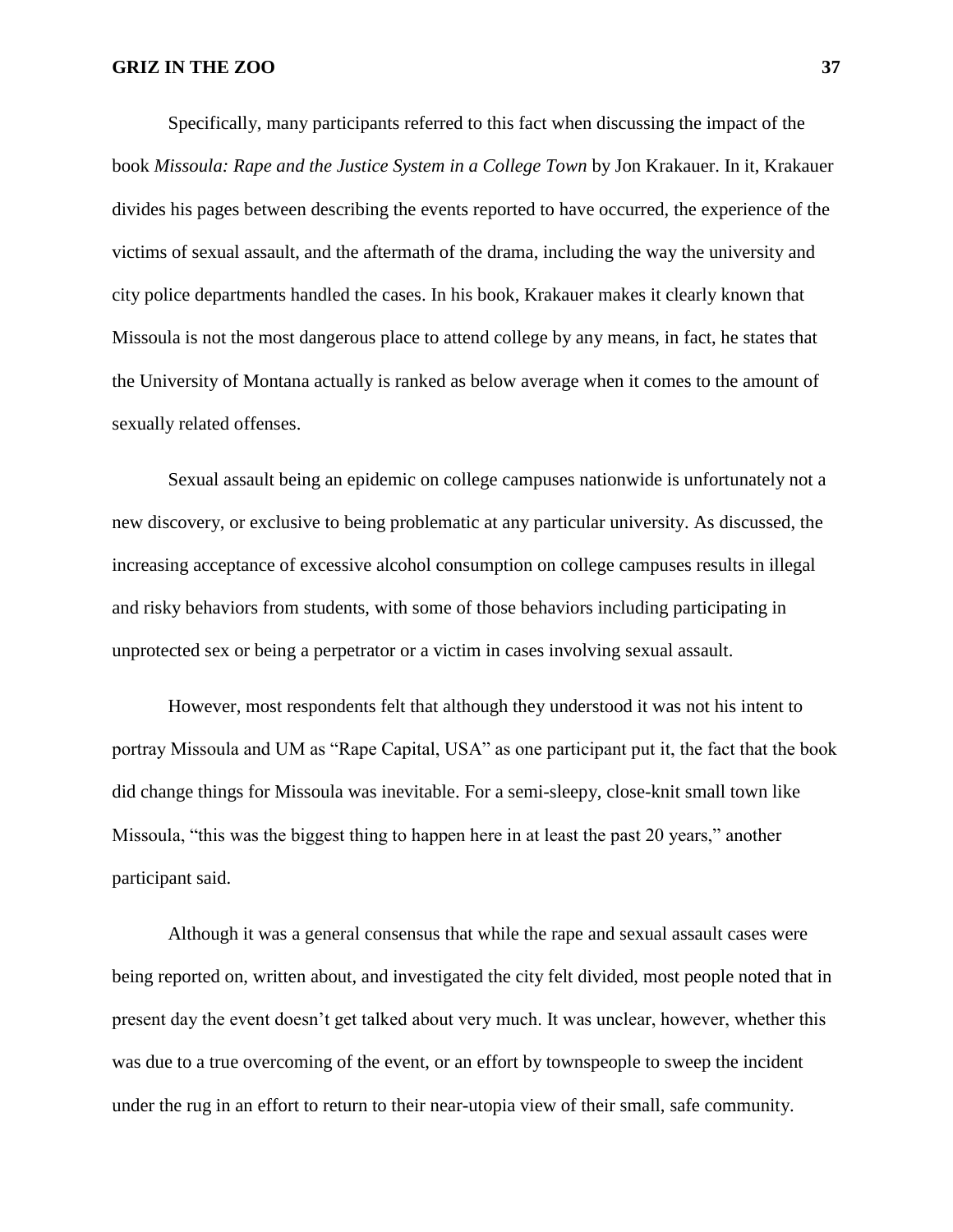During the time when the cases were current news, though, several respondents noted that the main divide between people in Missoula was between those who hoped or expected the accused athletes to be found innocent, against those who believed they were guilty.

Although not determining the events and the way they were handled as a sole deterrent for potential future UM students, several respondents referred to the events as a definite factor when considering choosing the University of Montana as their college choice, and believed the events had a negative impact on enrollment from out of state and out of town students. When asked about the community's general opinion on what happened, as well as her own decision to attend the University of Montana despite its negative situation at the time, a 23-year-old female graduate student replied with the following:

> "It is a pretty sensitive topic… But it was something that made me, I guess, less eager to attend the University of Montana, and it definitely had an impact on enrollment here. People don't want to go to the University of Montana anymore, and I don't blame them. If they didn't have my program, maybe I wouldn't be here right now."

## *Underage drinking*

As is noted historically in the literature, and generally well-known, college campuses across America are typically associated with the consumption of alcohol, namely in binge fashion and being done illegally by underage students. Although this is a commonly known and prevalent issue on college campuses all over the country, most residents interviewed in Missoula commented that this was not a major issue with University of Montana students. Those that did comment on the matter acknowledged that although parties and underage drinking were present in the community, overall it was not an accurate indicator of the behavior of all UM students in general. For example, when asked about any areas of conflict between students and residents, one UM student, a junior psychology major, said the following: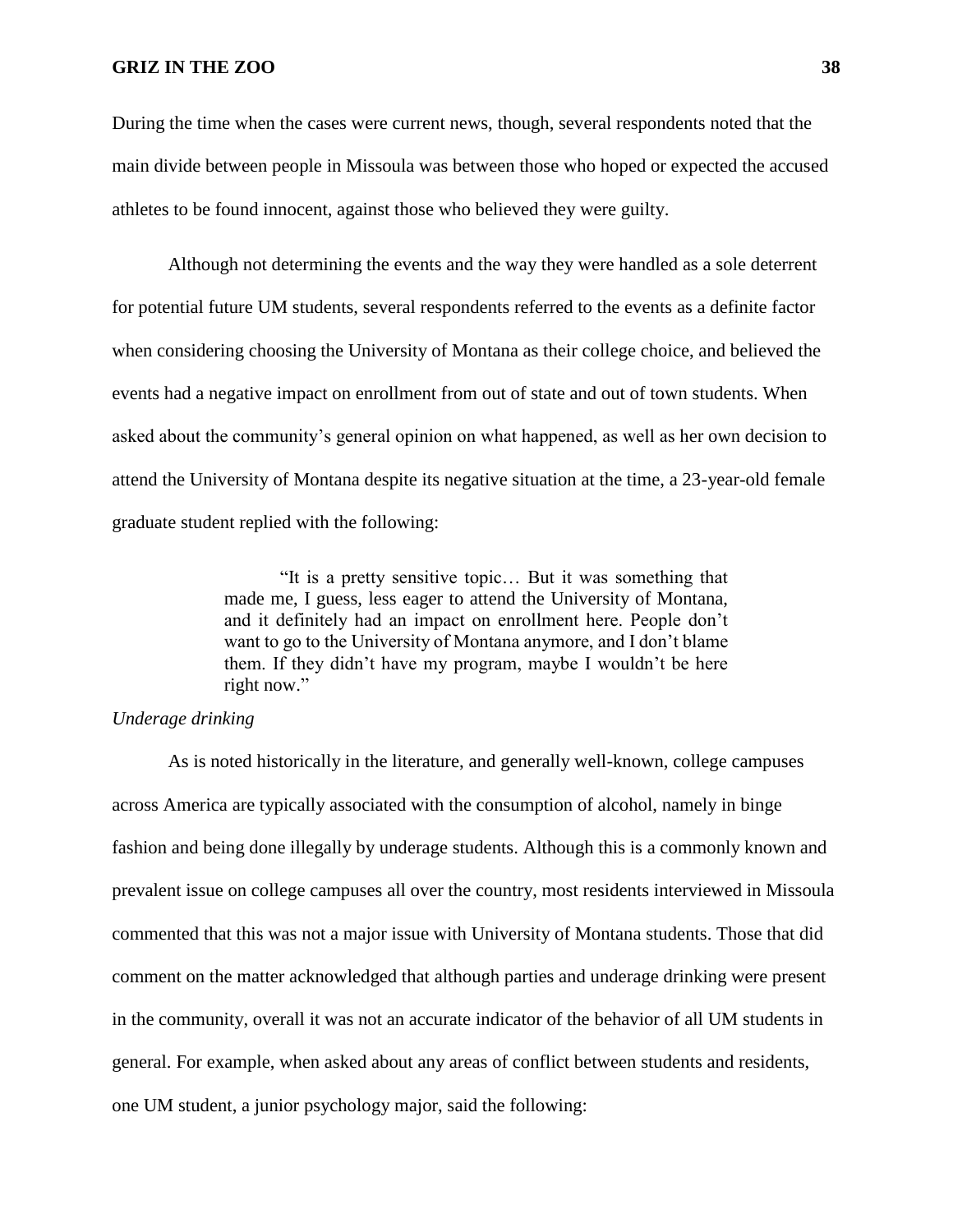"Underage drinking… goes on a lot… as one will know, you know, like lots of partying, especially for the sophomores and freshman…"

When asked about whether or not UM students generally were consciously aware of the

impact their behavior has on the Missoula community, the participant added:

"… in general, I think they do, but, for the most part, you're talking about 18 to 22-year-olds that are still kids… there's 'idiots' obviously, but for the most part you have people that are morally aware of what they're doing… there's people that know and there's people that don't know… I don't know, I mean, I've never personally been involved in a bad situation because of parties or underage drinking."

## **Discussion**

As previously stated, the objective of this research is not to identify a causal relationship between the entities involved in the study, but only to observe, record, and describe themes arising from the perceived phenomena. However, in seeking improvement of the existing literature, as well as to make the research valuable for the object of the case study, the following section will provide recommendations for the issues identified, using both the researcher's observations and prior similar cases found in established literature.

#### *On-campus Resources and Events*

After examining the existence and awareness of on-campus resources such as ASUM and events such as the Presidential Lecture Series, it seems that this student organization is highly valuable with the potential to be very impactful in this case, however, at the moment it is seemingly underutilized in terms of its use for improving student-resident relations. Thus, the researcher recommends further use of this organization and its subsidiaries, the Off-Campus Renter Center and the Neighborhood Ambassador Program, with additional recommendations for increasing the efficacy and awareness of said program.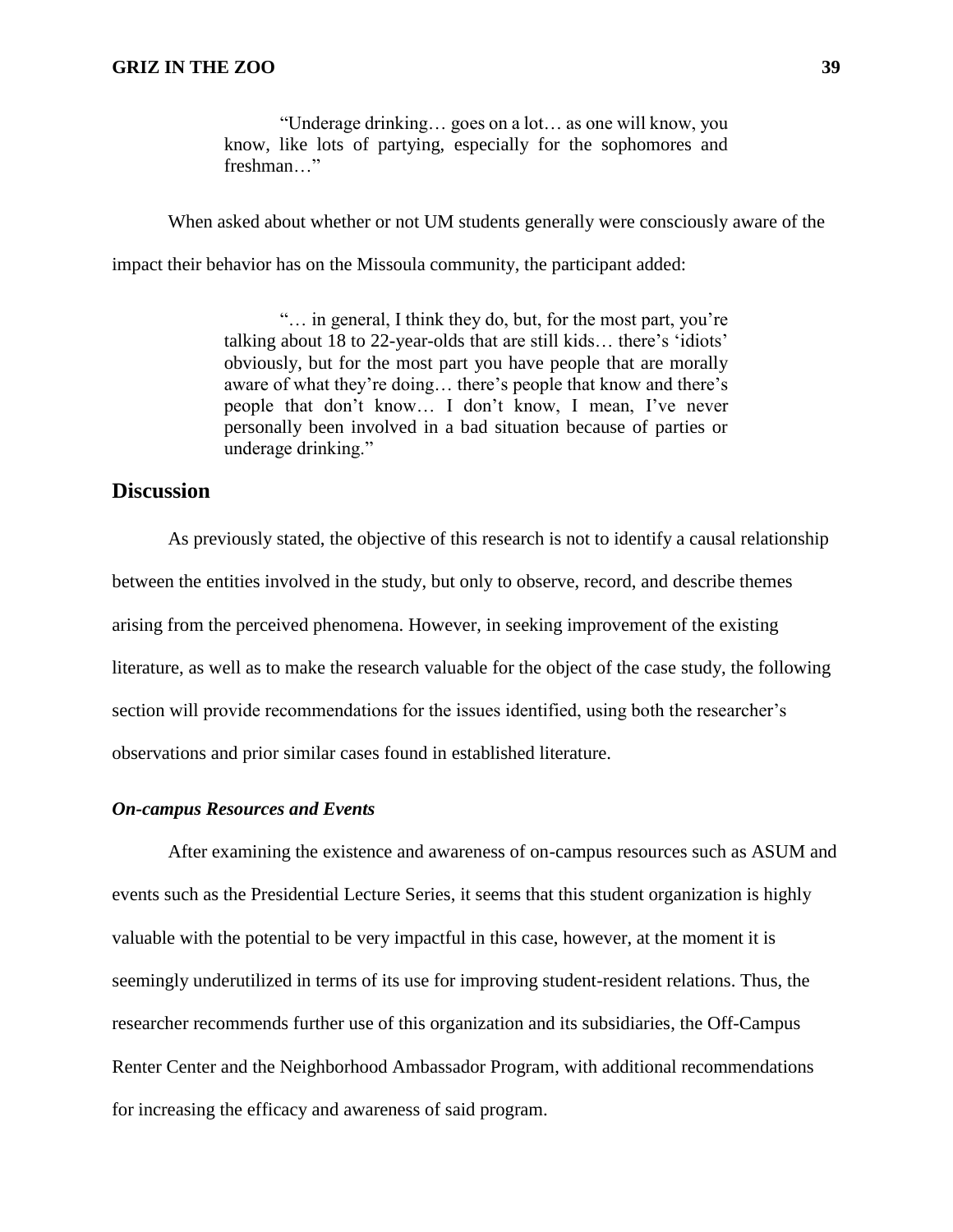"I'm sure there are… I can't say for sure any off the top of my head, but I know there's a lot of resources within the university that have ties within the Missoula community… I haven't [gone] about finding them, but I know they're there. [from a current UM student]

When another respondent, a 26-year-old non-student Missoula resident, was asked about

how informed she felt about on-campus events as a town resident, she mentioned she actively engages, but attributes her finding out about said events more to her own initiative than outreach by the sponsoring educational institution:

> "I've gone to a couple different lectures… mostly lectures… I wish they were better advertised in the community, [because] I feel like I either need to seek them out, or get an invite… I feel like the university could do a better job, if they want community members to come, at least getting them up on missoulaevents (.com) … I look at the events calendar, posters in coffee shops, but I feel like it's mostly word of mouth when I end up going."

This trend existed both in students and members of the community. Increased outreach and marketing efforts by the University of Montana would presumably result in increased attendance and participation from both groups. For students, it has been well documented that participation in activities outside the classroom, such as in on-campus organizations and community service, has a positive impact on students (Kuh, 2008; Sterrett & Bond, 2012; De Donato & James, 2017). The activities students choose to voluntarily engage in outside the classroom, Kuh describes, are highly impactful on the shaping of different categories of self-growth; areas which are referred to as Practical, Personal, and Interpersonal Competences. Exposure to different groups of peers and challenges helps students improve their clarification of their personal and vocational goals, as well as helping facilitate the way they see the world and the way they see themselves fitting into that world.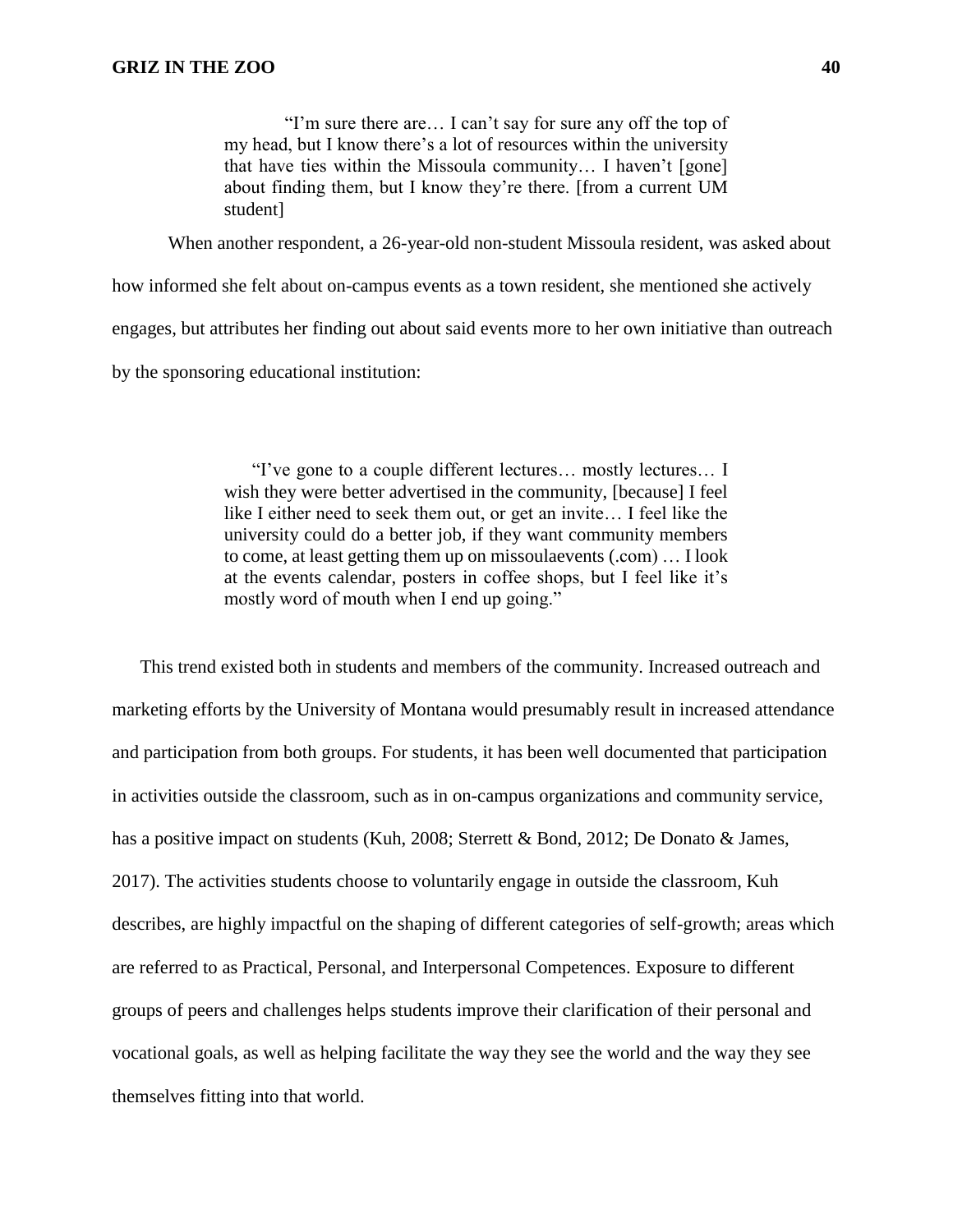For residents, increased community outreach would likely result in increased attendance, especially when considering that most of the events are free to the public. Finally, increased attendance from both parties would likely result in increased interaction, possibly resulting in betterment of overall perception of one another, as was the case with the joint Keene State library project described earlier.

Although there are already organizations on-campus designated to improving studentresident relations, such as those housed under ASUM, it seems that students and residents alike are largely unaware of them. Thus, one recommendation would be for UM to implement an increase in marketing and outreach in the community would be a logical step to increase awareness and attendance for the university's resources and event.

In addition to increasing marketing, the existing University of Montana organizations may have a greater impact if they increased and integrated the scope of their activity. For example, current efforts by ASUM's Neighborhood Ambassador Program include organizing neighborhood events that promote university-community interactions, publishing a monthly newsletter, and distributing educational materials for student renters. However, these efforts are largely targeted at areas surrounding the university campus, specifically efforts from the Renter Center whose target audience is off-campus renters. To promote further partnerships and increase their presence in the community, ASUM and their subsidiary organizations may seek to extend their outreach both geographically and demographically. For example, the NAP could place Neighborhood Ambassadors in neighborhoods other than those near the university, or distribute marketing materials to these areas as well. The proximity to campus for its current outreach activities can easily be seen as an extension of university services and geographic extension of its presence in the town, as opposed to active integration between the two groups.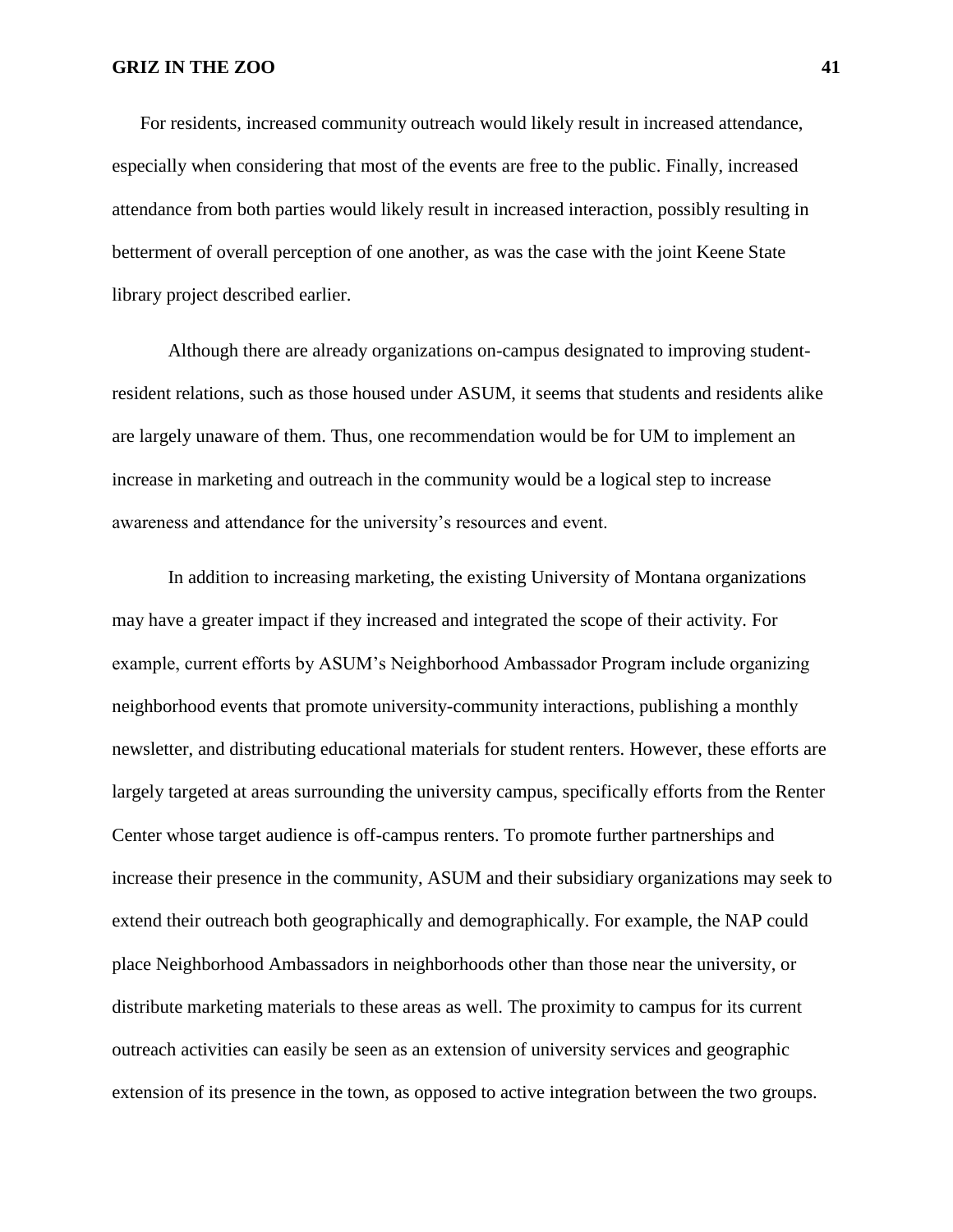Although neighborhood residents in these areas may not interact with student renters, or students at all, as often as those who live closer to UM, this would create more awareness about UM's efforts for positive engagement with the Missoula community.

Additionally, programs under ASUM like NAP could increase their efforts to extend beyond the scope of student renters to non-renters as well. This could include hosting block parties or neighborhood cookouts in other sections of the community, to increase overall turnout as well as representation from a larger percentage of Missoula residents. Furthermore, this approach could be used to improve the marketing and outreach from other UM resources as well. ASUM could partner with other student organizations for events in order to promote both of their missions and exposure to the community.

## **Limitations**

#### *Time Constraints*

As with any study, particularly using grounded theory, there are temporal limitations, both in terms of length and point in time. In the use of grounded theory, the "end" of the data collection period occurs when the data becomes saturated with reoccurring themes and the research determines no new theory can be developed from subsequent data gathering. However, the potential for new data extraction never actually ceases. The researcher can shift focus onto one or two of the discovered themes and begin a new cycle of investigation. However, in this case, in efforts to adhere to deadlines and maintain relevant subject matter, the investigator primarily only recorded initially discovered themes and sub-themes of interest.

Furthermore, the timing of the study was a limitation as well. The gathering of data was interrupted by the end of the academic school year. Ideally, the research would take place at least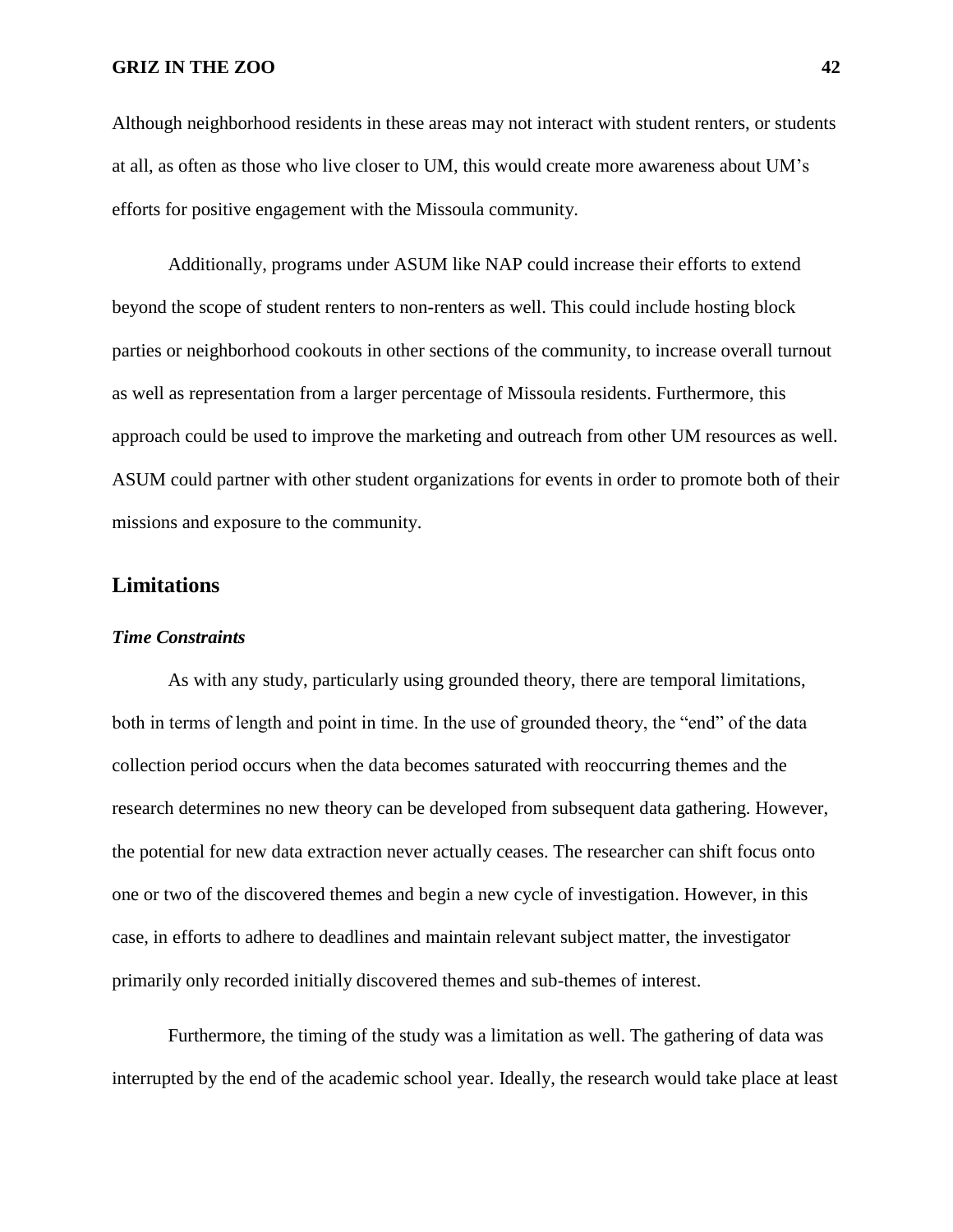for 1 full calendar year, to account for changes in town demographics during certain periods, such as breaks in the academic school year during holidays or periods of the year experiencing a rise in tourist activity. Being present in the community year-round would allow for greater access to a greater population sample, as well as a wider range of group memberships for participants.

## *Variation in Participants*

As discussed in the Methodology section of the paper, participants were sought out from various backgrounds, ages, and social and affiliate status in the community. However, the respondent sample was not evenly distributed between groups. This tilting was a result of convenience sampling. Using an alternate probability sampling method, where each group would have equal representation, would be a worthy improvement to provide a more accurate representation of the population being represented through the sample being researched.

## **Recommendations**

#### *Longitudinal studies*

One recommendation I would suggest for future research on the subject of town-gown evaluations is that of the longitudinal approach. Now, this could be either quantitative or qualitative, but what is truly important is recording change over time. The research presented in this document was itself an improvement over prior work by the researcher. At first, general themes and literature about community-university partnerships were reviewed, and so the case study of Missoula and UM was pursued in order to eliminate differentiating factors found in the original research, such as population of locality and school, geographic location, demographics, etc. The next step in more accurately identifying which factors influence a city-college relationship, and to what extent, is to measure change over time. As many of the themes discussed mentioned, occurrences such as the rape trials, or enrollment trends, may be specific to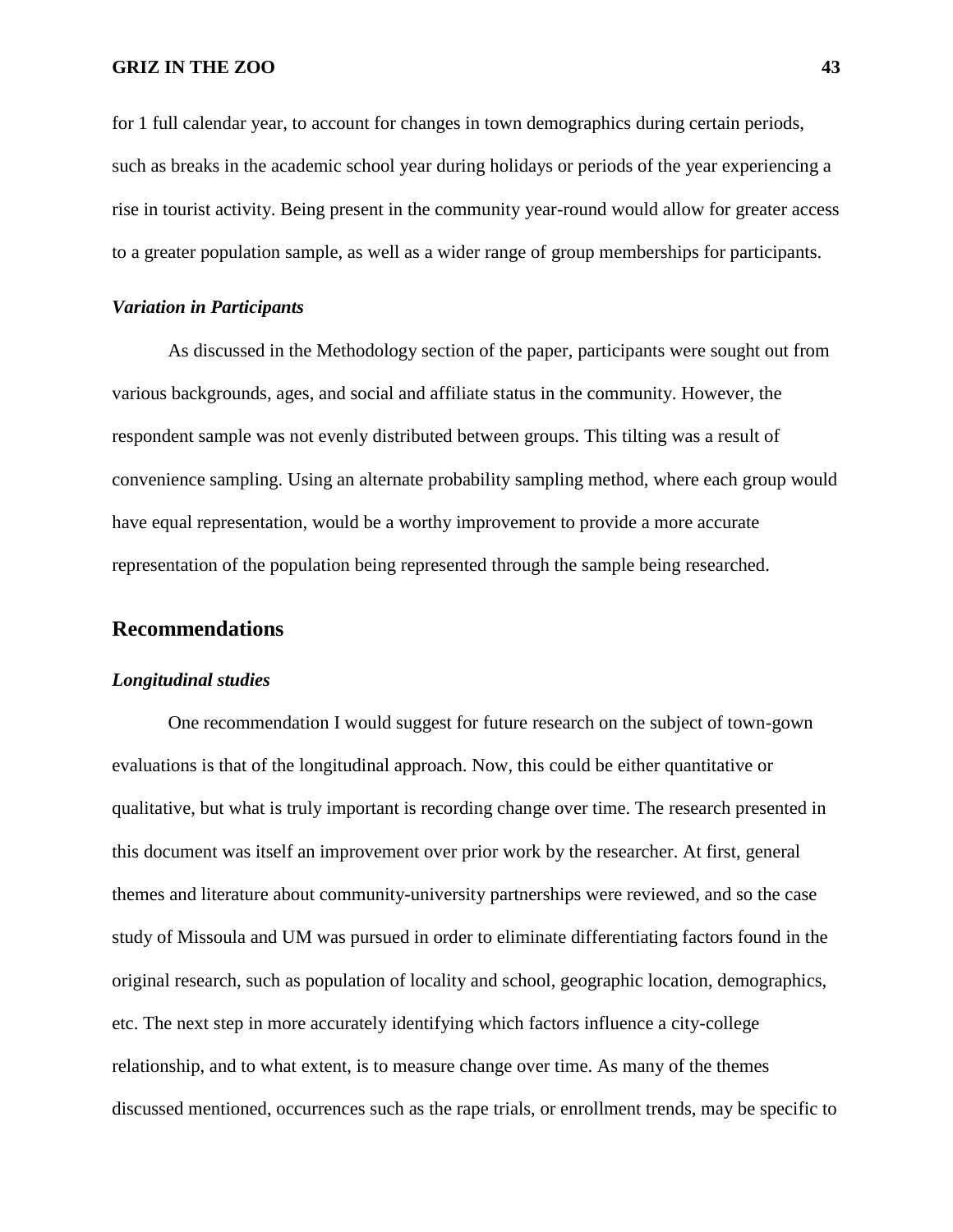only a specific set of students who attended the university during a certain time period. Ideally, future research could follow a set of students as a cohort for at least 4 years per cohort (the typical time it takes to obtain a bachelor's degree) and then compare findings between cohorts. This would add another level of accuracy to the potential identification and analysis of what are consistent, proven trends concerning the University of Montana and the city of Missoula, and which repercussions are specific to events taking place at a specific time.

## *Participant Sampling and Grouping*

Future research could also improve upon the methods by which the current data is presented by increasing the sample size. Again, due to temporal limitations, the researcher interviewed and distributed the survey to a total of 25 people. Increasing the sample size, of course, would improve the validity and accuracy of the study. This strategy would be especially helpful for a town the size of Missoula. Due to its generally low population, even a minor increase in the total number of participants for a study would be a significant improvemet in terms of representation.

Furthermore, future studies could include more categories for classifying respondents. For example, the non-UM affiliate/town resident category in this research could be further divided into Missoula-born residents and non-Missoula-born residents, presuming being born here or not would have an influence on perceptions of the University of Montana. Or, if one wished to focus on a particular event, such as the sexual assault incidents or the enrollment decline, they could seek out alumni who graduated within a specific time frame to be interviewed. Additionally, gathering data from more groups, and more specifically defined groups, would provide a more holistic insight into the case study.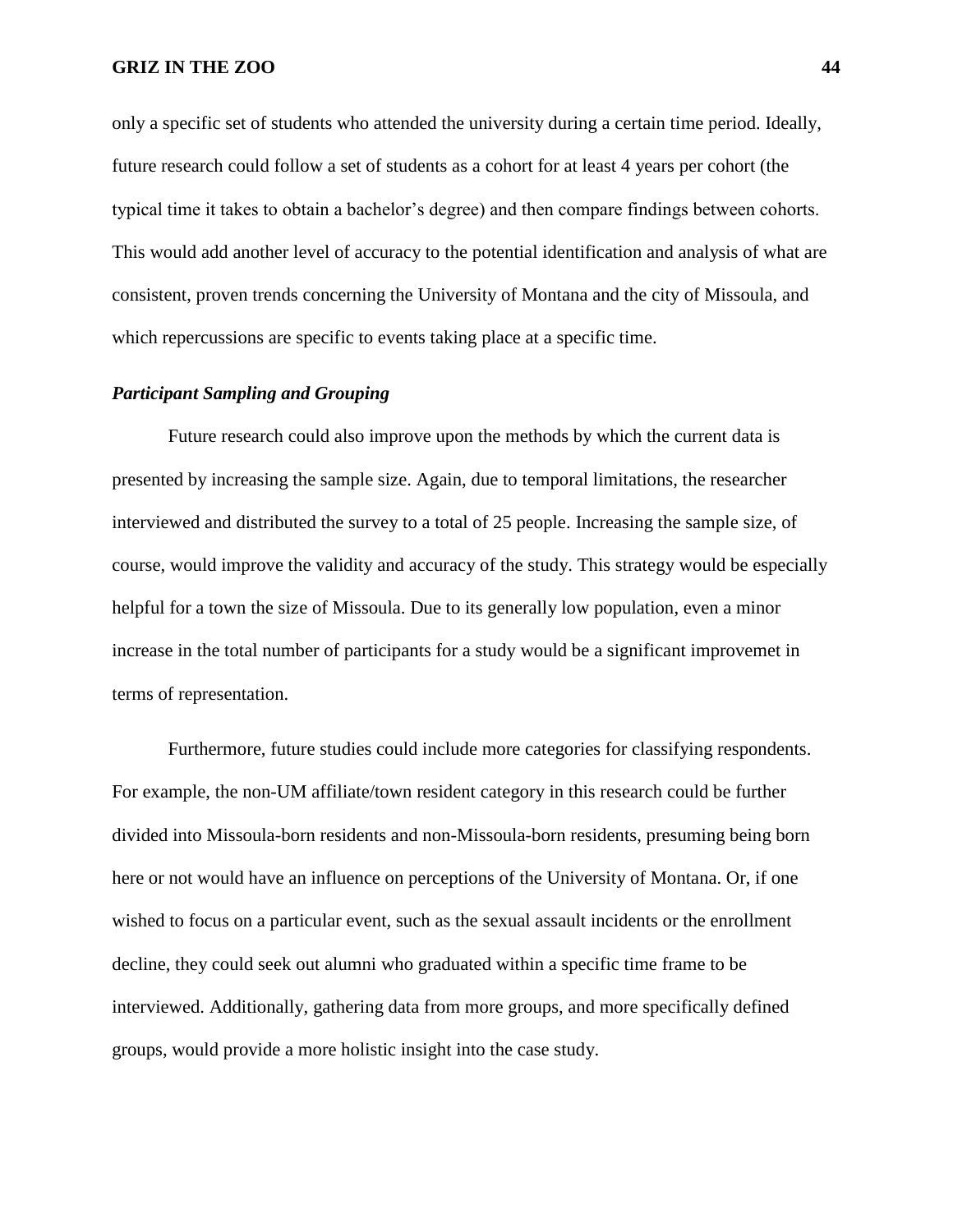#### *"College Town" vs. College (in a) Town*

It is not unusual for residents in Missoula to describe their city as a "college town." One respondent, however, made an interesting distinction between living, working, and studying in a municipality which identifies as a college town, as opposed to being a resident in a city that simply hosts an institution of higher education within its city limits without being consumed by it. A 27-year-old graduate student, who is not originally from Montana, commented on the divisiveness between students and residents, as well as the impact that colleges have on their host towns largely depends on the size of the university and the town:

> "It's very interesting… It's almost like the people that don't go to school feel like they're not 'good enough' to be around the people that are going to school… I don't think that's a fair assumption… "

> [in reference to discussion of decreased business hours and economic activity in Missoula during holiday seasons]

> "Towns where the college comprises a large percentage of the population… That doesn't happen in Nashville… Nashville is known as 'the Athens of the South' because there are so many universities, but it's a [expletive] huge city, so, students go home… but [expletive] keeps going."

For future studies, research may be most valuable if conducted in a comparative manner. Historically, demographics, geography, and size of institutions greatly influence the dynamics of a town-gown relationship. Thus, future research may analyze these factors by examining case studies of different community and university partnerships. Then, it may become clearer as to which dynamics are most significant in a partnership, as well as which factors could most easily be manipulated by parties involved in order to maximize the benefits of such a partnership.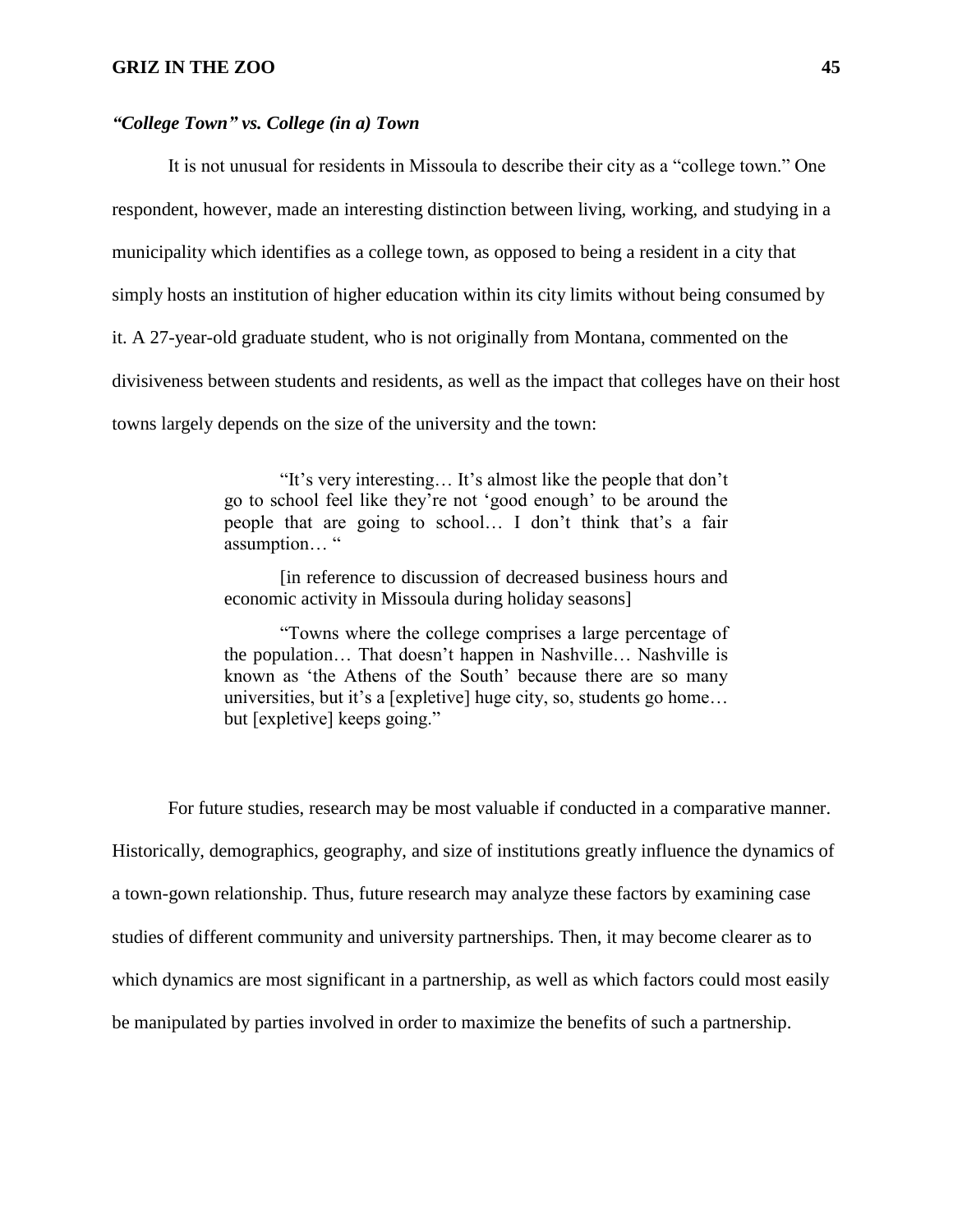#### *Using the Grounded Theory Approach*

Lastly, the research method used in this particular study must be discussed. As there are many variables when analyzing community-university structures, there are equally as many research approaches when studying the topic. In addition to the suggesting of longitudinal studies for future research, the researcher also recommends the continued use of the grounded theory approach.

Firstly, and perhaps most significantly, is the gathered data here in relation to the sexual assault scandal that UM and Missoula experienced a few years ago. This particular finding directly supports the use of grounded theory, in that one reason for using the theory is to minimize bias from the researcher (in fact, the researcher was not even aware of such events having occurred prior to beginning the investigation). Had the research structure maintained a rigid set of questions and analyses, issues overlooked by the researcher, but still important to the sample being analyzed, would have gone unreported.

However, there are cases where a different approach may be a more appropriate method for researchers, perhaps when seeking the answer to a specific research question, rather than to construct a holistic image of a particular setting as is the case presently. For example, if a researcher's goal was to determine how many people in Missoula support the University of Montana football team, a quantitative approach would be more accurate in determining precisely how many fans the football team has. With grounded theory, this is not a question that would be appropriately answered. Research more in line with the theory might ask "why do people support the football team so much in a town like Missoula?" or "what do people like about the experience of attending college football games?". Furthermore, researchers attempting to further examine established research by testing previous hypotheses or test one of their own, would be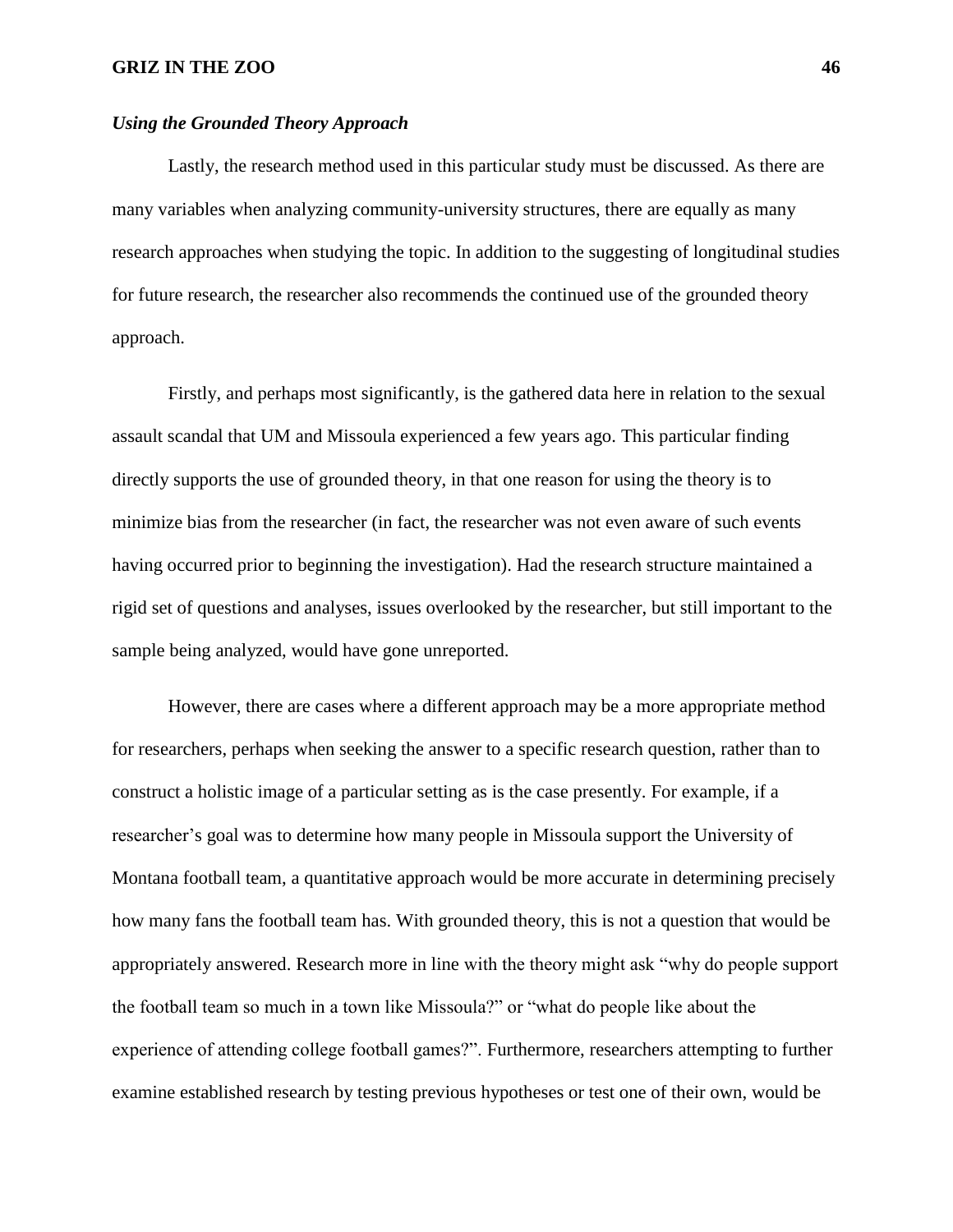better suited using a different research methodology than grounded theory. Again, this is because grounded theory is not intended for proving or disproving a hypothesis, but rather discovering what already exists in the research subject(s) in order to develop new theories.

## **Conclusion**

In comparison to the majority of university-community partnerships studies in prior literature, Missoula and the University of Montana seem to exceed expectations in terms of positive attitudes towards one another. However, there are always areas with room for improvement. While the overall attitude towards the university from community residents is generally positive, and vice versa, the actual effort from the university to maintain and improve this partnership was looked upon less favorably by a significant amount of research participants.

One of the main areas where residents and students alike expressed concerns was the lack of inclusive and sufficient advertising of university-sponsored events towards community members not affiliated with the university. Mostly, non-university affiliates felt that marketing for university events could be increased and a greater effort on behalf of the university for the inclusion of community members would improve the relationship between the two. Luckily, this issue is one that can be addressed with minimal effort on behalf of the University of Montana.

More typical concerns usually found in academic literature concerning town-gown relations were less prevalent in the Missoula-UM community. Underage drinking, vandalism and poor property maintenance, and general feelings of being overtaken by the student population were not common themes in discussions with city residents and community leaders. Contrarily, many participants expressed the positive contributions resulting from the student demographic in forms such as community volunteering and increasing diversity in the area.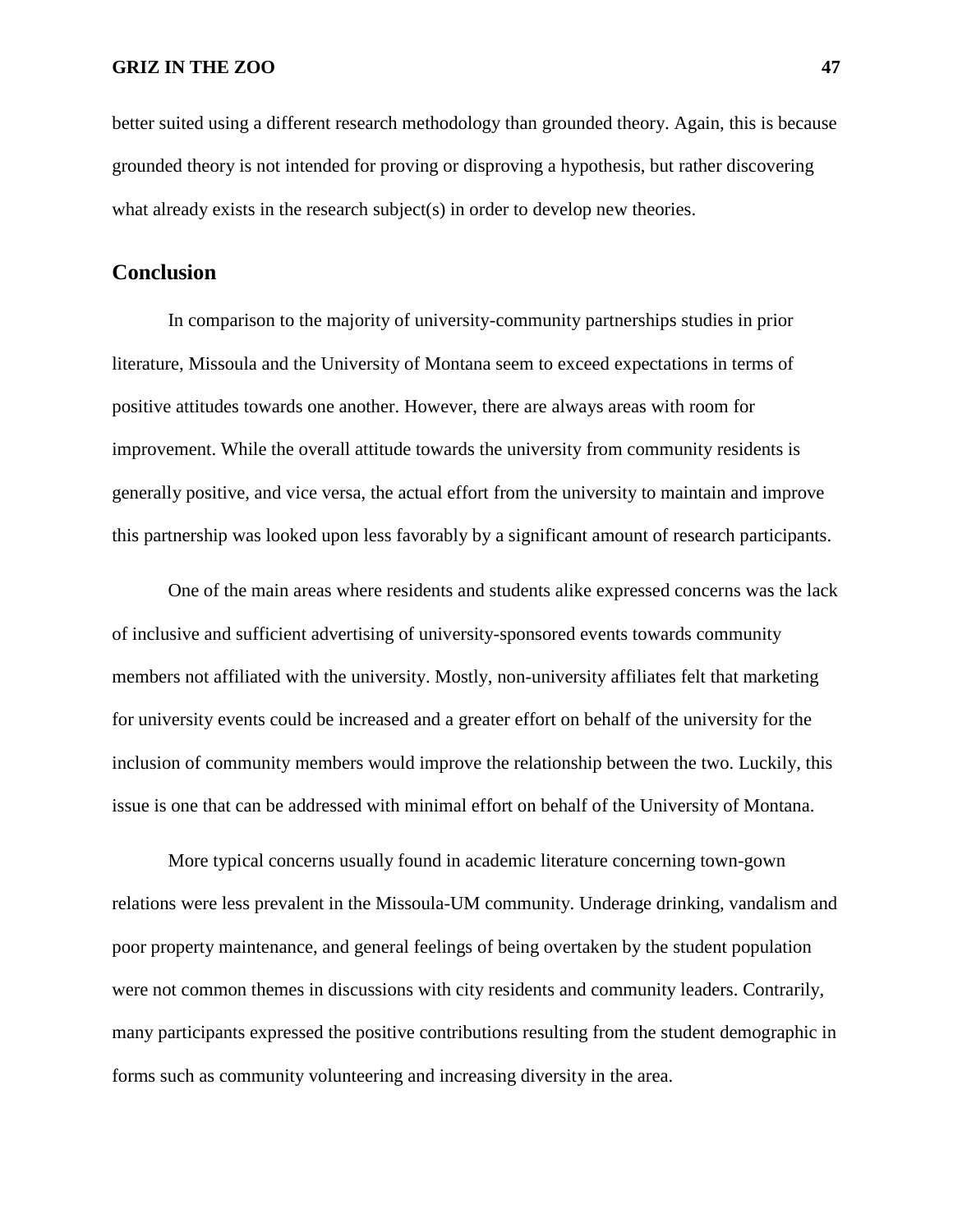In general, the relationship between Missoula and the University of Montana is a positive one, with various examples of mutual benefits for both parties. Negative impressions of students or residents from members of opposing groups were minimal. Compared to previously researched case studies, the relations in this town-gown relationship are above average and near exemplary. However, residents' concerns about the inclusion of community members in university-sponsored events is an opportunity for improvement. Still, minimal effort would be required to improve the already positive ties to one another, and the future looks bright for Missoula and the University of Montana.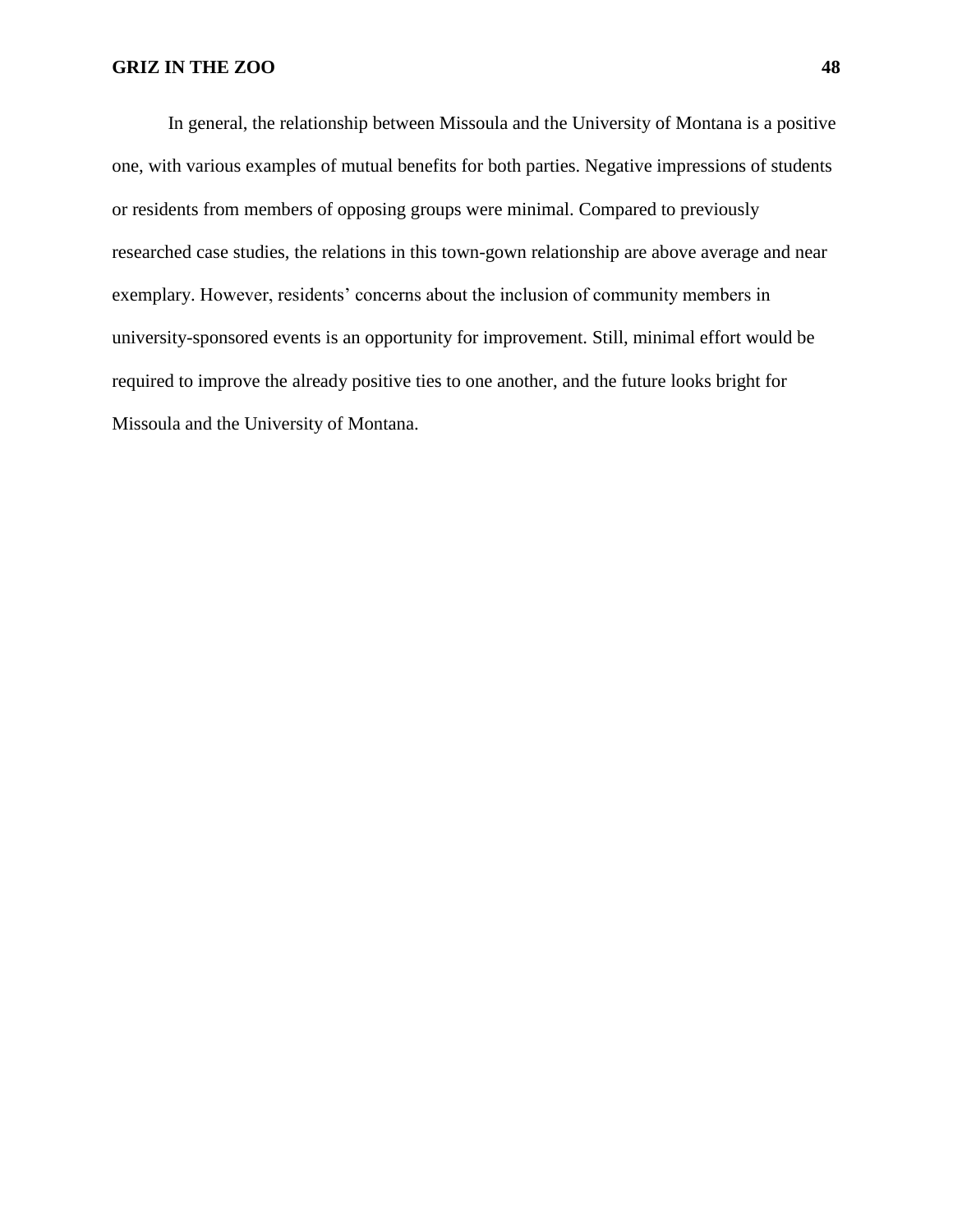## **References**

- Atkinson, R. (2008). *Gentrification in a global context: the new urban colonialism*. London: Routledge.
- Brockliss, L. (2000). Gown and town: The university and the city in Europe, 1200–2000. *Minerva*, *38*, 147–170.
- Caffrey, J. & Isaacs, H. H. (1971). Estimating the impact of a college or university on the local economy. *American Council on Education.*
- Cardozier, V. R. (1993). *Colleges and universities in World War II*. Westport, Conn. : Praeger.
- Charmaz, C. (2006). *Constructing Grounded Theory: A Practical Guide Through Qualitative Analysis*. London: Sage.
- Corbin, J. & Strauss, A. (1990). Grounded Theory Research: Procedures, Canons, and Evaluative Criteria. *Qualitative Sociology,* 13(1). 3-21.
- Daly, M. (2003). Governance and Social Policy. *Journal of Social Policy*, 32(1).113-128.
- De Donato, A., & Thomas, J. (2017). The effects of Greek affiliation on academic performance. *Economics of Education Review*, *57*41-51.
- Downs, T.T, & Cohen, D. (2008). Applying an Environmental Model to Address High-Risk Drinking: A Town/Gown Case Study. *Journal of College Student Psychotherapy,* 22(4). 3-16.
- Freeman, L. and Braconi, F. (2004). Displacement or Succession? Residential Mobility in Gentrifying Neighborhoods. *Urban Affairs Review* 40 (4), 463–491.
- Glaser, B.G. & Strauss, A. (1967). *The Discovery of Grounded Theory: Strategies for Qualitative Research.* Chicago. Aldine Publishing Company.
- Gumport, P & Pusser, B. (1997). *Restructuring the Academic Environment*. In Peterson, M., D. Dill & L. Mets, *Planning and Management for a Changing Environment*, San Francisco: Jossey-Bass.
- Gumprecht, B. (2009). *The American College Town*. Amherst: University of Massachusetts Press.
- Haake, K. (2015, May). UM student who alleged gang-rape accuses county attorney of blaming victim. *The Missoulian.*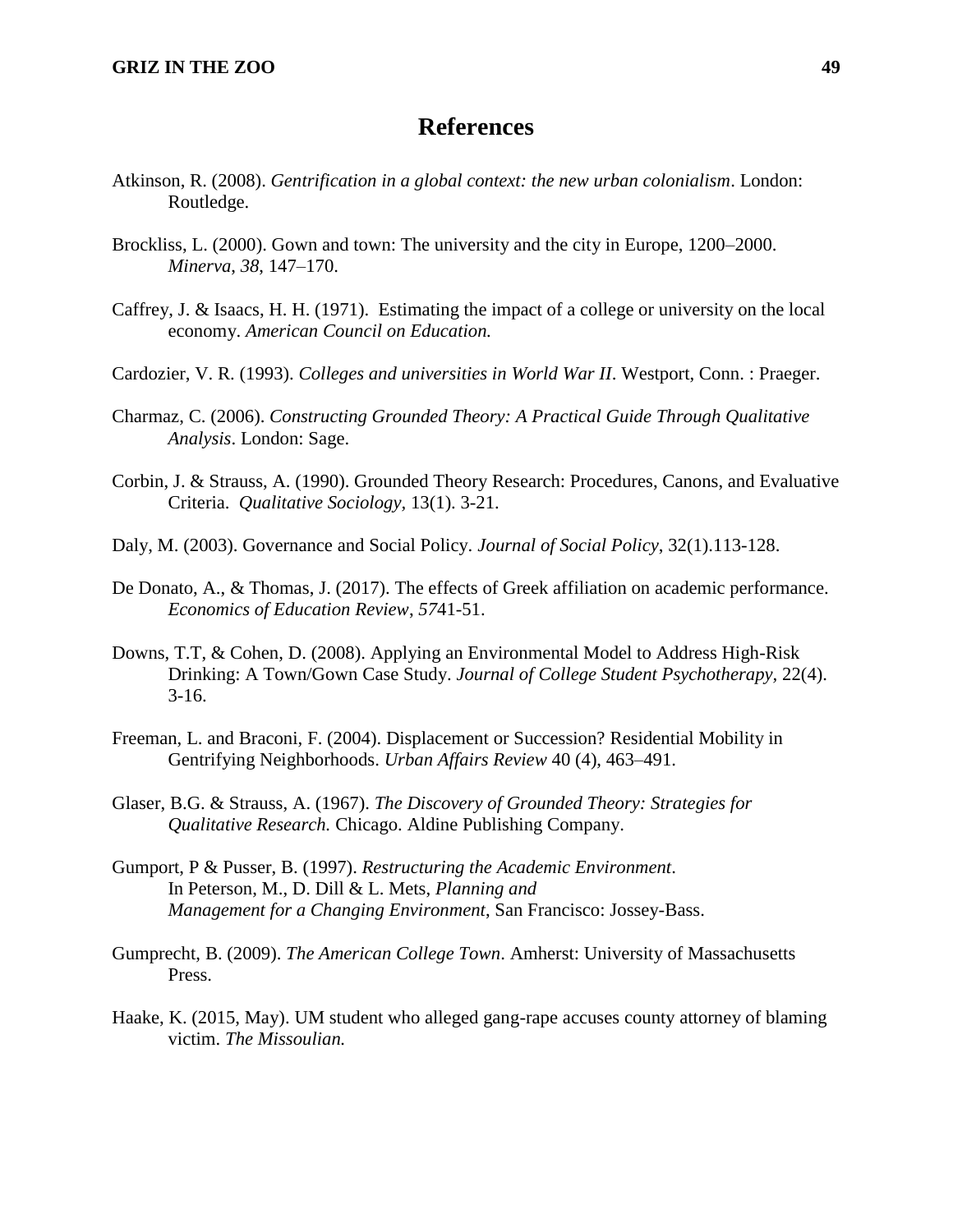- Halverson, K. & Plotas, J. (2006). Creating and Capitalizing on the Town/Gown Relationship: An Academic Library and a Public Library form a Community Partnership. *Journal of Academic Librarianship*, 32(6). 624-629.
- Harkavy, I. (1998). School-Community-University Partnerships: Effectively Integrating Community Building and Education Reform. *Presentation at the Joint Forum Between the U. S. Department of Education and the U. S. Department of Housing & Urban Development*, Washington, DC.
- Iwamoto, D. K., and Smiler, A. P. (2013). Alcohol makes you macho and helps you make friends: the role of masculine norms and peer pressure in adolescent boys' and girls' alcohol use. *Substance Use and Misuse.* 48, 371–378.
- Kenyon, D. A., & Langley, A. H. (2011). The *Property Tax Exemption for Nonprofits and Revenue Implications for Cities*. Cambridge, MA: Lincoln Institute of Land Policy, 2011.
- Kiley, K. (2011). A Pseudo-Taxing Debate. *Inside Higher Ed Journal*.
- Kuh, G.D. (2008). Unmasking the Effects of Student Engagement on First-Year College Grades and Persistence. *The Journal of Higher Education*. 79(5). 540-563.
- Ley, D. (1994). Gentrification and the politics of the new middle class. *Environment and Planning D: Society and Space*, 12 (1), 53 – 74.
- Lopez-Caneda, E., Mota, N., Crego, A., Velasquez, T., Corral, M., Rodríguez, S., et al. (2014a). Anomalías neurocognitivas asociadas al consumo intensive de alcohol (binge drinking) en jóvenes y adolescentes: una revision (Neurocognitive anomalies associated with the binge drinking pattern of alcohol consumption in adolescents and young people: a review). *Adicciones*. 26, 334–359.
- Martin, L., Smith, H., & Phillips, W. (2005). Bridging "Town & Gown" Through Innovative University-Community Partnerships. *The Public Sector Innovation Journal, 10*(2), 1-16.
- Massey, J., Field, S., & Chan, Y. (2014). Partnering for economic development: How town-gown relations impact local economic development in small and medium cities. *Canadian Journal of Higher Education, 44*(2), 152-169.
- Maurana, C., Wolff, M., Beck, B., & Simpson, D. (2000). Working with Our Communities: Moving from Service to Scholarship in the Health Professions. Paper prepared for discussion at community-campus Partnerships for Health's 4th Annual Conference. April 29th-May 2nd, 2000, Washington, DC.
- Mayfield, L., Hellwig, M, & Banks, B. (1999). The Chicago Response to Urban Problems: Building University-Community Collaborations. *A merican Behavioral Scientist*, (43),863-875.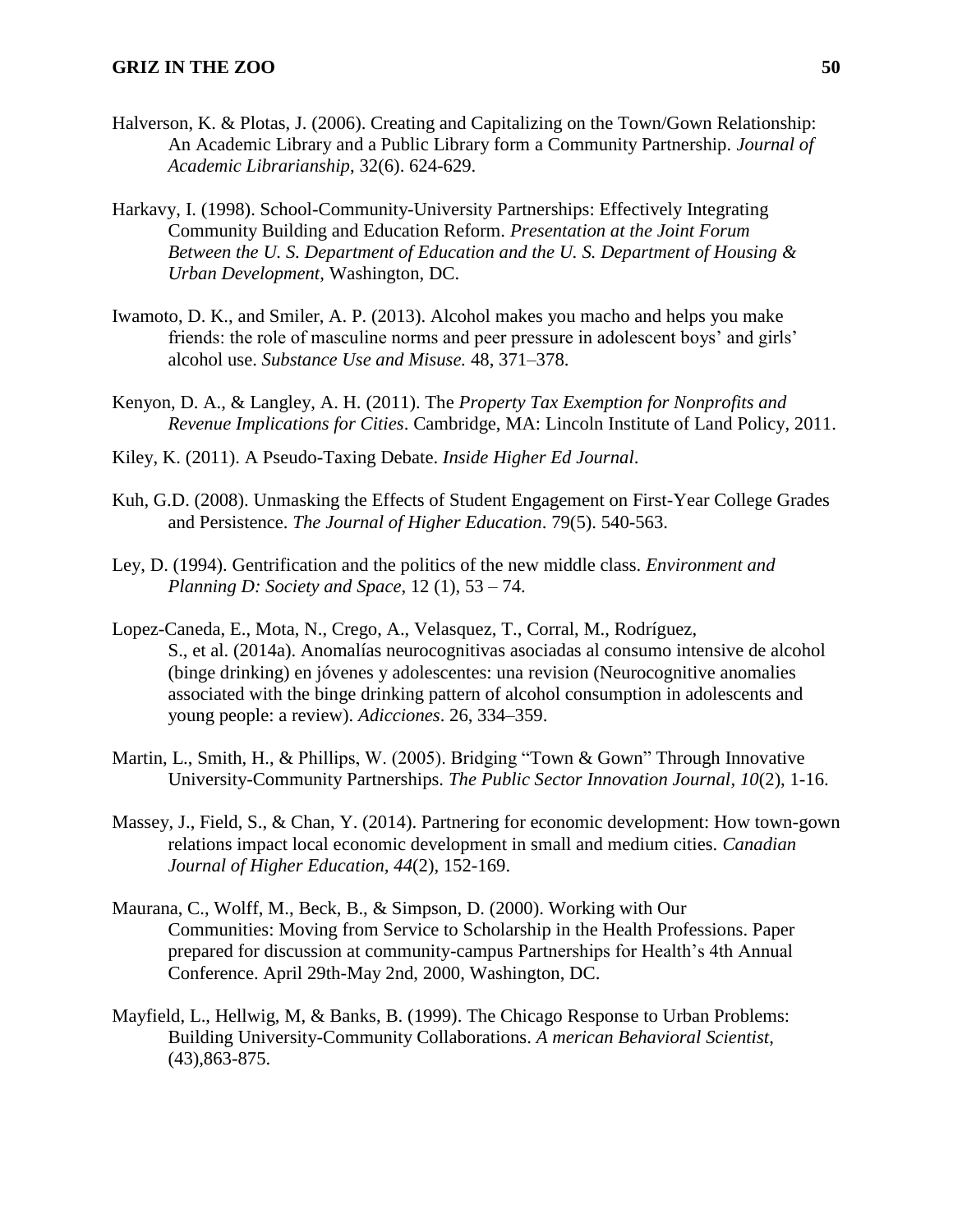- Mayfield, L. & Steans, I.W. (2001). Town and Gown in America: Some Historical and Institutional Issues of the Engaged University. *Education for Health*, 14(2), 231-240.
- Miller, C. (1993). The St. Scholastic Day Riot: Oxford After the Black Death. *Florida Conference of Historians, 1*, 29-42.
- Miller, J. W., Naimi, T. S., Brewer, R. D., and Jones, S. E. (2007). Binge drinking and associated health risk behaviors among high school students. *Pediatrics*. 119, 76–85.

Miller, M. (2016, Feb.). Montana quarterback receives \$245k settlement for university's 'unfair and biased' rape investigation. *The Washington Post.*

Montana University System Enrollment Data and Reports (2017).

- Motoyama, Y., Fetsch, E., & Davis, S. (2017) A New Frontier: Entrepreneurship Ecosystems in Bozeman and Missoula, Montana. *Ewing Marion Kauffman Foundation*.
- National Academies Press. *Colleges of Agriculture at the Land Grant Universities*. United States Constitution. Article 7, Section 3, 323.
- National Institute on Alcohol Abuse and Alcoholism. (2002). *A Call to Action: Changing the Culture of Drinking at U.S. Colleges* (NIH Publication No. 02-5010). Bethesda, MD: Author, cited in Trockel, Mickey, Andrew Wall, Sunyna S. Williams and Janet Reis. 2008. "When the Party for Some Becomes a Problem for Others: The Effect of Perceived Secondhand Consequences of Drinking Behavior on Drinking Norms." *The Journal of Psychology* 142 (1): 57-69.
- Neighbor, F. (2012, March). University of Montana fires football coach, athletic director. *The Missoulian.*
- Newland, C. (2002). Building the futures of Local Government Politics and Administration. *In Nalbandian, H. (Ed.). The Future of Local Government.* Washington, DC: International City/County Management Association. 231-245.
- Newman, Kathy and Wyly, Elvin K. (2006). "The Right to Stay Put, Revisited: Gentrification and Resistance to Displacement in New York City", *Urban Studies* 43 (1): 23–57.
- Oxford City Council. Top Ten Astonishing Facts. (2014) http://www.oxford.gov.uk/PageRender/decAC/Top\_ten\_astonishing\_facts\_occw.html
- Perry, D. C., & Wiewel, W. (2005). *The university as urban developer: case studies and analysis / David C. Perry and Wim Wiewel, editors*. Armonk, N.Y.: M.E. Sharpe; Cambridge, Mass.: Lincoln Institute of Land Policy.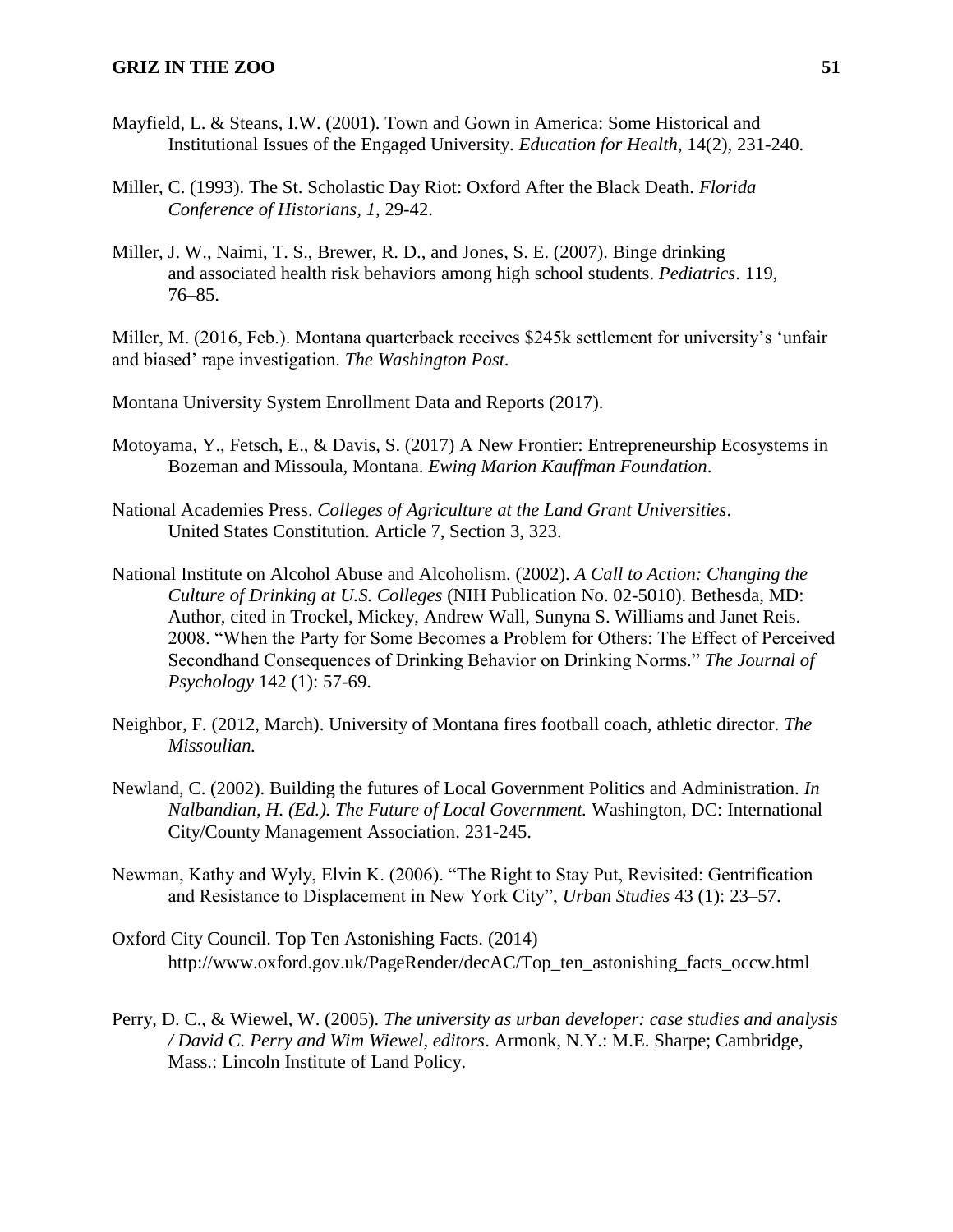- Perry, D. C., Wiewel, W., & Menendez, C. (2009). The University's Role in Urban Development: From Enclave to Anchor Institution. *Land Lines, 21*(2), 2-7.
- Salamon, L. (2002). *The Tools of Government: A Guide to the New Governance.* New York: Oxford University Press.
- Singleton, R. A., & Wolfson, A. R. (2009). Alcohol Consumption, Sleep, and Academic Performance Among College Students. Journal of Studies on Alcohol and Drugs, 70(3), 355-363.
- Smith, N. (1979). Toward a Theory of Gentrification: A Back to the City Movement by Capital, not People. *Journal of the American Planning Association*, *45*(4), 538–548.
- Snyder, T.D. (1993). *120 Years of American Education: A Statistical Portrait*. Washington, DC: US Department of Education.
- Sterrett, W. L., & Bond, N. (2012). Embracing the Leadership Challenge: Leading by Service in the "Other Curriculum". *E Journal Of Organizational Learning & Leadership*, *10*(2), 29- 35.
- Stokes, K., & Coomes, P. (1998). The local economic impact of higher education: An overview of methods and practice. AIR Professional File, 67: 1-14.

University of Montana News. (2017). *UM Releases Fall 2016 Enrollment Numbers*.

- Warde, A. (1991). Gentrification as Consumption: Issues of Class and Gender. *Environment and Planning Development: Society and Space*, 9(2), 223-232.
- Wechsler, Henry. 1996. Alcohol and the American College Campus: A Report from the Harvard School of Public Health. *Change*. 28 (4): 20-25.
- Wenzel, K. (2015). 'Party smart': UND rep hears college town's ideas on bad student behavior. *Grand Forks Herald*.
- White, A., and Hingson, R. (2013). The burden of alcohol use: Excessive alcohol consumption and related consequences among college students. *Alcohol Research Current Review*. (35) 201–218.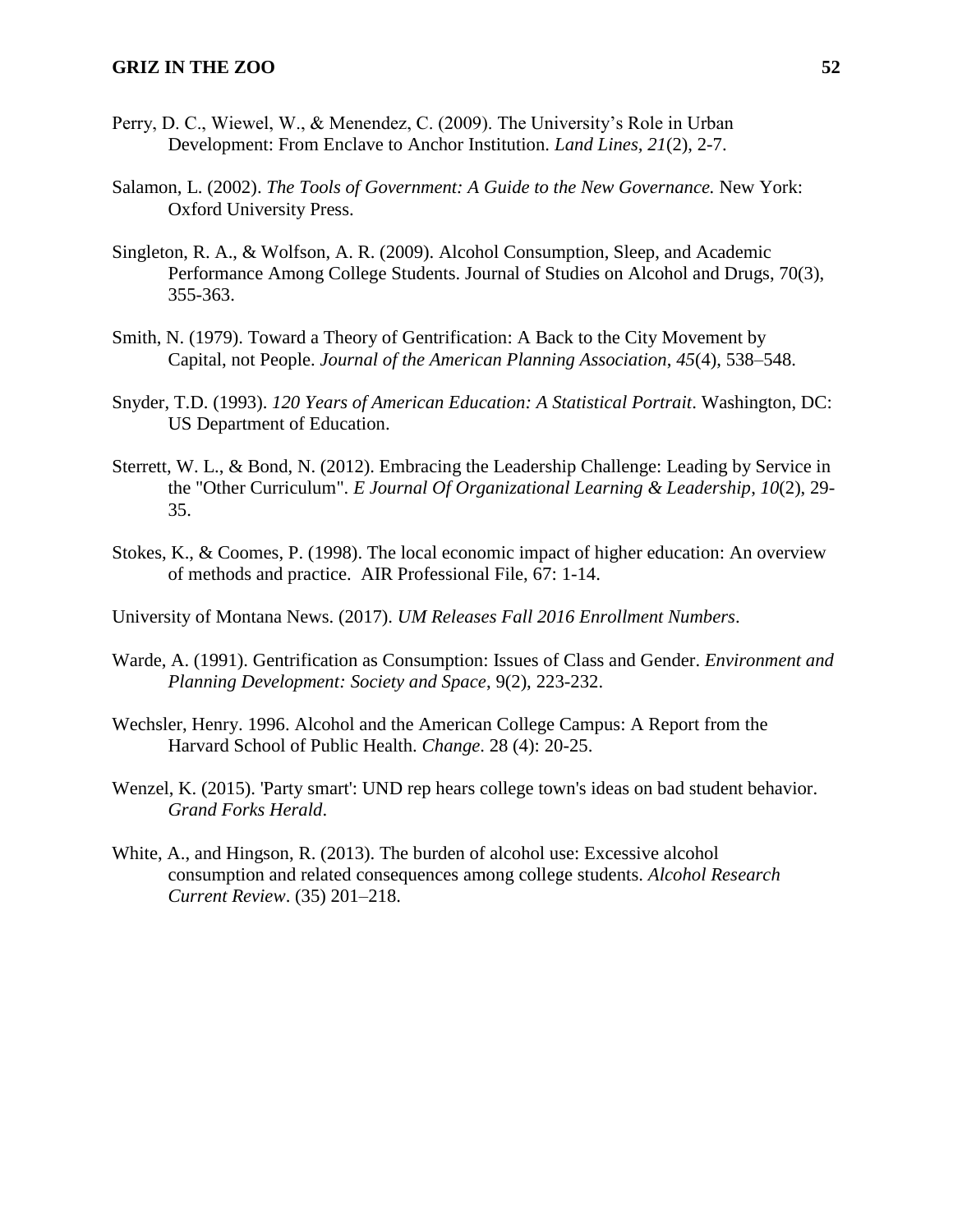# **Appendix A – Interview Tool**

| Age:      |                                                                                                    |
|-----------|----------------------------------------------------------------------------------------------------|
| Race:     |                                                                                                    |
| Gender:   |                                                                                                    |
|           | Hometown:                                                                                          |
| Major:    |                                                                                                    |
|           | Classification:                                                                                    |
|           | Currently attending? :                                                                             |
|           | Graduated?:                                                                                        |
|           | Dates of attendance:                                                                               |
|           |                                                                                                    |
|           | I chose to attend the University of Montana because:                                               |
|           | Describe your experience living in Missoula.                                                       |
|           | Describe your experience attending UM.                                                             |
|           | How involved are you in non-university sponsored activities? List and describe any that apply.     |
|           | Did you attend a non-university sponsored event in the past 12 months? If yes:                     |
|           | Which one $(s)$ ?                                                                                  |
|           | Did you see other UM students there?                                                               |
|           | What was your overall impression?                                                                  |
|           | How often do you attend events such as these?                                                      |
|           | Did you attend a university sponsored event in the past 12 months? If yes:                         |
|           | Which one(s)?                                                                                      |
|           | Did you see other non-UM residents there?                                                          |
| -         | What was your overall impression?                                                                  |
|           | How often do you attend events such as these?                                                      |
| $etc.$ )? | What types of university-affiliated activities do you participate in (clubs, study groups, sports, |
|           | Do you plan on staying in Missoula after you graduate? Why or why not?                             |
|           | Do you volunteer in the community? If yes:                                                         |
|           |                                                                                                    |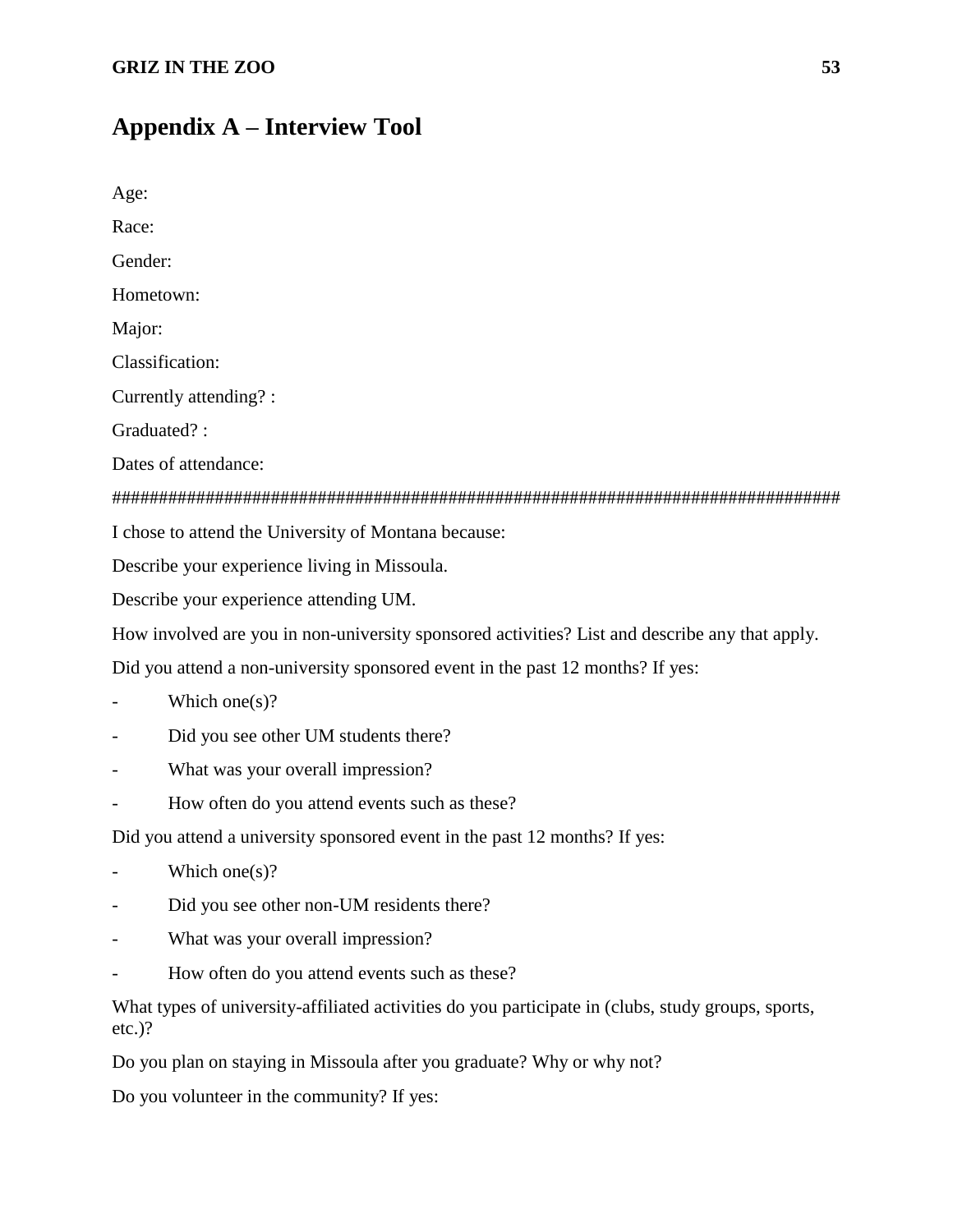- What do you do?
- How long have you been doing it for?
- How did you initially find out about the volunteer opportunity?

What is your overall impression of the relationship between the University of Montana and the city of Missoula?

What kind of impact do you think students have on the town?

How do you think non-UM affiliates perceive students at UM? How do you think UM students perceive Missoula?

Do you think UM does a good job of maintaining a good relationship with the city of Missoula?

How about the city of Missoula's efforts on maintaining a good relationship with UM?

How do you recommend either UM or the city of Missoula improve their relationship?

Because it is a state, public, non-profit institution, the University of Montana is tax-exempt from property taxes. Do you agree with this? Why or why not?

Do you feel any sort of division between UM and the persons affiliated with it and the town of Missoula itself?

-If so, on what grounds?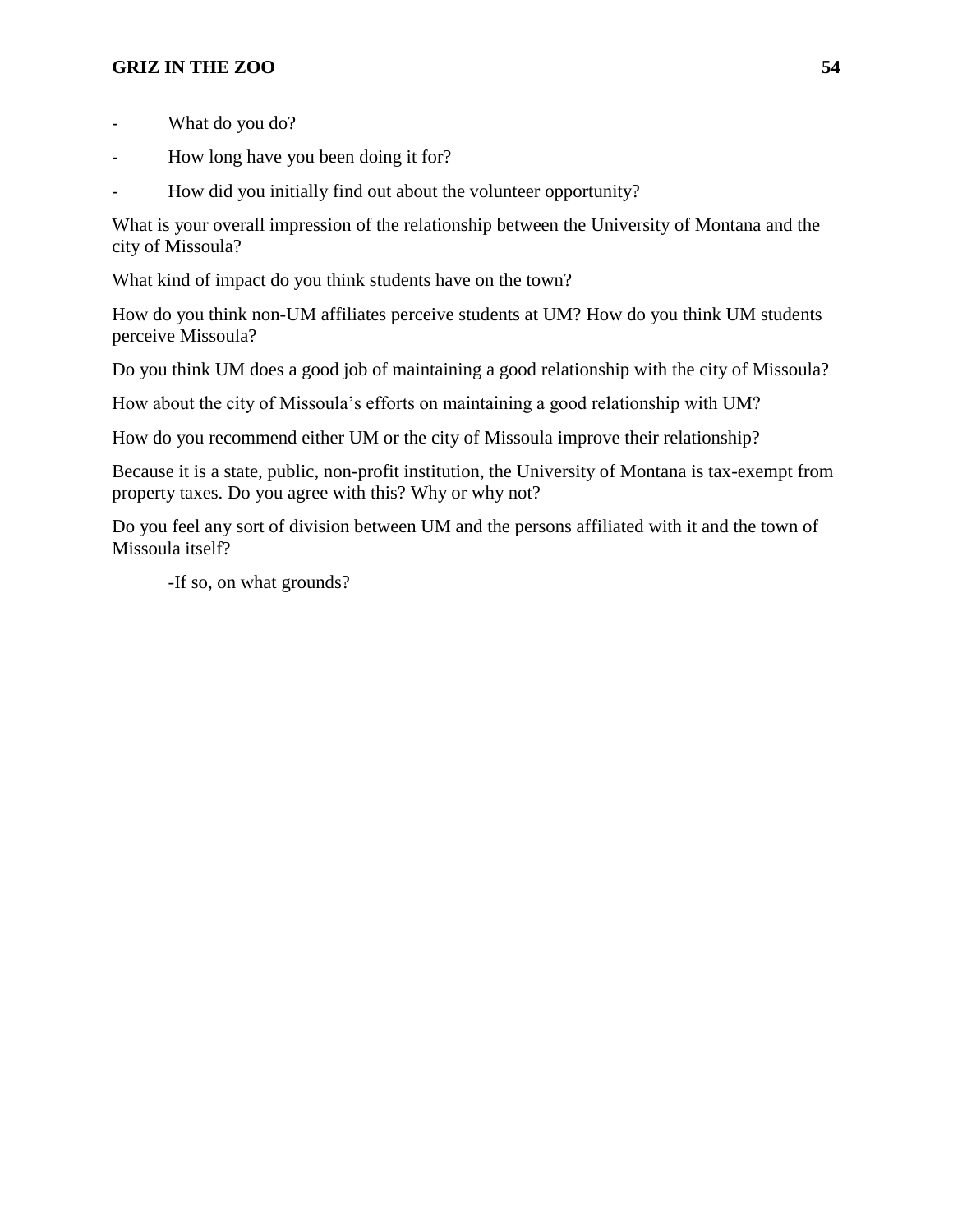# **Appendix B – Survey**

- 1. Rate your experience living in Missoula. \_\_\_\_\_\_
	- a. Excellent
	- b. Good
	- c. Average
	- d. Fair
	- e. Poor
- 2. Rate your experience attending UM.
	- a. Excellent
	- b. Good
	- c. Average
	- d. Fair
	- e. Poor
- 3. How do you view a typical UM student? \_\_\_\_\_
	- a. Very Positive
	- b. Positive
	- c. Neutral
	- d. Negative
	- e. Very Negative
- 4. Overall, I think that the University of Montana and the City of Missoula have a strong, mutually beneficial working relationship. \_\_\_\_\_\_
	- a. Strongly agree
	- b. Agree
	- c. Unsure
	- d. Disagree
	- e. Strongly disagree
- 5. The University of Montana is responsible for the status of this relationship. \_\_\_\_\_\_
	- a. Strongly agree
	- b. Agree
	- c. Unsure
	- d. Disagree
	- e. Strongly disagree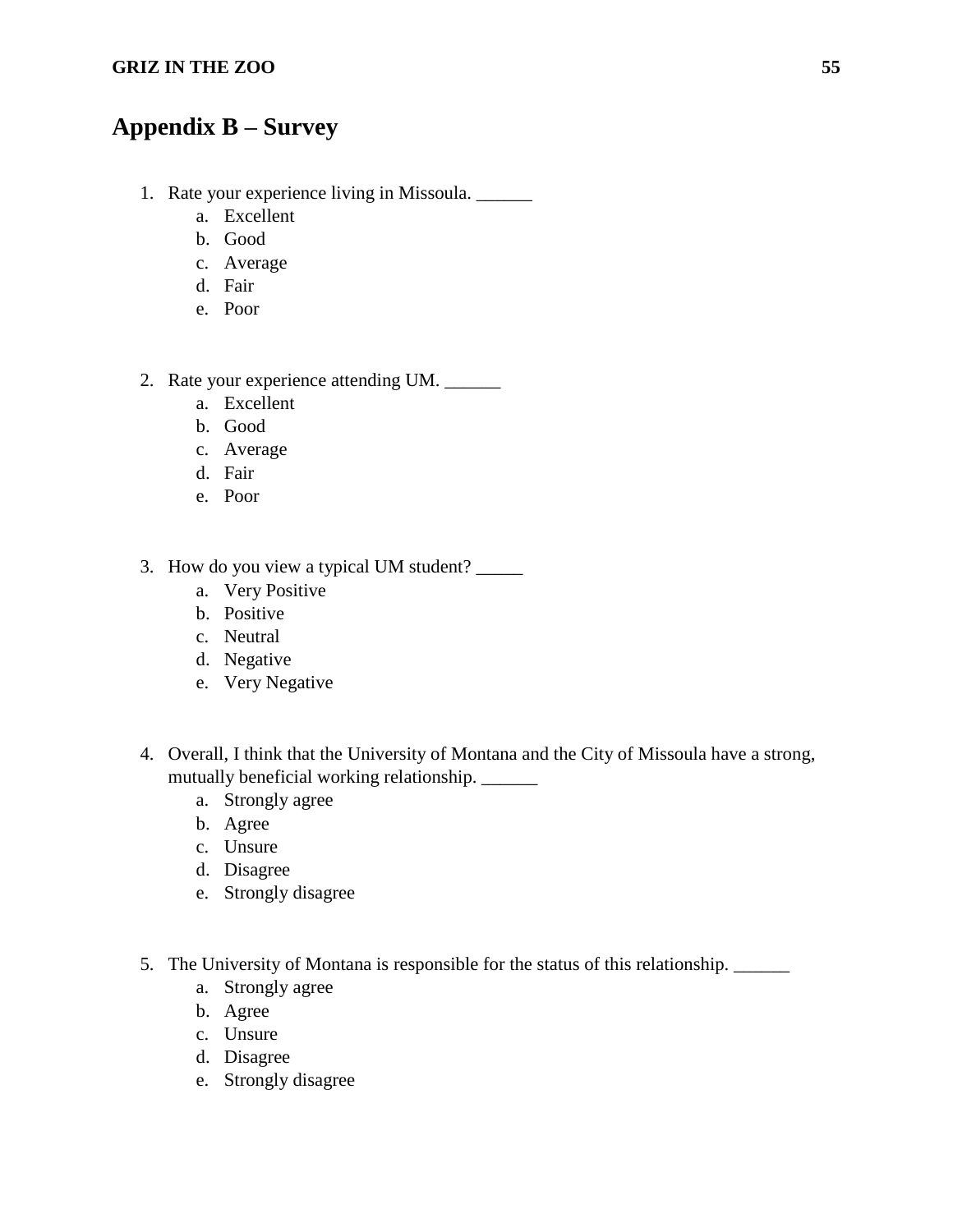- 6. The City of Missoula is responsible for the status of this relationship. \_\_\_\_\_\_
	- a. Strongly agree
	- b. Agree
	- c. Unsure
	- d. Disagree
	- e. Strongly disagree
- 7. The relationship between the University of Montana and the City of Missoula needs to be improved.
	- a. Strongly agree
	- b. Agree
	- c. Unsure
	- d. Disagree
	- e. Strongly disagree
- 8. The University of Montana and its students have a positive impact on the city of Missoula and its residents.
	- a. Strongly agree
	- b. Agree
	- c. Unsure
	- d. Disagree
	- e. Strongly disagree
- 9. The University of Montana and its students have a negative impact on the city of Missoula and its residents. \_\_\_\_\_\_
	- a. Strongly agree
	- b. Agree
	- c. Unsure
	- d. Disagree
	- e. Strongly disagree

10. There is a disunion between University of Montana affiliates and Missoula residents.

- a. Strongly agree
- b. Agree

\_\_\_\_\_\_

- c. Unsure
- d. Disagree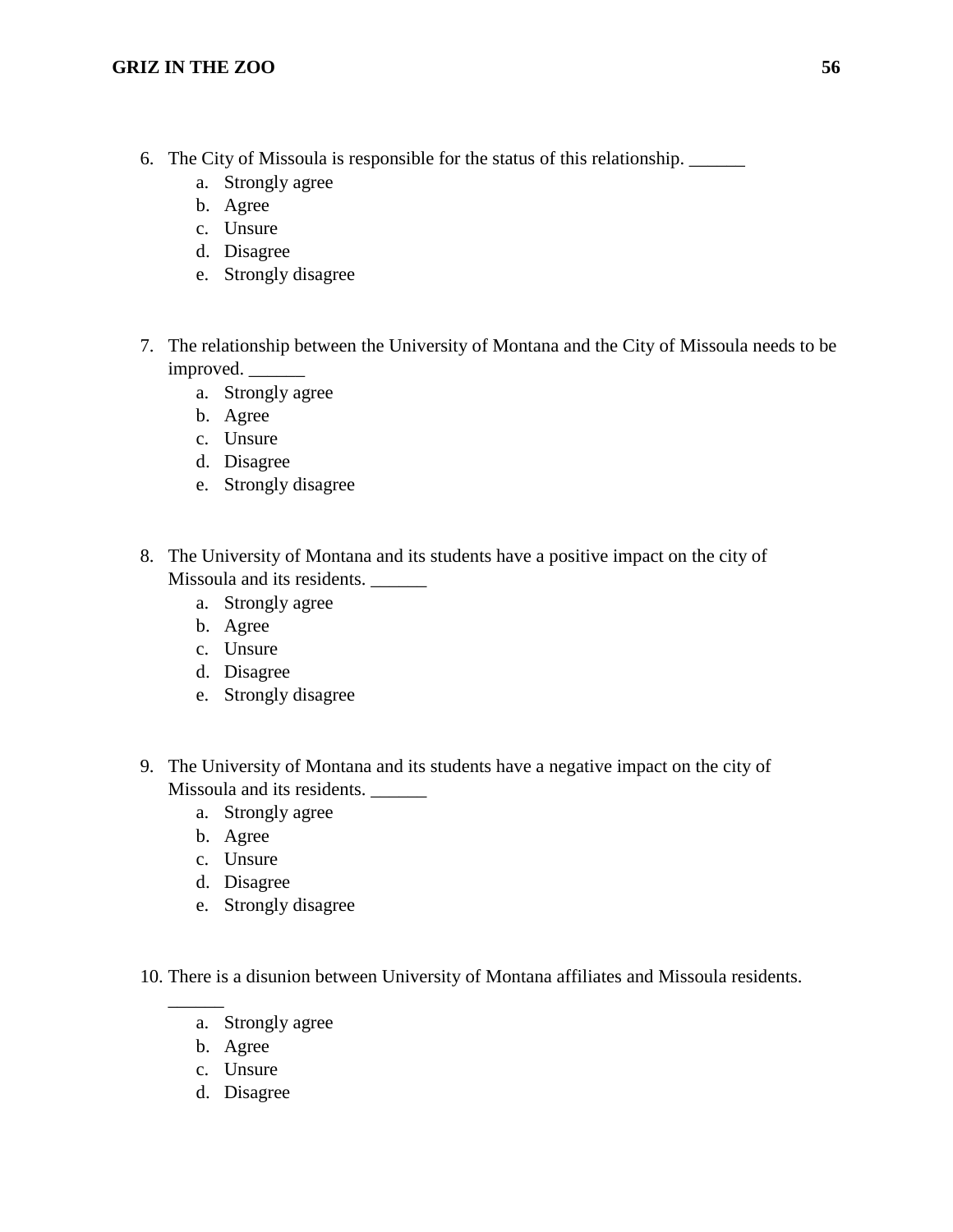- e. Strongly disagree
- 11. Because it is a state, public, not-for-profit institution, the University of Montana is and should be tax-exempt from property taxes. \_\_\_\_\_\_\_
	- a. Strongly agree
	- b. Agree
	- c. Unsure
	- d. Disagree
	- e. Strongly disagree
- 12. Were you employed at any point while you were attending UM?
- 13. Have you attended a *university sponsored* event in the past 12 months?
- 14. Have you attended a *non-university sponsored* event in the past 12 months?
- 15. Do you/have you volunteered, in any form, in *Missoula or the surrounding area*?
- 16. Do you/have you volunteered, in any form, at the *University of Montana*?
- *17.* Are you a member of any organization at the *University of Montana?*
- 18. Are you a member of any organization in the *city of Missoula?*
- 19. I plan on staying in Missoula after I graduate. \_\_\_\_\_\_
	- a. Strongly agree
	- b. Agree
	- c. Unsure
	- d. Disagree
	- e. Strongly disagree